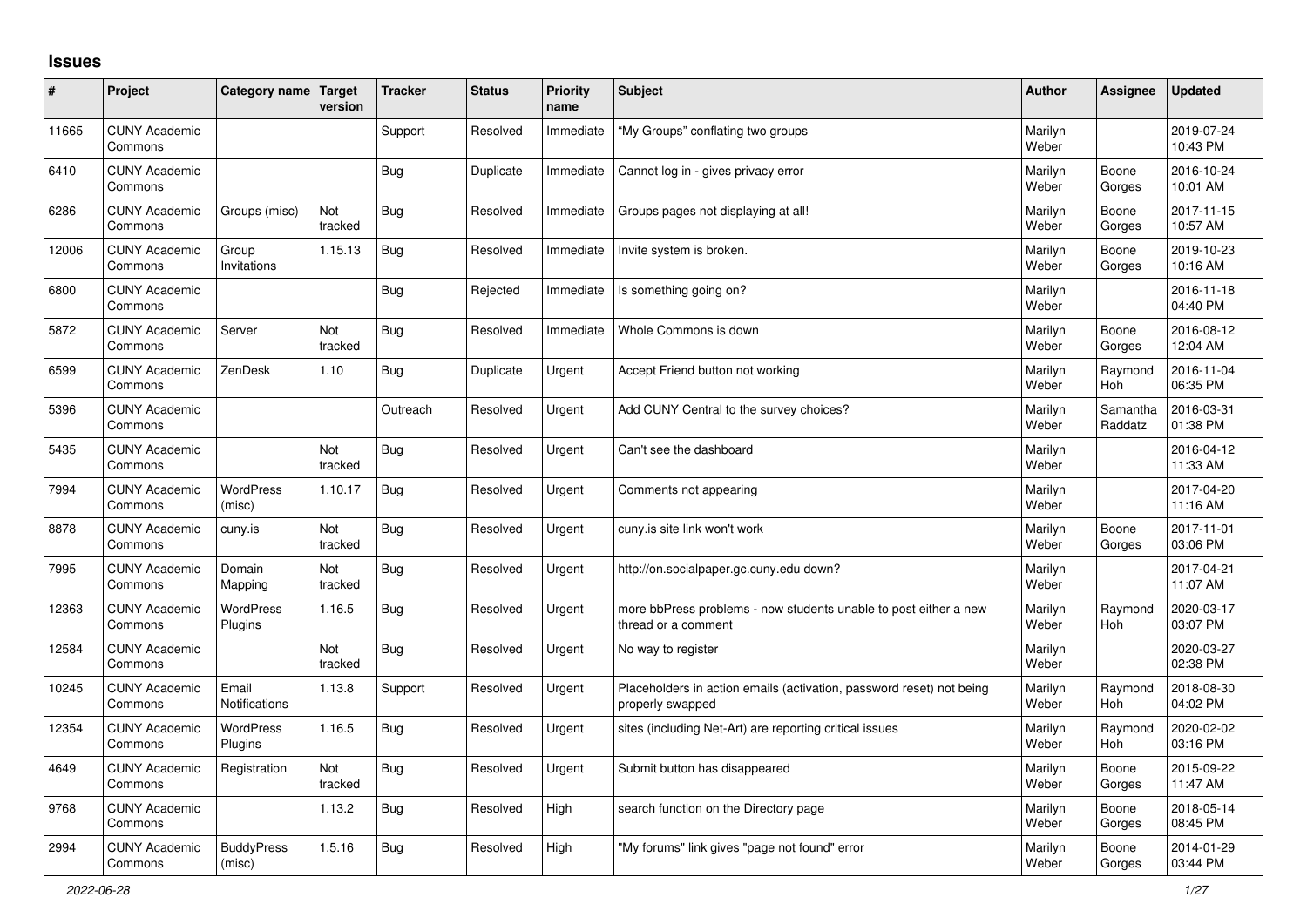| $\vert$ # | Project                         | Category name   Target            | version        | <b>Tracker</b> | <b>Status</b> | <b>Priority</b><br>name | <b>Subject</b>                                                                          | <b>Author</b>    | Assignee              | <b>Updated</b>         |
|-----------|---------------------------------|-----------------------------------|----------------|----------------|---------------|-------------------------|-----------------------------------------------------------------------------------------|------------------|-----------------------|------------------------|
| 8620      | <b>CUNY Academic</b><br>Commons | ZenDesk                           | 1.11.11        | <b>Bug</b>     | Resolved      | High                    | 'Send us a message" not working                                                         | Marilyn<br>Weber | Raymond<br><b>Hoh</b> | 2017-08-29<br>04:13 PM |
| 3121      | <b>CUNY Academic</b><br>Commons | <b>WordPress</b><br><b>Themes</b> | 1.5.21         | <b>Bug</b>     | Resolved      | High                    | Add Academica theme?                                                                    | Marilyn<br>Weber | Boone<br>Gorges       | 2014-03-24<br>11:04 AM |
| 6602      | <b>CUNY Academic</b><br>Commons | ZenDesk                           | 1.10           | <b>Bug</b>     | Resolved      | High                    | Add Friend button not working                                                           | Marilyn<br>Weber | Raymond<br><b>Hoh</b> | 2016-11-04<br>12:14 PM |
| 13173     | <b>CUNY Academic</b><br>Commons | Group Library                     | 1.17.1         | Support        | Resolved      | High                    | all uploads to the library are silent                                                   | Marilyn<br>Weber |                       | 2020-08-10<br>04:12 PM |
| 15022     | <b>CUNY Academic</b><br>Commons |                                   |                | Support        | Rejected      | High                    | ArabStages                                                                              | Marilyn<br>Weber |                       | 2021-12-06<br>10:16 AM |
| 13675     | <b>CUNY Academic</b><br>Commons | Group Library                     | 1.18.1         | <b>Bug</b>     | Resolved      | High                    | broken Library                                                                          | Marilyn<br>Weber |                       | 2020-12-09<br>05:02 PM |
| 8125      | <b>CUNY Academic</b><br>Commons | <b>WordPress</b><br>Themes        | 1.10.19        | <b>Bug</b>     | Resolved      | High                    | careerplan admin page failing to load with "currently unable to handle<br>this request" | Marilyn<br>Weber |                       | 2017-07-13<br>12:54 PM |
| 7100      | <b>CUNY Academic</b><br>Commons | <b>WordPress</b><br>Plugins       | 1.10.5         | <b>Bug</b>     | Resolved      | High                    | Cincopa plugin problem                                                                  | Marilyn<br>Weber | Boone<br>Gorges       | 2016-12-19<br>10:32 AM |
| 3530      | <b>CUNY Academic</b><br>Commons | Server                            | Not<br>tracked | <b>Bug</b>     | Resolved      | High                    | Commons running very slowly/ "connection lost"                                          | Marilyn<br>Weber | Matt Gold             | 2014-10-08<br>09:34 AM |
| 3417      | <b>CUNY Academic</b><br>Commons | <b>BuddyPress</b><br>(misc)       | Not<br>tracked | <b>Bug</b>     | Rejected      | High                    | copying two commons groups                                                              | Marilyn<br>Weber | Marilyn<br>Weber      | 2014-11-05<br>09:56 AM |
| 4880      | <b>CUNY Academic</b><br>Commons | Password<br>Reset                 | Not<br>tracked | Support        | Resolved      | High                    | CUNY Central person having password trouble                                             | Marilyn<br>Weber |                       | 2015-11-10<br>12:40 PM |
| 8917      | <b>CUNY Academic</b><br>Commons | Group Files                       | 1.12.3         | <b>Bug</b>     | Resolved      | High                    | Files not downloading from Groups properly                                              | Marilyn<br>Weber | Boone<br>Gorges       | 2017-11-29<br>10:04 PM |
| 13227     | <b>CUNY Academic</b><br>Commons | Group Library                     | 1.17.2         | Bug            | Resolved      | High                    | folder not appearing in library                                                         | Marilyn<br>Weber |                       | 2020-08-21<br>04:22 PM |
| 13715     | <b>CUNY Academic</b><br>Commons |                                   | Not<br>tracked | Bug            | Resolved      | High                    | https://ulysses.commons.gc.cuny.edu down                                                | Marilyn<br>Weber |                       | 2020-12-22<br>03:02 PM |
| 14799     | <b>CUNY Academic</b><br>Commons |                                   | 1.18.19        | Support        | Resolved      | High                    | install the official Classic Widgets?                                                   | Marilyn<br>Weber |                       | 2021-09-22<br>02:17 PM |
| 14008     | <b>CUNY Academic</b><br>Commons |                                   |                | <b>Bug</b>     | Resolved      | High                    | invisible user                                                                          | Marilyn<br>Weber |                       | 2021-02-18<br>05:53 PM |
| 12483     | <b>CUNY Academic</b><br>Commons |                                   | 1.16.7         | Bug            | Resolved      | High                    | post error                                                                              | Marilyn<br>Weber |                       | 2020-02-28<br>02:44 PM |
| 9276      | <b>CUNY Academic</b><br>Commons |                                   |                | <b>Bug</b>     | Resolved      | High                    | problem adding a member to a group - wrong username?                                    | Marilyn<br>Weber |                       | 2018-02-25<br>12:47 PM |
| 15685     | <b>CUNY Academic</b><br>Commons |                                   |                | Support        | <b>New</b>    | High                    | problem with chrome?                                                                    | Marilyn<br>Weber |                       | 2022-04-25<br>03:40 PM |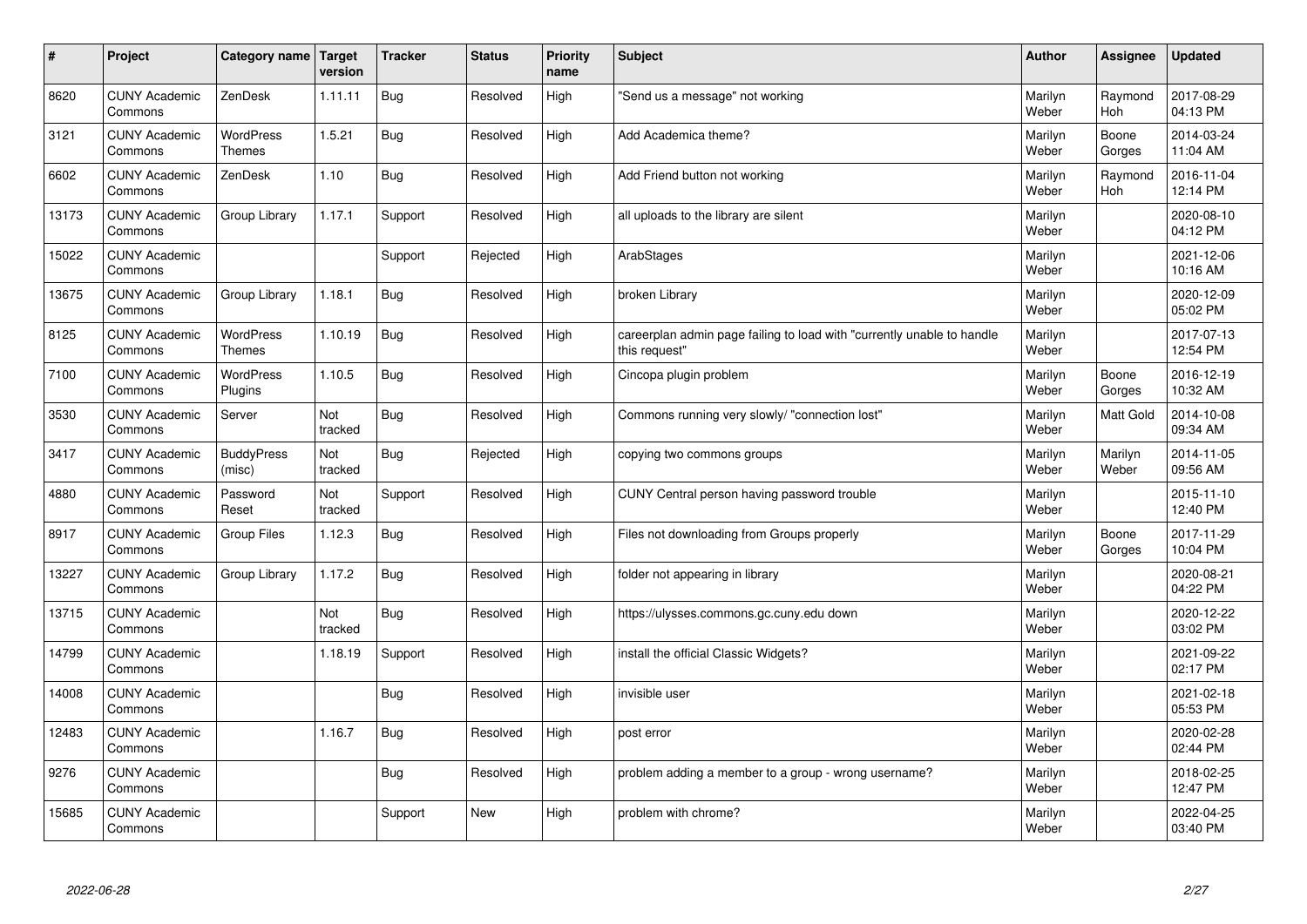| $\sharp$ | Project                         | Category name   Target           | version        | <b>Tracker</b> | <b>Status</b> | <b>Priority</b><br>name | <b>Subject</b>                                                                        | <b>Author</b>    | Assignee        | <b>Updated</b>         |
|----------|---------------------------------|----------------------------------|----------------|----------------|---------------|-------------------------|---------------------------------------------------------------------------------------|------------------|-----------------|------------------------|
| 4734     | <b>CUNY Academic</b><br>Commons | <b>BuddyPress</b><br><b>Docs</b> | 1.8.13         | Bug            | Resolved      | High                    | Problems with "Create New Doc"                                                        | Marilyn<br>Weber | Boone<br>Gorges | 2015-10-09<br>07:53 AM |
| 4962     | <b>CUNY Academic</b><br>Commons | Events                           | 1.8.18         | Bug            | Resolved      | High                    | Problems with text entry field in the Events Calendar                                 | Marilyn<br>Weber | Raymond<br>Hoh  | 2015-12-01<br>06:57 PM |
| 6101     | <b>CUNY Academic</b><br>Commons | <b>Public Portfolio</b>          |                | Bug            | Resolved      | High                    | Profile update problems                                                               | Marilyn<br>Weber | Boone<br>Gorges | 2016-12-01<br>03:50 PM |
| 13633    | <b>CUNY Academic</b><br>Commons |                                  | Not<br>tracked | <b>Bug</b>     | Resolved      | High                    | PublicsLab site down                                                                  | Marilyn<br>Weber |                 | 2020-11-30<br>02:01 PM |
| 8934     | <b>CUNY Academic</b><br>Commons | Reply By Email                   | 1.12.4         | Support        | Resolved      | High                    | RBE "could not post" email should have info about attempted From<br>address           | Marilyn<br>Weber | Raymond<br>Hoh  | 2017-12-12<br>11:25 AM |
| 4918     | <b>CUNY Academic</b><br>Commons | ZenDesk                          | Not<br>tracked | Bug            | Resolved      | High                    | Re-directing Help Requests                                                            | Marilyn<br>Weber | Raymond<br>Hoh  | 2015-11-23<br>11:15 AM |
| 9828     | <b>CUNY Academic</b><br>Commons | Domain<br>Mapping                | 1.13.3         | Bug            | Resolved      | High                    | redirecting problem                                                                   | Marilyn<br>Weber | Raymond<br>Hoh  | 2018-05-24<br>02:39 PM |
| 14526    | <b>CUNY Academic</b><br>Commons | Registration                     | 1.18.12        | Bug            | Resolved      | High                    | registration interface won't show a space to enter nonCUNY code                       | Marilyn<br>Weber |                 | 2021-06-03<br>04:02 PM |
| 3593     | <b>CUNY Academic</b><br>Commons | Registration                     | 1.7.2          | Bug            | Resolved      | High                    | registration problems                                                                 | Marilyn<br>Weber | Boone<br>Gorges | 2014-11-01<br>02:57 PM |
| 13656    | <b>CUNY Academic</b><br>Commons |                                  |                | <b>Bug</b>     | Resolved      | High                    | site down                                                                             | Marilyn<br>Weber |                 | 2020-12-11<br>12:50 PM |
| 5713     | <b>CUNY Academic</b><br>Commons | WordPress<br>(misc)              | Not<br>tracked | <b>Bug</b>     | Abandoned     | High                    | Site freezing                                                                         | Marilyn<br>Weber | Boone<br>Gorges | 2017-11-15<br>10:58 AM |
| 6107     | <b>CUNY Academic</b><br>Commons |                                  |                | Bug            | Resolved      | High                    | site redirect?                                                                        | Marilyn<br>Weber | Boone<br>Gorges | 2016-09-29<br>03:45 PM |
| 12393    | <b>CUNY Academic</b><br>Commons | <b>WordPress</b><br>(misc)       |                | Support        | Resolved      | High                    | size limit for files                                                                  | Marilyn<br>Weber |                 | 2020-02-18<br>10:13 AM |
| 4657     | <b>CUNY Academic</b><br>Commons | Group Forums                     | 1.8.18         | Bug            | Resolved      | High                    | Submit button disappears in new post mode in forum                                    | Marilyn<br>Weber | Raymond<br>Hoh  | 2015-12-01<br>11:15 PM |
| 7684     | <b>CUNY Academic</b><br>Commons | Reply By Email                   | 1.10.12        | <b>Bug</b>     | Resolved      | High                    | trying to post too often error                                                        | Marilyn<br>Weber | Raymond<br>Hoh  | 2017-02-28<br>12:43 PM |
| 6039     | <b>CUNY Academic</b><br>Commons | Membership                       | 1.9.28         | Bug            | Resolved      | High                    | User cannot change her email                                                          | Marilyn<br>Weber |                 | 2016-09-19<br>03:03 PM |
| 13878    | <b>CUNY Academic</b><br>Commons | Group cloning                    | 1.18.4         | Support        | Resolved      | High                    | When creating Group + Site and choosing 'Clone existing', cannot<br>advance to step 2 | Marilyn<br>Weber | Jeremy<br>Felt  | 2021-02-02<br>11:02 AM |
| 11813    | <b>CUNY Academic</b><br>Commons | WordPress<br>Plugins             | 1.15.9         | Support        | Resolved      | Normal                  | 'Change Password Protected Message" plugin requests                                   | Marilyn<br>Weber |                 | 2019-09-10<br>05:57 PM |
| 6626     | <b>CUNY Academic</b><br>Commons | Group Files                      | 1.10.1         | Bug            | Resolved      | Normal                  | Files from non-member showing up in private group                                     | Marilyn<br>Weber | Boone<br>Gorges | 2016-11-07<br>03:54 PM |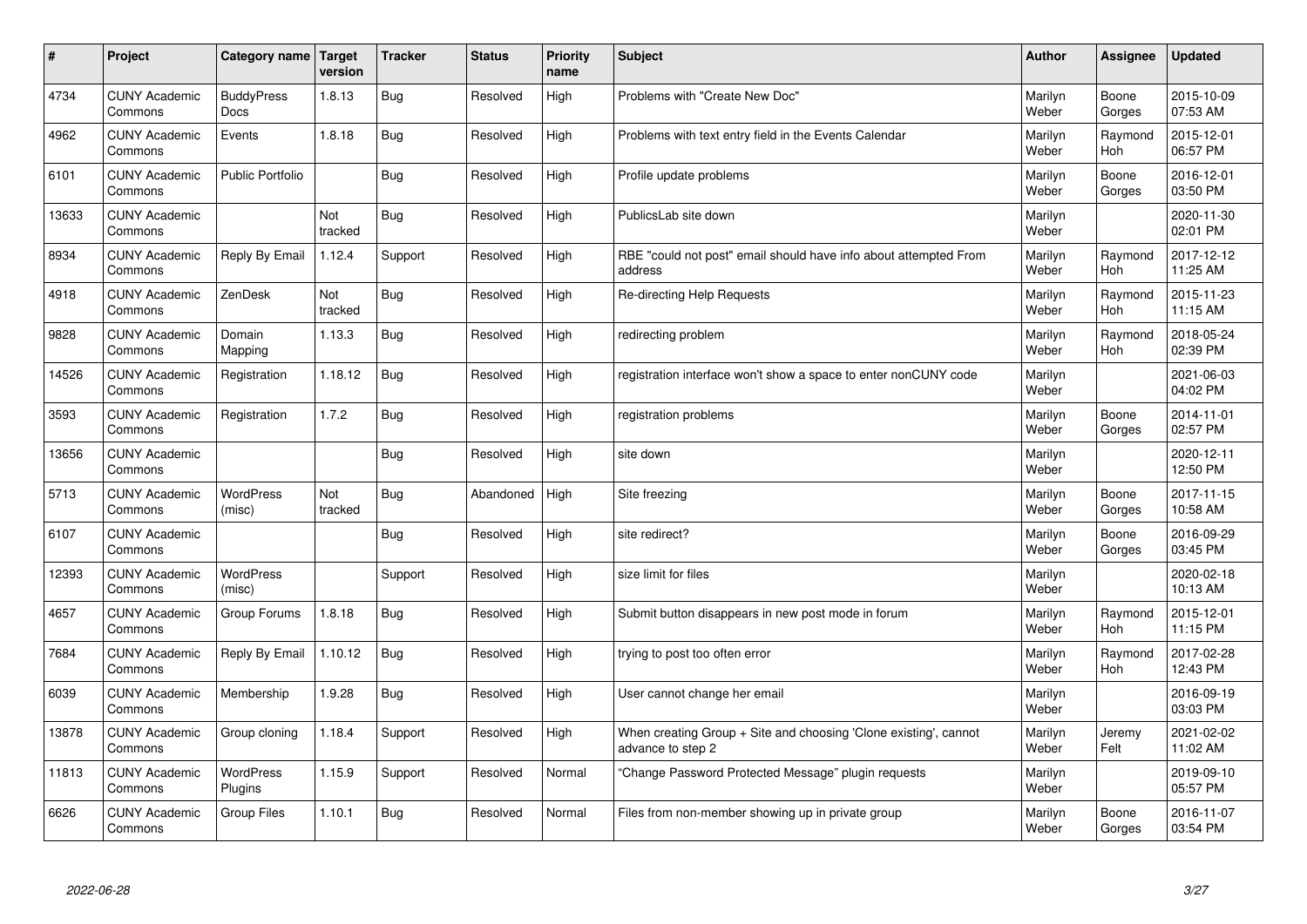| $\sharp$ | Project                         | Category name               | Target<br>version | <b>Tracker</b> | <b>Status</b>        | <b>Priority</b><br>name | <b>Subject</b>                                                | <b>Author</b>    | Assignee              | <b>Updated</b>         |
|----------|---------------------------------|-----------------------------|-------------------|----------------|----------------------|-------------------------|---------------------------------------------------------------|------------------|-----------------------|------------------------|
| 12741    | <b>CUNY Academic</b><br>Commons | <b>WordPress</b><br>Plugins | Not<br>tracked    | Support        | Reporter<br>Feedback | Normal                  | <b>Tableau Public Viz Block</b>                               | Marilyn<br>Weber | Raymond<br><b>Hoh</b> | 2020-05-12<br>11:00 AM |
| 8937     | <b>CUNY Academic</b><br>Commons |                             | Not<br>tracked    | Bug            | Resolved             | Normal                  | videos gone                                                   | Marilyn<br>Weber |                       | 2017-12-01<br>11:27 AM |
| 9955     | <b>CUNY Academic</b><br>Commons | <b>WordPress</b><br>Plugins | 1.13.4            | Support        | Rejected             | Normal                  | docx converter plugin?                                        | Marilyn<br>Weber |                       | 2018-06-26<br>11:39 AM |
| 15978    | <b>CUNY Academic</b><br>Commons | WordPress -<br>Media        | 2.0.2             | Support        | Reporter<br>Feedback | Normal                  | tex files?                                                    | Marilyn<br>Weber | Raymond<br>Hoh        | 2022-06-14<br>11:36 AM |
| 11483    | <b>CUNY Academic</b><br>Commons |                             | 1.15.2            | <b>Bug</b>     | Resolved             | Normal                  | "Add New user" not working                                    | Marilyn<br>Weber |                       | 2019-05-21<br>02:26 PM |
| 9282     | <b>CUNY Academic</b><br>Commons | Group Forums                | 1.12.9            | Bug            | Resolved             | Normal                  | 'Forum ID is missing" error?                                  | Marilyn<br>Weber |                       | 2018-02-27<br>10:32 AM |
| 11634    | <b>CUNY Academic</b><br>Commons | <b>WordPress</b><br>(misc)  | Not<br>tracked    | Bug            | Rejected             | Normal                  | "Insert Read More Tag" working oddly                          | Marilyn<br>Weber | Raymond<br>Hoh        | 2019-07-15<br>11:48 PM |
| 16172    | <b>CUNY Academic</b><br>Commons | <b>WordPress</b><br>(misc)  | 2.0.2             | Bug            | Resolved             | Normal                  | "Lost your password" link not in error messge                 | Marilyn<br>Weber | Raymond<br><b>Hoh</b> | 2022-06-14<br>09:21 PM |
| 12352    | <b>CUNY Academic</b><br>Commons |                             | Not<br>tracked    | Support        | New                  | Normal                  | posts list" page builder block option                         | Marilyn<br>Weber |                       | 2020-02-03<br>01:29 PM |
| 14246    | <b>CUNY Academic</b><br>Commons |                             | 1.18.8            | Support        | Resolved             | Normal                  | 'Weekly jQuery Migrate Status Update"                         | Marilyn<br>Weber |                       | 2021-04-13<br>11:08 AM |
| 15545    | <b>CUNY Academic</b><br>Commons | <b>WordPress</b><br>Plugins | 1.19.5            | Feature        | Resolved             | Normal                  | 'ZI Hide Featured Image" plugin request                       | Marilyn<br>Weber | Boone<br>Gorges       | 2022-03-09<br>10:09 AM |
| 9355     | <b>CUNY Academic</b><br>Commons |                             | Not<br>tracked    | Support        | Resolved             | Normal                  | 14gb of video?                                                | Marilyn<br>Weber |                       | 2018-03-13<br>11:56 AM |
| 13944    | <b>CUNY Academic</b><br>Commons | WordPress<br>Plugins        | 1.18.4            | Support        | Resolved             | Normal                  | 3D FlipBook request                                           | Marilyn<br>Weber |                       | 2021-02-09<br>11:05 AM |
| 11453    | <b>CUNY Academic</b><br>Commons | <b>WordPress</b><br>(misc)  | 1.15.2            | Bug            | Resolved             | Normal                  | 403 error on Firefox                                          | Marilyn<br>Weber | Raymond<br>Hoh        | 2019-05-28<br>11:46 AM |
| 6106     | <b>CUNY Academic</b><br>Commons | Server                      | Not<br>tracked    | <b>Bug</b>     | Resolved             | Normal                  | 504 error                                                     | Marilyn<br>Weber |                       | 2017-11-15<br>01:55 PM |
| 11848    | <b>CUNY Academic</b><br>Commons |                             | Not<br>tracked    | Support        | Hold                 | Normal                  | a Dean of Faculty wants to share a large file                 | Marilyn<br>Weber |                       | 2019-09-24<br>08:44 AM |
| 13034    | <b>CUNY Academic</b><br>Commons |                             | Not<br>tracked    | Support        | Reporter<br>Feedback | Normal                  | a site is asking people to join the Commons to get a download | Marilyn<br>Weber |                       | 2020-07-12<br>07:23 AM |
| 4997     | <b>CUNY Academic</b><br>Commons | WordPress<br>Plugins        | 1.9.4             | Feature        | Resolved             | Normal                  | ability to embed maps from StoryMapJS?                        | Marilyn<br>Weber | Boone<br>Gorges       | 2016-01-07<br>12:34 PM |
| 13255    | <b>CUNY Academic</b><br>Commons |                             | Not<br>tracked    | Support        | Reporter<br>Feedback | Normal                  | Accessibility problems                                        | Marilyn<br>Weber |                       | 2020-09-01<br>05:48 PM |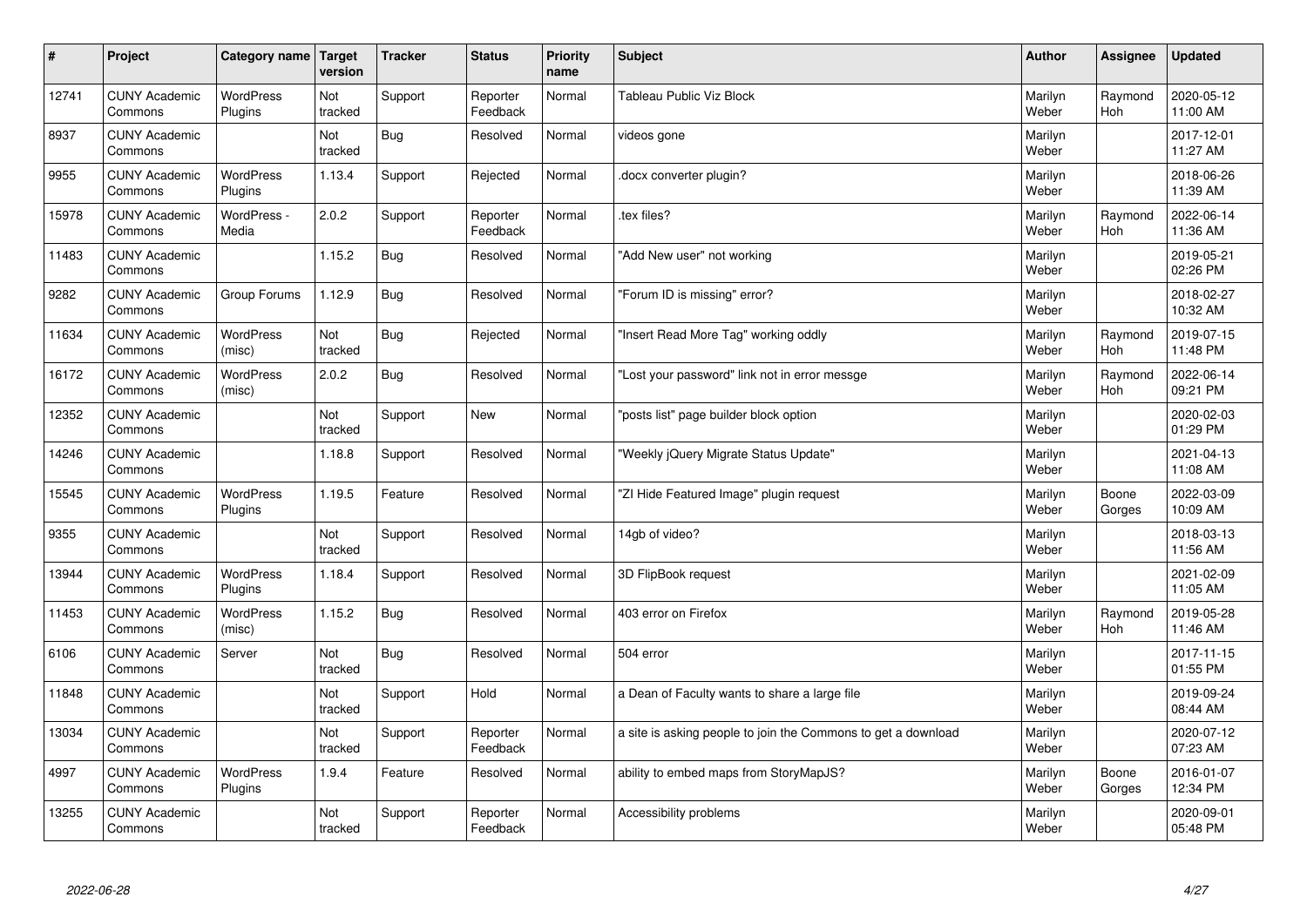| #     | Project                         | Category name                | Target<br>version | <b>Tracker</b> | <b>Status</b> | <b>Priority</b><br>name | <b>Subject</b>                                              | <b>Author</b>    | Assignee        | <b>Updated</b>         |
|-------|---------------------------------|------------------------------|-------------------|----------------|---------------|-------------------------|-------------------------------------------------------------|------------------|-----------------|------------------------|
| 10440 | <b>CUNY Academic</b><br>Commons |                              | Not<br>tracked    | Support        | Resolved      | Normal                  | Acert post problem                                          | Marilyn<br>Weber |                 | 2018-12-10<br>03:57 PM |
| 9992  | <b>CUNY Academic</b><br>Commons |                              | 1.13.6            | Bug            | Resolved      | Normal                  | ACERT website down again                                    | Marilyn<br>Weber |                 | 2018-07-10<br>12:15 PM |
| 9834  | <b>CUNY Academic</b><br>Commons |                              |                   | Support        | Duplicate     | Normal                  | add a "like" function                                       | Marilyn<br>Weber |                 | 2018-05-25<br>10:38 AM |
| 9835  | <b>CUNY Academic</b><br>Commons | Group Forums                 | Future<br>release | <b>Bug</b>     | Assigned      | Normal                  | add a "like" function?                                      | Marilyn<br>Weber | Erik<br>Trainer | 2018-06-05<br>01:49 PM |
| 13541 | <b>CUNY Academic</b><br>Commons |                              | Not<br>tracked    | Support        | Resolved      | Normal                  | add a page template to OER site.                            | Marilyn<br>Weber |                 | 2020-11-11<br>11:12 AM |
| 7678  | <b>CUNY Academic</b><br>Commons | Groups (misc)                | Not<br>tracked    | Support        | Resolved      | Normal                  | add admin to student group                                  | Marilyn<br>Weber | Boone<br>Gorges | 2017-02-15<br>11:58 AM |
| 10932 | <b>CUNY Academic</b><br>Commons |                              |                   | Support        | Resolved      | Normal                  | add me as admin to meenaalexander.com                       | Marilyn<br>Weber | Matt Gold       | 2019-01-09<br>02:12 PM |
| 8401  | <b>CUNY Academic</b><br>Commons | Membership                   | Not<br>tracked    | Support        | Resolved      | Normal                  | add me as an admin                                          | Marilyn<br>Weber | Boone<br>Gorges | 2017-07-11<br>11:40 AM |
| 8120  | <b>CUNY Academic</b><br>Commons | Membership                   | Not<br>tracked    | Support        | Resolved      | Normal                  | add me as an admin to https://nyslavery.commons.gc.cuny.edu | Marilyn<br>Weber |                 | 2017-05-10<br>02:19 PM |
| 10066 | <b>CUNY Academic</b><br>Commons | Membership                   | Not<br>tracked    | Support        | Resolved      | Normal                  | add me as an admin to https://pkms.commons.gc.cuny.edu/     | Marilyn<br>Weber |                 | 2018-07-26<br>11:54 AM |
| 7922  | <b>CUNY Academic</b><br>Commons | Membership                   | Not<br>tracked    | Support        | Resolved      | Normal                  | add me as an admin to the MALs alumni site?                 | Marilyn<br>Weber |                 | 2017-04-06<br>05:19 PM |
| 5199  | <b>CUNY Academic</b><br>Commons | Social Paper                 | Future<br>release | Feature        | <b>New</b>    | Normal                  | add tables to the SP editor                                 | Marilyn<br>Weber |                 | 2016-10-24<br>11:27 AM |
| 8471  | <b>CUNY Academic</b><br>Commons |                              | Not<br>tracked    | Support        | Resolved      | Normal                  | admin at https://commons.gc.cuny.edu/                       | Marilyn<br>Weber |                 | 2017-09-06<br>01:50 PM |
| 9535  | <b>CUNY Academic</b><br>Commons |                              | Not<br>tracked    | Support        | Resolved      | Normal                  | admin for https://video.commons.gc.cuny.edu/?               | Marilyn<br>Weber | Matt Gold       | 2018-04-13<br>05:06 PM |
| 8222  | <b>CUNY Academic</b><br>Commons | Membership                   | Not<br>tracked    | Support        | Resolved      | Normal                  | Admin for iletc.commons.gc.cuny.edu                         | Marilyn<br>Weber | Boone<br>Gorges | 2017-06-08<br>10:06 AM |
| 4834  | <b>CUNY Academic</b><br>Commons | <b>Blogs</b><br>(BuddyPress) |                   | Bug            | Resolved      | Normal                  | Admin invite problem                                        | Marilyn<br>Weber | Boone<br>Gorges | 2015-11-13<br>12:25 PM |
| 8481  | <b>CUNY Academic</b><br>Commons | Membership                   | Not<br>tracked    | Support        | Resolved      | Normal                  | admin of http://swipanalytic.org/organizers/                | Marilyn<br>Weber |                 | 2019-02-19<br>01:58 PM |
| 8531  | <b>CUNY Academic</b><br>Commons | Membership                   | Not<br>tracked    | Support        | Resolved      | Normal                  | admin of https://admissions.commons.gc.cuny.edu             | Marilyn<br>Weber |                 | 2017-08-15<br>04:20 PM |
| 9919  | <b>CUNY Academic</b><br>Commons |                              | Not<br>tracked    | Bug            | Resolved      | Normal                  | admin of https://sphcurriculum.commons.gc.cuny.edu          | Marilyn<br>Weber |                 | 2018-06-12<br>09:37 PM |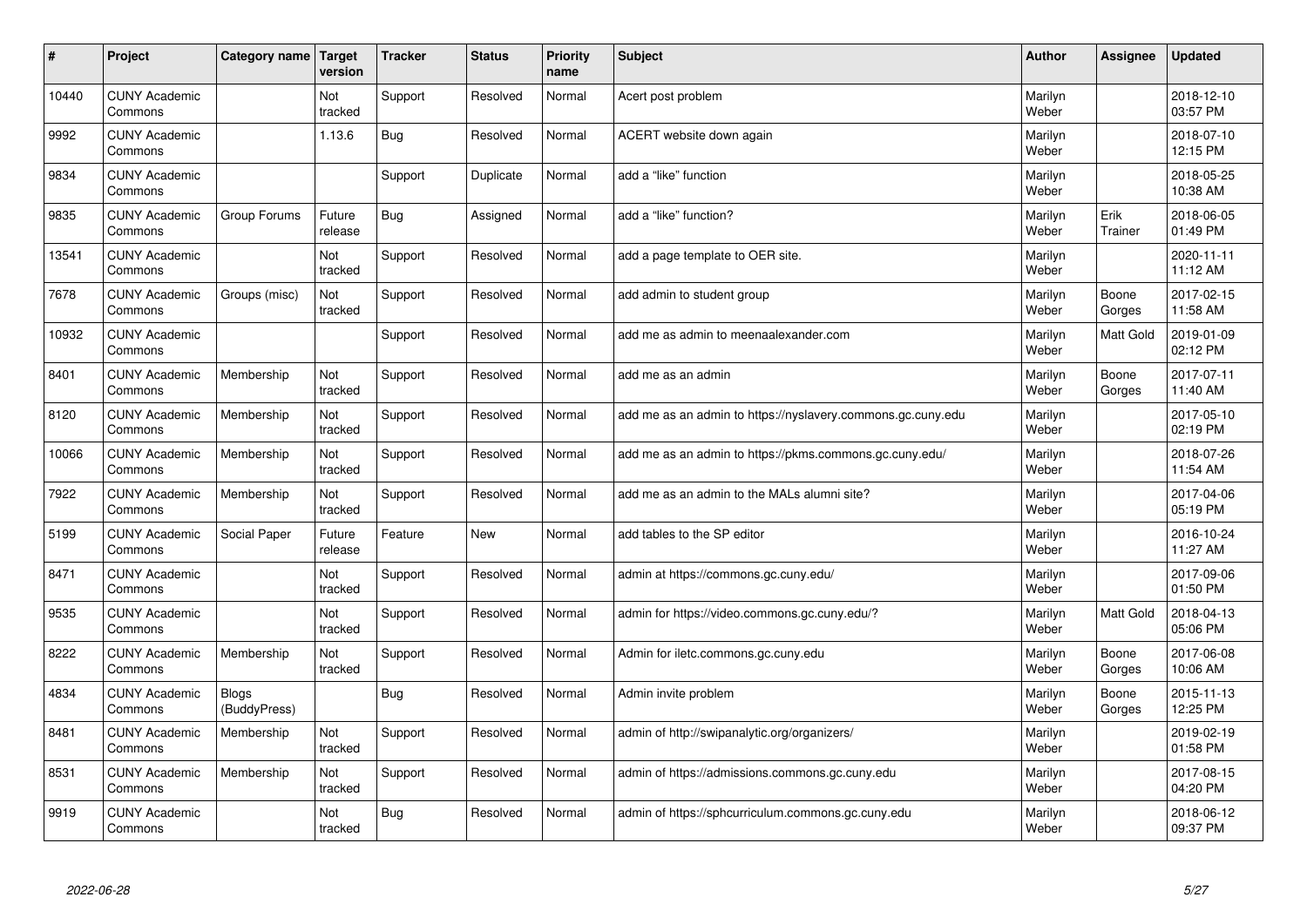| #     | Project                         | Category name   Target | version        | <b>Tracker</b> | <b>Status</b>        | <b>Priority</b><br>name | <b>Subject</b>                                             | <b>Author</b>    | Assignee         | <b>Updated</b>         |
|-------|---------------------------------|------------------------|----------------|----------------|----------------------|-------------------------|------------------------------------------------------------|------------------|------------------|------------------------|
| 12038 | <b>CUNY Academic</b><br>Commons |                        | 1.15.13        | Bug            | Resolved             | Normal                  | admin visibility problem at careerplan.commons.gc.cuny.edu | Marilyn<br>Weber |                  | 2019-11-12<br>10:20 AM |
| 14594 | <b>CUNY Academic</b><br>Commons |                        | Not<br>tracked | Support        | Resolved             | Normal                  | Administration email verification?                         | Marilyn<br>Weber |                  | 2021-07-12<br>11:40 AM |
| 3620  | <b>CUNY Academic</b><br>Commons | Groups (misc)          | Not<br>tracked | Bug            | Resolved             | Normal                  | admins of The Group for Group Admins                       | Marilyn<br>Weber |                  | 2014-11-03<br>08:38 AM |
| 12515 | <b>CUNY Academic</b><br>Commons | cuny.is                | 1.16.7         | Support        | Resolved             | Normal                  | AJAX actions on cuny is admin page are failing             | Marilyn<br>Weber |                  | 2020-03-10<br>11:57 AM |
| 15370 | <b>CUNY Academic</b><br>Commons |                        |                | Support        | Reporter<br>Feedback | Normal                  | All-in-One Event Calendar?                                 | Marilyn<br>Weber |                  | 2022-02-17<br>11:03 AM |
| 13637 | <b>CUNY Academic</b><br>Commons |                        |                | Support        | Abandoned            | Normal                  | All-in-One Migration plugin request                        | Marilyn<br>Weber |                  | 2020-12-08<br>10:46 AM |
| 13238 | <b>CUNY Academic</b><br>Commons | WordPress -<br>Media   | 1.17.3         | Support        | Resolved             | Normal                  | allow ppsx file?                                           | Marilyn<br>Weber | Raymond<br>Hoh   | 2020-09-10<br>11:46 AM |
| 13013 | <b>CUNY Academic</b><br>Commons |                        | Not<br>tracked | <b>Bug</b>     | Resolved             | Normal                  | an invite to Group Admins from Brian Foote?!               | Marilyn<br>Weber |                  | 2020-07-07<br>02:36 PM |
| 8200  | <b>CUNY Academic</b><br>Commons | Groups (misc)          | Not<br>tracked | Bug            | Resolved             | Normal                  | Announcements has disappeared                              | Marilyn<br>Weber | Boone<br>Gorges  | 2017-05-26<br>04:04 PM |
| 8855  | <b>CUNY Academic</b><br>Commons |                        | Not<br>tracked | Support        | Resolved             | Normal                  | another email change request                               | Marilyn<br>Weber |                  | 2017-10-25<br>10:55 AM |
| 10006 | <b>CUNY Academic</b><br>Commons | Membership             | Not<br>tracked | Support        | Resolved             | Normal                  | another email change request                               | Marilyn<br>Weber |                  | 2018-07-13<br>12:36 PM |
| 11217 | <b>CUNY Academic</b><br>Commons | Membership             | Not<br>tracked | Support        | Resolved             | Normal                  | Another email update                                       | Marilyn<br>Weber |                  | 2019-03-12<br>03:37 PM |
| 5037  | <b>CUNY Academic</b><br>Commons | Registration           | Not<br>tracked | Support        | Resolved             | Normal                  | Another Forgotten password for user with new email address | Marilyn<br>Weber | Boone<br>Gorges  | 2015-12-22<br>05:24 PM |
| 12346 | <b>CUNY Academic</b><br>Commons | Redmine                |                | Support        | Resolved             | Normal                  | another Redmine request                                    | Marilyn<br>Weber | <b>Matt Gold</b> | 2020-01-30<br>08:20 PM |
| 8577  | <b>CUNY Academic</b><br>Commons | Membership             | Not<br>tracked | Support        | Resolved             | Normal                  | another user email change                                  | Marilyn<br>Weber |                  | 2017-08-25<br>10:23 AM |
| 8071  | <b>CUNY Academic</b><br>Commons | WordPress<br>Plugins   | Not<br>tracked | Support        | Rejected             | Normal                  | Anthologize                                                | Marilyn<br>Weber |                  | 2017-05-10<br>10:15 AM |
| 14344 | <b>CUNY Academic</b><br>Commons | Domain<br>Mapping      | Not<br>tracked | Support        | Resolved             | Normal                  | arabstages.org site down                                   | Marilyn<br>Weber | Raymond<br>Hoh   | 2021-04-19<br>01:42 PM |
| 9078  | <b>CUNY Academic</b><br>Commons | WordPress<br>Plugins   | 1.12.7         | Support        | Resolved             | Normal                  | arcgis web maps?                                           | Marilyn<br>Weber | Raymond<br>Hoh   | 2018-01-23<br>11:11 AM |
| 9224  | <b>CUNY Academic</b><br>Commons | Group Files            | 1.13           | Feature        | Resolved             | Normal                  | attachments to forum posts clutter up Files area           | Marilyn<br>Weber | Boone<br>Gorges  | 2018-03-22<br>03:34 PM |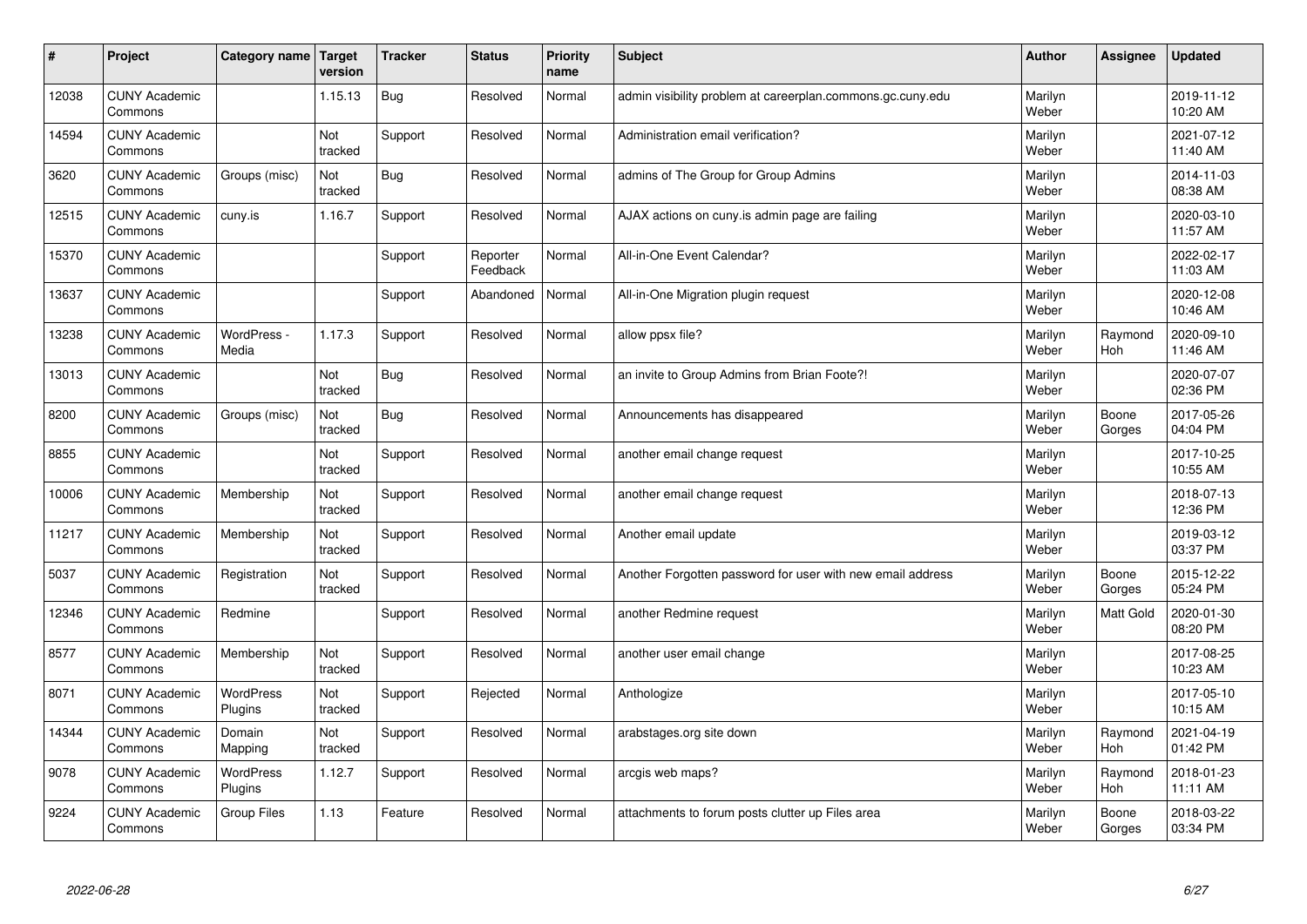| $\vert$ # | Project                         | Category name   Target            | version        | <b>Tracker</b> | <b>Status</b>        | <b>Priority</b><br>name | <b>Subject</b>                                   | <b>Author</b>    | Assignee         | <b>Updated</b>         |
|-----------|---------------------------------|-----------------------------------|----------------|----------------|----------------------|-------------------------|--------------------------------------------------|------------------|------------------|------------------------|
| 8924      | <b>CUNY Academic</b><br>Commons | <b>WordPress</b><br>Plugins       | 1.12.4         | Bug            | Resolved             | Normal                  | auto-remove feature on http://pcp.gc.cuny.edu    | Marilyn<br>Weber | Matt Gold        | 2017-12-04<br>10:18 AM |
| 11787     | <b>CUNY Academic</b><br>Commons |                                   | Not<br>tracked | Support        | Reporter<br>Feedback | Normal                  | automated comments notifications on ZenDesk      | Marilyn<br>Weber |                  | 2019-08-26<br>06:18 PM |
| 7376      | <b>CUNY Academic</b><br>Commons | Email<br>Notifications            |                | <b>Bug</b>     | Rejected             | Normal                  | automatic forwarding of blog posts not working   | Marilyn<br>Weber | Boone<br>Gorges  | 2017-05-01<br>10:36 PM |
| 10260     | <b>CUNY Academic</b><br>Commons |                                   |                | <b>Bug</b>     | Rejected             | Normal                  | bad activation email                             | Marilyn<br>Weber |                  | 2018-08-30<br>01:25 PM |
| 5630      | <b>CUNY Academic</b><br>Commons | <b>WordPress</b><br><b>Themes</b> | 1.9.17         | Feature        | Resolved             | Normal                  | Bavota magazine Pro theme                        | Marilyn<br>Weber | Boone<br>Gorges  | 2016-06-02<br>12:09 AM |
| 15279     | <b>CUNY Academic</b><br>Commons |                                   |                | <b>Bug</b>     | Rejected             | Normal                  | big delay - cloning the history site             | Marilyn<br>Weber |                  | 2022-02-09<br>01:49 PM |
| 14404     | <b>CUNY Academic</b><br>Commons |                                   | Not<br>tracked | Support        | Resolved             | Normal                  | blocked IP of user?                              | Marilyn<br>Weber |                  | 2021-05-10<br>01:00 PM |
| 5319      | <b>CUNY Academic</b><br>Commons |                                   | Not<br>tracked | <b>Bug</b>     | Resolved             | Normal                  | <b>Broken URL</b>                                | Marilyn<br>Weber | Marilyn<br>Weber | 2017-11-15<br>05:46 PM |
| 14850     | <b>CUNY Academic</b><br>Commons |                                   |                | Support        | Abandoned            | Normal                  | brooklyn waterfront site "connection not secure" | Marilyn<br>Weber |                  | 2022-04-27<br>04:56 PM |
| 11225     | <b>CUNY Academic</b><br>Commons |                                   | Not<br>tracked | Support        | Resolved             | Normal                  | bulk upload?                                     | Marilyn<br>Weber |                  | 2019-09-18<br>10:31 AM |
| 9888      | <b>CUNY Academic</b><br>Commons | WordPress<br>Plugins              | 1.13.3         | Support        | Resolved             | Normal                  | Business directory Plug-in request               | Marilyn<br>Weber |                  | 2018-06-12<br>11:52 AM |
| 13958     | <b>CUNY Academic</b><br>Commons |                                   | 1.18.4         | Support        | Resolved             | Normal                  | calendar widget problem                          | Marilyn<br>Weber |                  | 2021-02-09<br>11:05 AM |
| 14606     | <b>CUNY Academic</b><br>Commons | WordPress<br>(misc)               | Not<br>tracked | Support        | Rejected             | Normal                  | calendar wrong month                             | Marilyn<br>Weber |                  | 2021-07-23<br>12:11 PM |
| 14129     | <b>CUNY Academic</b><br>Commons | Onboarding                        | 1.18.6         | Support        | Resolved             | Normal                  | can only see some invites sent                   | Marilyn<br>Weber | Raymond<br>Hoh   | 2021-04-09<br>09:00 AM |
| 13975     | <b>CUNY Academic</b><br>Commons | Social Paper                      | Not<br>tracked | Support        | Reporter<br>Feedback | Normal                  | can't approve comments on Social Paper paper     | Marilyn<br>Weber |                  | 2021-02-12<br>09:33 AM |
| 10772     | <b>CUNY Academic</b><br>Commons | Groups (misc)                     | 1.14.2         | <b>Bug</b>     | Resolved             | Normal                  | can't create groups                              | Marilyn<br>Weber |                  | 2018-12-04<br>10:42 AM |
| 13295     | <b>CUNY Academic</b><br>Commons |                                   | Not<br>tracked | Support        | Resolved             | Normal                  | can't find new user                              | Marilyn<br>Weber |                  | 2020-09-08<br>10:18 AM |
| 13065     | <b>CUNY Academic</b><br>Commons |                                   | Not<br>tracked | Support        | Resolved             | Normal                  | can't invite new user to group                   | Marilyn<br>Weber |                  | 2020-07-22<br>04:24 PM |
| 3673      | <b>CUNY Academic</b><br>Commons |                                   |                | Bug            | Rejected             | Normal                  | CBox pagination issue with the Wiki              | Marilyn<br>Weber |                  | 2014-11-20<br>04:08 PM |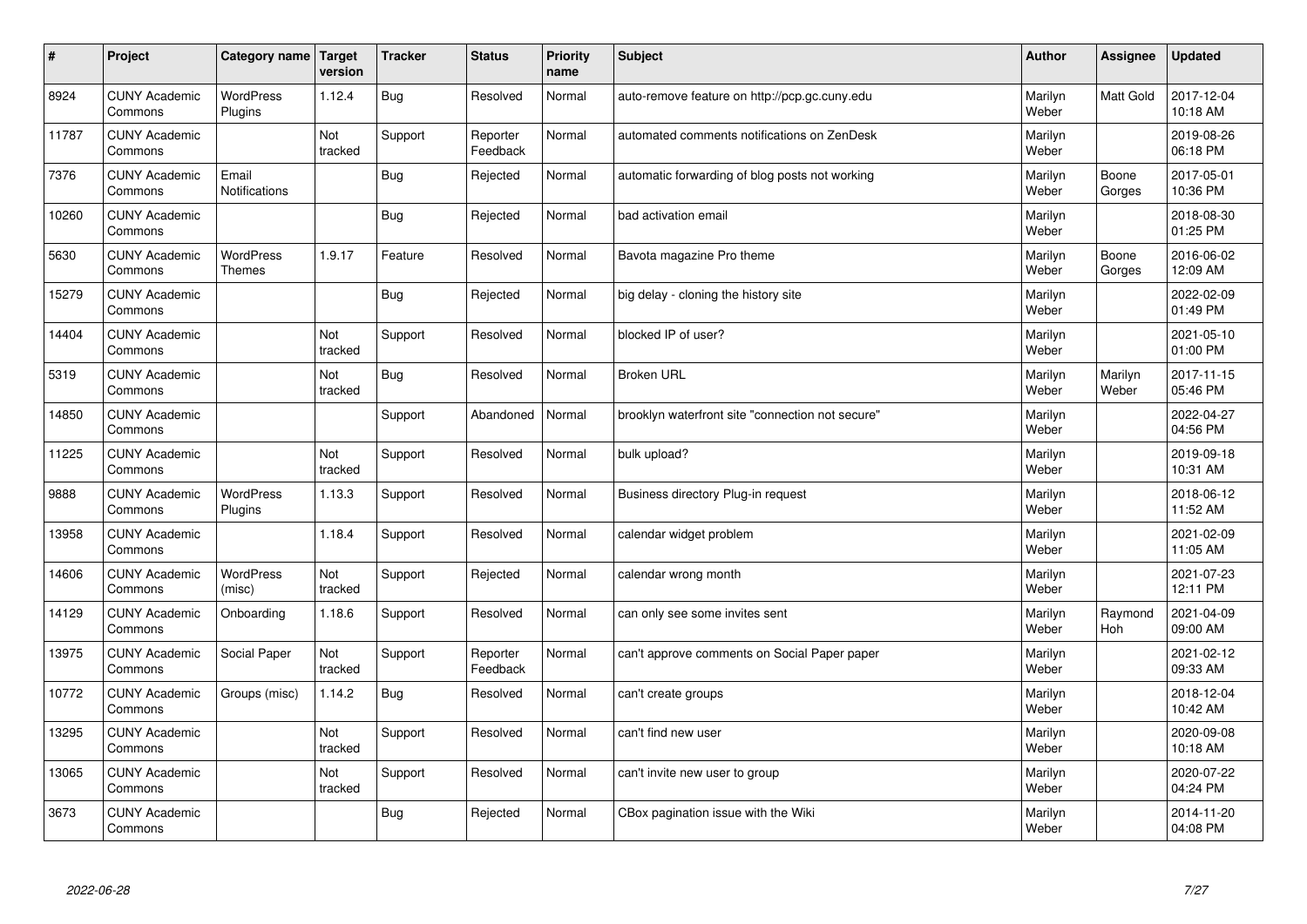| #     | Project                         | Category name                     | <b>Target</b><br>version | <b>Tracker</b> | <b>Status</b>        | <b>Priority</b><br>name | <b>Subject</b>                                       | <b>Author</b>    | Assignee        | <b>Updated</b>         |
|-------|---------------------------------|-----------------------------------|--------------------------|----------------|----------------------|-------------------------|------------------------------------------------------|------------------|-----------------|------------------------|
| 3674  | <b>CUNY Academic</b><br>Commons |                                   |                          | Bug            | Rejected             | Normal                  | CBox pagination issue with the Wiki                  | Marilyn<br>Weber |                 | 2014-11-20<br>05:03 PM |
| 5991  | <b>CUNY Academic</b><br>Commons | Email<br><b>Notifications</b>     | Future<br>release        | Support        | Resolved             | Normal                  | change format of autogenerated blog emails           | Marilyn<br>Weber | Paige<br>Dupont | 2018-01-12<br>02:55 PM |
| 8630  | <b>CUNY Academic</b><br>Commons | Membership                        | Not<br>tracked           | Support        | Resolved             | Normal                  | Change in email/campus                               | Marilyn<br>Weber |                 | 2017-08-30<br>03:48 PM |
| 16198 | <b>CUNY Academic</b><br>Commons |                                   | 2.0.1                    | Bug            | Resolved             | Normal                  | Change role to                                       | Marilyn<br>Weber | Boone<br>Gorges | 2022-06-14<br>11:35 AM |
| 10257 | <b>CUNY Academic</b><br>Commons | Membership                        | Not<br>tracked           | Support        | Resolved             | Normal                  | change the email from @login.cuny.edu to campu email | Marilyn<br>Weber |                 | 2018-12-10<br>03:55 PM |
| 9340  | <b>CUNY Academic</b><br>Commons | <b>WordPress</b><br>Plugins       | 1.12.10                  | Bug            | Resolved             | Normal                  | change the web preview?                              | Marilyn<br>Weber | Raymond<br>Hoh  | 2018-03-13<br>11:50 AM |
| 5985  | <b>CUNY Academic</b><br>Commons | Support                           | Not<br>tracked           | Support        | Resolved             | Normal                  | change user's email address (she cannot access old)  | Marilyn<br>Weber | Boone<br>Gorges | 2016-09-07<br>01:43 PM |
| 7486  | <b>CUNY Academic</b><br>Commons | Membership                        | Not<br>tracked           | Support        | Resolved             | Normal                  | changed email address                                | Marilyn<br>Weber |                 | 2017-01-24<br>10:00 PM |
| 13159 | <b>CUNY Academic</b><br>Commons | Group Library                     | Not<br>tracked           | Support        | Resolved             | Normal                  | changing folder names?                               | Marilyn<br>Weber | Boone<br>Gorges | 2020-08-27<br>08:59 AM |
| 14891 | <b>CUNY Academic</b><br>Commons |                                   | Not<br>tracked           | Support        | Resolved             | Normal                  | changing site template after creation?               | Marilyn<br>Weber |                 | 2022-04-27<br>04:58 PM |
| 5992  | <b>CUNY Academic</b><br>Commons | Email<br><b>Notifications</b>     | Future<br>release        | Feature        | New                  | Normal                  | Changing the From line of autogenerated blog emails  | Marilyn<br>Weber |                 | 2018-09-27<br>05:19 PM |
| 10657 | <b>CUNY Academic</b><br>Commons |                                   | Not<br>tracked           | Support        | Reporter<br>Feedback | Normal                  | child theme problems                                 | Marilyn<br>Weber |                 | 2018-11-08<br>01:19 PM |
| 9335  | <b>CUNY Academic</b><br>Commons | <b>WordPress</b><br><b>Themes</b> | 1.12.10                  | Bug            | Resolved             | Normal                  | clone http://digitalscholarship.ccny.cuny.edu site?  | Marilyn<br>Weber | Boone<br>Gorges | 2018-03-14<br>12:43 PM |
| 3138  | <b>CUNY Academic</b><br>Commons | Documentation                     | Not<br>tracked           | Bug            | Resolved             | Normal                  | Codex documentation                                  | Marilyn<br>Weber | scott voth      | 2016-03-04<br>08:49 AM |
| 11976 | <b>CUNY Academic</b><br>Commons | WordPress<br><b>Themes</b>        | Not<br>tracked           | Support        | Resolved             | Normal                  | ColorMag request                                     | Marilyn<br>Weber |                 | 2021-02-01<br>10:25 AM |
| 11519 | <b>CUNY Academic</b><br>Commons |                                   | Not<br>tracked           | Support        | Assigned             | Normal                  | comment option not appearing                         | Marilyn<br>Weber |                 | 2019-09-24<br>10:28 AM |
| 12395 | <b>CUNY Academic</b><br>Commons | Spam/Spam<br>Prevention           | Not<br>tracked           | Support        | Resolved             | Normal                  | comments again being blocked                         | Marilyn<br>Weber | Raymond<br>Hoh  | 2020-03-10<br>11:13 AM |
| 11149 | <b>CUNY Academic</b><br>Commons |                                   | Not<br>tracked           | Support        | Reporter<br>Feedback | Normal                  | comments getting blocked                             | Marilyn<br>Weber | Raymond<br>Hoh  | 2019-03-26<br>11:40 AM |
| 6857  | <b>CUNY Academic</b><br>Commons | <b>Blogs</b><br>(BuddyPress)      | Not<br>tracked           | Support        | Resolved             | Normal                  | Committee on Religion website                        | Marilyn<br>Weber | Boone<br>Gorges | 2017-08-17<br>10:24 AM |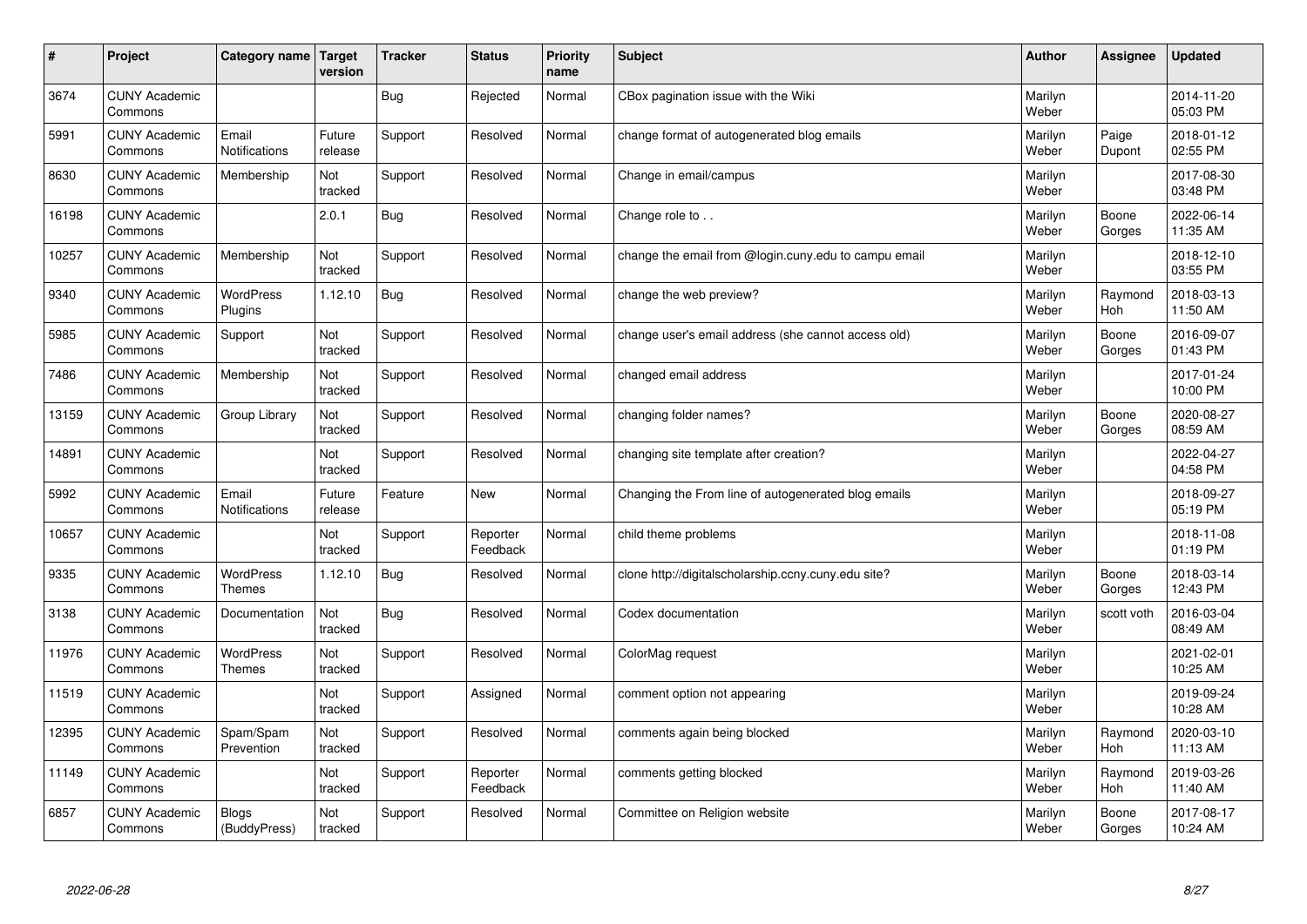| #     | Project                         | Category name               | Target<br>version | <b>Tracker</b>     | <b>Status</b>        | <b>Priority</b><br>name | <b>Subject</b>                                                      | <b>Author</b>    | Assignee         | <b>Updated</b>         |
|-------|---------------------------------|-----------------------------|-------------------|--------------------|----------------------|-------------------------|---------------------------------------------------------------------|------------------|------------------|------------------------|
| 10562 | <b>CUNY Academic</b><br>Commons |                             |                   | Bug                | Rejected             | Normal                  | Commons is down                                                     | Marilyn<br>Weber |                  | 2018-10-23<br>10:49 AM |
| 7226  | <b>CUNY Academic</b><br>Commons | Registration                | Not<br>tracked    | Bug                | Abandoned            | Normal                  | Community college student cannot register?                          | Marilyn<br>Weber |                  | 2017-11-15<br>01:55 PM |
| 8459  | <b>CUNY Academic</b><br>Commons |                             | Not<br>tracked    | Documentatio<br>n. | Resolved             | Normal                  | comprehensive list of plugins?                                      | Marilyn<br>Weber |                  | 2017-10-11<br>11:24 AM |
| 11811 | <b>CUNY Academic</b><br>Commons |                             | Not<br>tracked    | Support            | Duplicate            | Normal                  | Content of Publications widget on profile page being erased on save | Marilyn<br>Weber |                  | 2019-10-08<br>11:16 AM |
| 7608  | <b>CUNY Academic</b><br>Commons | Registration                | Not<br>tracked    | Feature            | Resolved             | Normal                  | create an account                                                   | Marilyn<br>Weber |                  | 2017-02-15<br>10:45 PM |
| 5083  | <b>CUNY Academic</b><br>Commons | WordPress<br>Plugins        | 1.9.5             | Support            | Rejected             | Normal                  | creating a shortcode for the iframe code of the google form         | Marilyn<br>Weber | Marilyn<br>Weber | 2016-01-12<br>04:25 PM |
| 13328 | <b>CUNY Academic</b><br>Commons | Group Forums                | Not<br>tracked    | <b>Bug</b>         | Reporter<br>Feedback | Normal                  | cross-posting in two related groups                                 | Marilyn<br>Weber | Raymond<br>Hoh   | 2020-09-15<br>10:39 PM |
| 6118  | <b>CUNY Academic</b><br>Commons | cuny.is                     |                   | Feature            | Resolved             | Normal                  | Cuny. Is request from Javier Otero Peña                             | Marilyn<br>Weber | Sarah<br>Morgano | 2016-10-04<br>07:02 PM |
| 9886  | <b>CUNY Academic</b><br>Commons | cuny.is                     | Not<br>tracked    | Support            | Resolved             | Normal                  | cuny.is SSL                                                         | Marilyn<br>Weber |                  | 2018-10-26<br>02:07 PM |
| 14711 | <b>CUNY Academic</b><br>Commons |                             |                   | Support            | Rejected             | Normal                  | Custom Facebook Feed plugin problem                                 | Marilyn<br>Weber |                  | 2022-04-27<br>04:29 PM |
| 3093  | <b>CUNY Academic</b><br>Commons | <b>WordPress</b><br>Plugins |                   | <b>Bug</b>         | Rejected             | Normal                  | Custom Google Maps                                                  | Marilyn<br>Weber | Boone<br>Gorges  | 2014-05-02<br>10:52 AM |
| 13916 | <b>CUNY Academic</b><br>Commons |                             |                   | Support            | Rejected             | Normal                  | <b>Custom Sidebars</b>                                              | Marilyn<br>Weber |                  | 2021-02-23<br>10:45 AM |
| 14812 | <b>CUNY Academic</b><br>Commons |                             | Not<br>tracked    | Support            | Resolved             | Normal                  | Custom Sidebars and Wordpress 5.6                                   | Marilyn<br>Weber |                  | 2021-09-30<br>10:43 AM |
| 14360 | <b>CUNY Academic</b><br>Commons |                             |                   | Support            | Rejected             | Normal                  | danielgerouldarchives.org?                                          | Marilyn<br>Weber |                  | 2021-04-27<br>10:42 AM |
| 11509 | <b>CUNY Academic</b><br>Commons |                             | Not<br>tracked    | Support            | Reporter<br>Feedback | Normal                  | deleted Page causing a Menu problem?                                | Marilyn<br>Weber |                  | 2019-06-04<br>09:54 AM |
| 5968  | <b>CUNY Academic</b><br>Commons | Membership                  | Not<br>tracked    | Bug                | Resolved             | Normal                  | Deleting account without knowing password                           | Marilyn<br>Weber | <b>Matt Gold</b> | 2017-11-15<br>06:19 PM |
| 15260 | <b>CUNY Academic</b><br>Commons |                             |                   | Support            | Reporter<br>Feedback | Normal                  | Diacritical markings   European Stages                              | Marilyn<br>Weber |                  | 2022-02-04<br>08:16 AM |
| 8576  | <b>CUNY Academic</b><br>Commons | <b>WordPress</b><br>Plugins | 1.11.11           | Support            | Resolved             | Normal                  | Digital Measures plugin request                                     | Marilyn<br>Weber |                  | 2017-09-01<br>03:44 PM |
| 9207  | <b>CUNY Academic</b><br>Commons |                             | Future<br>release | Support            | Reporter<br>Feedback | Normal                  | display dashboards made in Tableau?                                 | Marilyn<br>Weber | Boone<br>Gorges  | 2018-04-10<br>10:42 AM |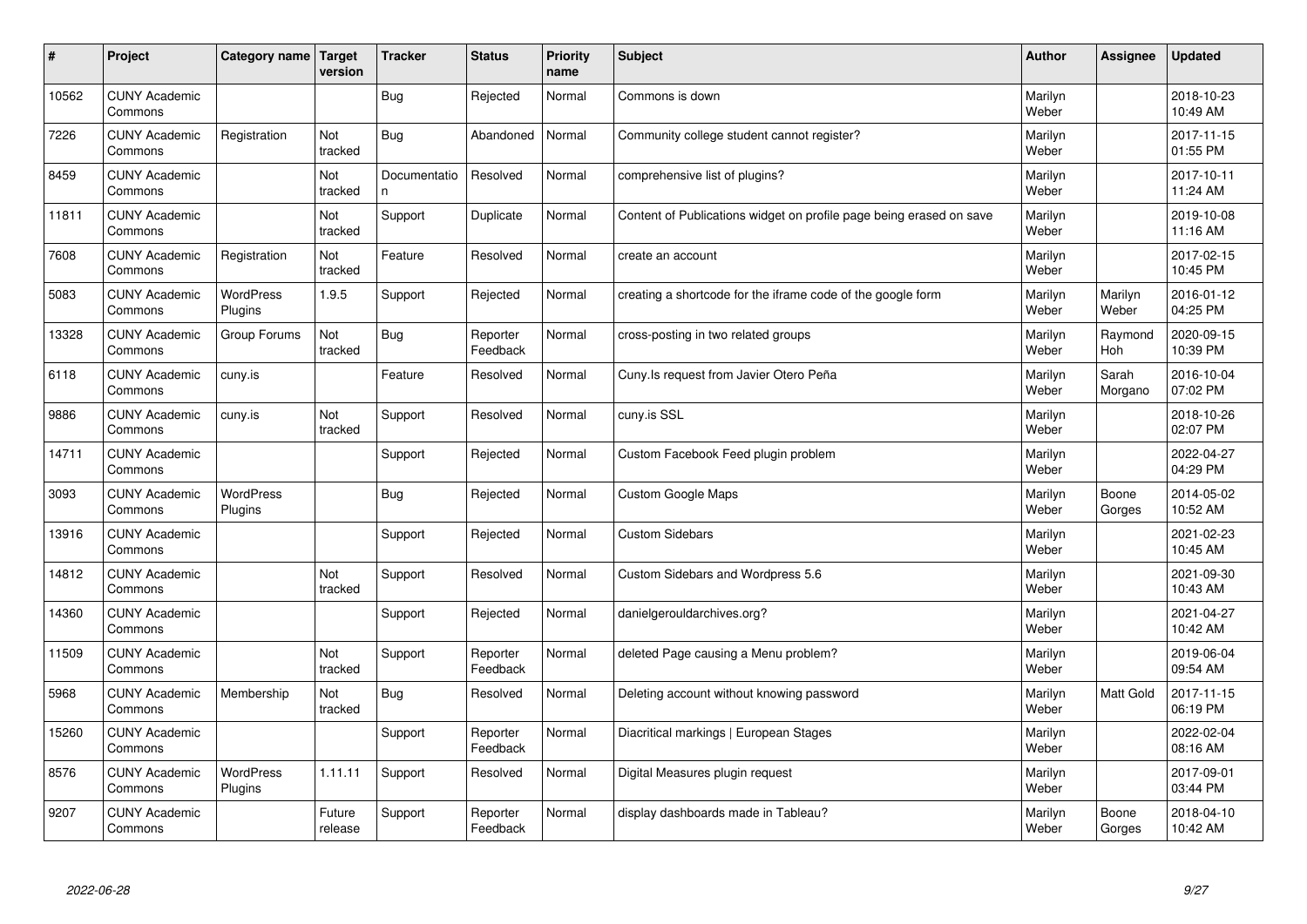| $\sharp$ | Project                         | Category name               | Target<br>version | <b>Tracker</b> | <b>Status</b> | <b>Priority</b><br>name | <b>Subject</b>                           | <b>Author</b>    | Assignee         | <b>Updated</b>         |
|----------|---------------------------------|-----------------------------|-------------------|----------------|---------------|-------------------------|------------------------------------------|------------------|------------------|------------------------|
| 13085    | <b>CUNY Academic</b><br>Commons | Domain<br>Mapping           | Not<br>tracked    | Support        | Resolved      | Normal                  | domain mapping request                   | Marilyn<br>Weber | Matt Gold        | 2020-07-28<br>03:33 PM |
| 10176    | <b>CUNY Academic</b><br>Commons | Documentation               | Not<br>tracked    | Bug            | Resolved      | Normal                  | domain mapping requests                  | Marilyn<br>Weber | scott voth       | 2018-08-29<br>05:30 PM |
| 5844     | <b>CUNY Academic</b><br>Commons |                             | Not<br>tracked    | Support        | Resolved      | Normal                  | edit Host Files on Windows 10 problems   | Marilyn<br>Weber |                  | 2016-07-27<br>09:08 AM |
| 14509    | <b>CUNY Academic</b><br>Commons | WordPress<br>Plugins        | 1.18.12           | Bug            | Resolved      | Normal                  | Elementor Editor problem                 | Marilyn<br>Weber |                  | 2021-06-08<br>09:55 AM |
| 13947    | <b>CUNY Academic</b><br>Commons | <b>WordPress</b><br>Plugins | 1.18.4            | <b>Bug</b>     | Resolved      | Normal                  | Elementor plugin problem                 | Marilyn<br>Weber | Raymond<br>Hoh   | 2021-02-08<br>09:34 PM |
| 14077    | <b>CUNY Academic</b><br>Commons | <b>WordPress</b><br>Plugins | 1.18.7            | Support        | Resolved      | Normal                  | Elementor Pro plugin for the slider      | Marilyn<br>Weber | Raymond<br>Hoh   | 2021-03-23<br>11:43 AM |
| 6175     | <b>CUNY Academic</b><br>Commons | Account<br>settings         |                   | Support        | Resolved      | Normal                  | Email address (user cannot access old)   | Marilyn<br>Weber | Matt Gold        | 2016-11-29<br>06:31 PM |
| 7775     | <b>CUNY Academic</b><br>Commons | Membership                  | Not<br>tracked    | Support        | Resolved      | Normal                  | Email change                             | Marilyn<br>Weber |                  | 2017-03-08<br>10:09 PM |
| 8729     | <b>CUNY Academic</b><br>Commons |                             | Not<br>tracked    | Support        | Resolved      | Normal                  | email change                             | Marilyn<br>Weber |                  | 2017-09-25<br>02:14 PM |
| 9823     | <b>CUNY Academic</b><br>Commons | Account<br>settings         | Not<br>tracked    | Support        | Resolved      | Normal                  | email change                             | Marilyn<br>Weber | Matt Gold        | 2018-05-23<br>01:58 PM |
| 9162     | <b>CUNY Academic</b><br>Commons | Registration                | Not<br>tracked    | Support        | Resolved      | Normal                  | email change due to user error           | Marilyn<br>Weber | Matt Gold        | 2018-02-13<br>11:11 AM |
| 8848     | <b>CUNY Academic</b><br>Commons |                             | Not<br>tracked    | Support        | Resolved      | Normal                  | email change request                     | Marilyn<br>Weber |                  | 2017-10-24<br>11:19 AM |
| 9004     | <b>CUNY Academic</b><br>Commons | Membership                  | Not<br>tracked    | Support        | Resolved      | Normal                  | email change request                     | Marilyn<br>Weber |                  | 2017-12-14<br>12:27 PM |
| 9477     | <b>CUNY Academic</b><br>Commons | Account<br>settings         |                   | Support        | Resolved      | Normal                  | email change request                     | Marilyn<br>Weber | Matt Gold        | 2018-03-24<br>08:53 AM |
| 9787     | <b>CUNY Academic</b><br>Commons | Registration                |                   | Support        | Resolved      | Normal                  | email change request                     | Marilyn<br>Weber | Matt Gold        | 2018-05-16<br>09:55 PM |
| 9928     | <b>CUNY Academic</b><br>Commons | Account<br>settings         |                   | Support        | Resolved      | Normal                  | email change request from former student | Marilyn<br>Weber | Matt Gold        | 2018-06-14<br>10:20 AM |
| 10256    | <b>CUNY Academic</b><br>Commons |                             |                   | Support        | Resolved      | Normal                  | email change requested                   | Marilyn<br>Weber | Matt Gold        | 2018-08-29<br>02:52 PM |
| 12382    | <b>CUNY Academic</b><br>Commons | Membership                  | Not<br>tracked    | Support        | <b>New</b>    | Normal                  | Email request change                     | Marilyn<br>Weber | Marilyn<br>Weber | 2020-02-06<br>12:56 PM |
| 4542     | <b>CUNY Academic</b><br>Commons | <b>WordPress</b><br>Plugins | 1.8.10            | <b>Bug</b>     | Resolved      | Normal                  | Emailing group users problem             | Marilyn<br>Weber | Boone<br>Gorges  | 2015-09-11<br>11:16 AM |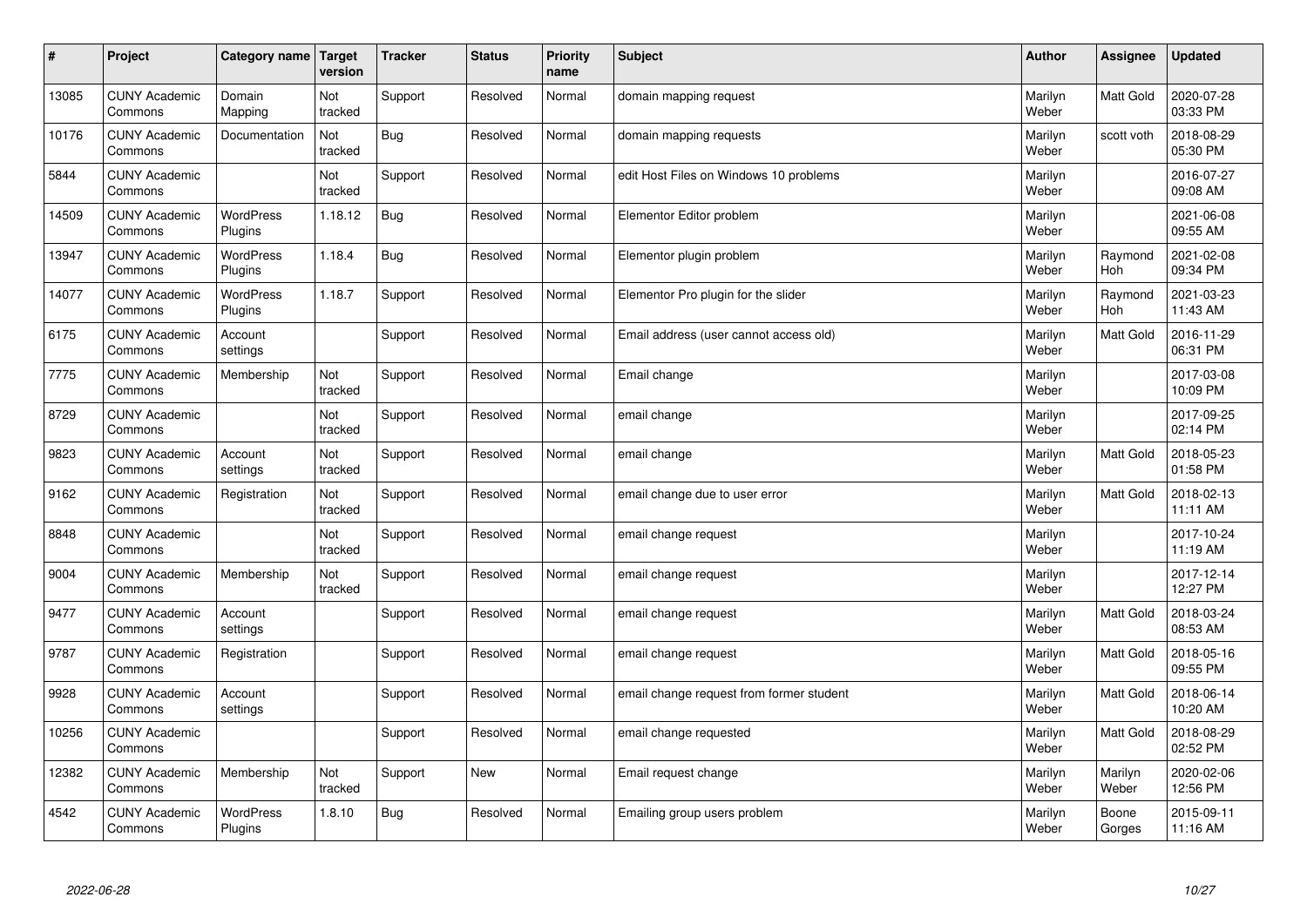| #     | Project                         | Category name   Target      | version        | <b>Tracker</b> | <b>Status</b>        | <b>Priority</b><br>name | <b>Subject</b>                                                  | <b>Author</b>    | Assignee         | <b>Updated</b>         |
|-------|---------------------------------|-----------------------------|----------------|----------------|----------------------|-------------------------|-----------------------------------------------------------------|------------------|------------------|------------------------|
| 15025 | <b>CUNY Academic</b><br>Commons |                             |                | Support        | Duplicate            | Normal                  | emails for all the papers on the commons that have been changed | Marilyn<br>Weber |                  | 2021-12-02<br>11:57 AM |
| 13121 | <b>CUNY Academic</b><br>Commons |                             |                | Support        | Rejected             | Normal                  | embed a DropBox Paper file                                      | Marilyn<br>Weber |                  | 2020-08-25<br>10:56 AM |
| 15120 | <b>CUNY Academic</b><br>Commons |                             |                | Support        | Resolved             | Normal                  | embed Zoom recordings in a post?                                | Marilyn<br>Weber |                  | 2021-12-29<br>08:15 AM |
| 4340  | <b>CUNY Academic</b><br>Commons | WordPress -<br>Media        | 1.8.14         | Feature        | Resolved             | Normal                  | embedding a video                                               | Marilyn<br>Weber | Daniel<br>Jones  | 2015-10-20<br>12:01 AM |
| 5036  | <b>CUNY Academic</b><br>Commons | <b>WordPress</b><br>Plugins | 1.9.1.1        | Feature        | Resolved             | Normal                  | Embeds request                                                  | Marilyn<br>Weber | Boone<br>Gorges  | 2015-12-18<br>10:12 PM |
| 11147 | <b>CUNY Academic</b><br>Commons | Membership                  | Not<br>tracked | Support        | Resolved             | Normal                  | employee email change                                           | Marilyn<br>Weber |                  | 2019-03-12<br>03:58 PM |
| 13741 | <b>CUNY Academic</b><br>Commons | <b>WordPress</b><br>Plugins | 1.18.3         | Support        | Resolved             | Normal                  | Ensemble Video Plugin                                           | Marilyn<br>Weber |                  | 2021-01-26<br>04:43 PM |
| 15655 | <b>CUNY Academic</b><br>Commons |                             | 2.0.2          | Support        | Reporter<br>Feedback | Normal                  | Event Aggregator plugin?                                        | Marilyn<br>Weber |                  | 2022-06-14<br>11:36 AM |
| 15565 | <b>CUNY Academic</b><br>Commons |                             |                | Support        | <b>New</b>           | Normal                  | Events - send updates to an email listserv                      | Marilyn<br>Weber |                  | 2022-03-10<br>01:06 PM |
| 5875  | <b>CUNY Academic</b><br>Commons | <b>WordPress</b><br>Plugins | Not<br>tracked | Bug            | Resolved             | Normal                  | Events Calendar garbled in IE                                   | Marilyn<br>Weber | Marilyn<br>Weber | 2017-11-15<br>05:45 PM |
| 8552  | <b>CUNY Academic</b><br>Commons | <b>WordPress</b><br>Plugins | 1.11.10        | Bug            | Resolved             | Normal                  | Events Calendar problem                                         | Marilyn<br>Weber |                  | 2017-08-18<br>04:36 PM |
| 14410 | <b>CUNY Academic</b><br>Commons |                             | 1.18.10        | Bug            | Resolved             | Normal                  | events calendar problem?                                        | Marilyn<br>Weber |                  | 2021-05-10<br>04:45 PM |
| 14889 | <b>CUNY Academic</b><br>Commons | Events                      | 1.19.0         | Support        | Resolved             | Normal                  | events in group - can they be edited by all admins?             | Marilyn<br>Weber | Raymond<br>Hoh   | 2021-12-13<br>03:31 PM |
| 14398 | <b>CUNY Academic</b><br>Commons |                             | Not<br>tracked | Support        | Reporter<br>Feedback | Normal                  | Events plug-in notification problem                             | Marilyn<br>Weber |                  | 2021-05-11<br>11:21 AM |
| 8693  | <b>CUNY Academic</b><br>Commons | WordPress<br>Plugins        |                | Support        | Resolved             | Normal                  | Existing blog wants to replace Mailpoet with Newsletters        | Marilyn<br>Weber |                  | 2017-09-12<br>02:24 PM |
| 7972  | <b>CUNY Academic</b><br>Commons |                             | Not<br>tracked | Support        | Resolved             | Normal                  | expand the memory limit for videos?                             | Marilyn<br>Weber |                  | 2017-04-20<br>10:07 AM |
| 7745  | <b>CUNY Academic</b><br>Commons | WordPress<br>Plugins        | 1.10.13        | Support        | Resolved             | Normal                  | Featured Video Plus plugin requested                            | Marilyn<br>Weber |                  | 2017-03-03<br>01:51 PM |
| 13841 | <b>CUNY Academic</b><br>Commons | <b>WordPress</b><br>Plugins | 1.18.3         | Support        | Resolved             | Normal                  | Folders plugin request                                          | Marilyn<br>Weber | Boone<br>Gorges  | 2021-01-26<br>04:43 PM |
| 13641 | <b>CUNY Academic</b><br>Commons |                             | 1.18.2         | Support        | Resolved             | Normal                  | follow up to migration request                                  | Marilyn<br>Weber | Boone<br>Gorges  | 2021-01-12<br>10:59 AM |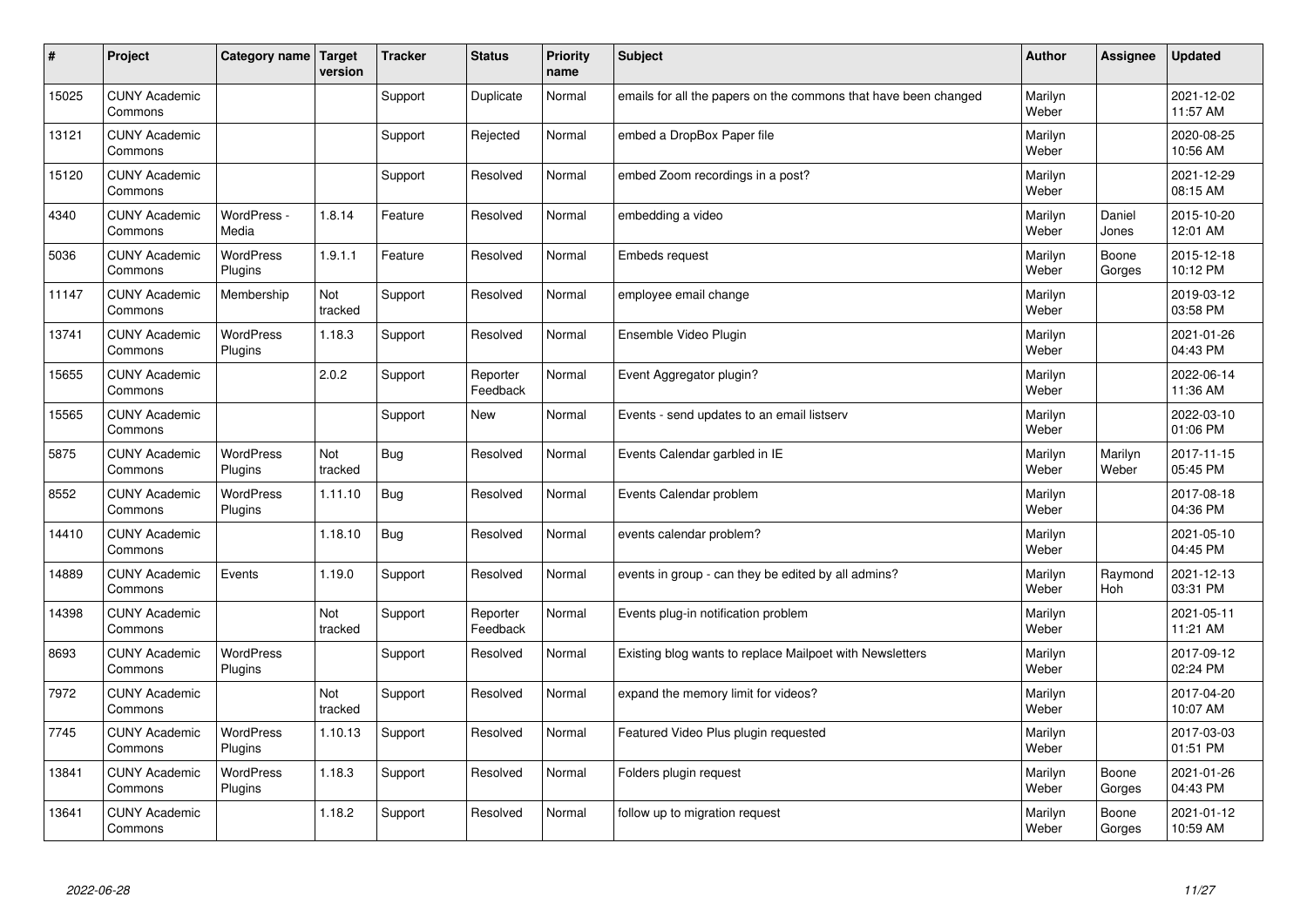| $\vert$ # | Project                         | Category name                     | <b>Target</b><br>version | <b>Tracker</b> | <b>Status</b> | <b>Priority</b><br>name | <b>Subject</b>                                     | <b>Author</b>    | <b>Assignee</b>     | <b>Updated</b>         |
|-----------|---------------------------------|-----------------------------------|--------------------------|----------------|---------------|-------------------------|----------------------------------------------------|------------------|---------------------|------------------------|
| 13169     | <b>CUNY Academic</b><br>Commons |                                   | 1.17.4                   | Support        | Rejected      | Normal                  | footer logo image has no alt-text                  | Marilyn<br>Weber |                     | 2020-09-22<br>10:18 AM |
| 5988      | <b>CUNY Academic</b><br>Commons | Support                           |                          | Support        | Rejected      | Normal                  | Forbidden error when trying to join                | Marilyn<br>Weber | Boone<br>Gorges     | 2016-09-08<br>01:42 PM |
| 5019      | <b>CUNY Academic</b><br>Commons | Registration                      | Not<br>tracked           | Support        | Resolved      | Normal                  | Forgotten password for user with new email address | Marilyn<br>Weber | Marilyn<br>Weber    | 2015-12-11<br>04:18 PM |
| 11198     | <b>CUNY Academic</b><br>Commons |                                   | Not<br>tracked           | Support        | Resolved      | Normal                  | former CUNY employee                               | Marilyn<br>Weber |                     | 2019-03-07<br>02:21 PM |
| 9134      | <b>CUNY Academic</b><br>Commons | Membership                        | Not<br>tracked           | Support        | Abandoned     | Normal                  | former user                                        | Marilyn<br>Weber | Matt Gold           | 2019-09-18<br>10:26 AM |
| 6893      | <b>CUNY Academic</b><br>Commons | Group Forums                      |                          | <b>Bug</b>     | Resolved      | Normal                  | Forum for CUNY Academic Commons Team is gone       | Marilyn<br>Weber | Boone<br>Gorges     | 2016-12-01<br>08:08 AM |
| 10361     | <b>CUNY Academic</b><br>Commons | Group Forums                      | 1.13.10                  | <b>Bug</b>     | Resolved      | Normal                  | forum post pending oddity                          | Marilyn<br>Weber |                     | 2018-09-25<br>10:45 AM |
| 13341     | <b>CUNY Academic</b><br>Commons | Group Forums                      | 1.17.4                   | Bug            | Resolved      | Normal                  | Forum reply problems                               | Marilyn<br>Weber | Raymond<br>Hoh      | 2020-09-22<br>12:08 PM |
| 7310      | <b>CUNY Academic</b><br>Commons |                                   | 1.10.7                   | <b>Bug</b>     | Resolved      | Normal                  | Friendship request mystery.                        | Marilyn<br>Weber | Boone<br>Gorges     | 2017-01-05<br>03:12 PM |
| 5397      | <b>CUNY Academic</b><br>Commons | Social Paper                      | Future<br>release        | Feature        | <b>New</b>    | Normal                  | frustrating to have to enable/disable in SP        | Marilyn<br>Weber | Samantha<br>Raddatz | 2016-04-20<br>03:39 PM |
| 7785      | <b>CUNY Academic</b><br>Commons |                                   | Not<br>tracked           | Support        | Resolved      | Normal                  | ftp access or files?                               | Marilyn<br>Weber | Boone<br>Gorges     | 2017-03-13<br>02:34 PM |
| 5448      | <b>CUNY Academic</b><br>Commons | Email<br><b>Notifications</b>     | 1.10.2                   | <b>Bug</b>     | Rejected      | Normal                  | garbled CAC activity digests                       | Marilyn<br>Weber | Raymond<br>Hoh      | 2016-11-20<br>02:38 AM |
| 10266     | <b>CUNY Academic</b><br>Commons |                                   |                          | Support        | Resolved      | Normal                  | GC email change requested                          | Marilyn<br>Weber | Matt Gold           | 2018-08-30<br>03:07 PM |
| 13184     | <b>CUNY Academic</b><br>Commons | <b>WordPress</b><br>Plugins       | 1.17.2                   | Support        | Resolved      | Normal                  | google translate plugin                            | Marilyn<br>Weber |                     | 2020-08-25<br>11:36 AM |
| 13584     | <b>CUNY Academic</b><br>Commons |                                   |                          | Support        | Abandoned     | Normal                  | Graphy theme question                              | Marilyn<br>Weber |                     | 2021-09-14<br>10:41 AM |
| 10850     | <b>CUNY Academic</b><br>Commons |                                   |                          | Support        | Rejected      | Normal                  | Gravity form being resent                          | Marilyn<br>Weber |                     | 2018-12-20<br>10:18 PM |
| 14270     | <b>CUNY Academic</b><br>Commons | <b>WordPress</b><br><b>Themes</b> | 1.18.8                   | Support        | Resolved      | Normal                  | grid theme?                                        | Marilyn<br>Weber |                     | 2021-04-13<br>11:20 AM |
| 3036      | <b>CUNY Academic</b><br>Commons | <b>Ground Control</b>             | Not<br>tracked           | Publicity      | Deferred      | Normal                  | <b>Ground Control</b>                              | Marilyn<br>Weber | Dominic<br>Giglio   | 2015-03-21<br>09:10 PM |
| 3037      | <b>CUNY Academic</b><br>Commons | <b>Ground Control</b>             | Not<br>tracked           | Publicity      | Resolved      | Normal                  | <b>Ground Control</b>                              | Marilyn<br>Weber | scott voth          | 2016-01-26<br>05:23 PM |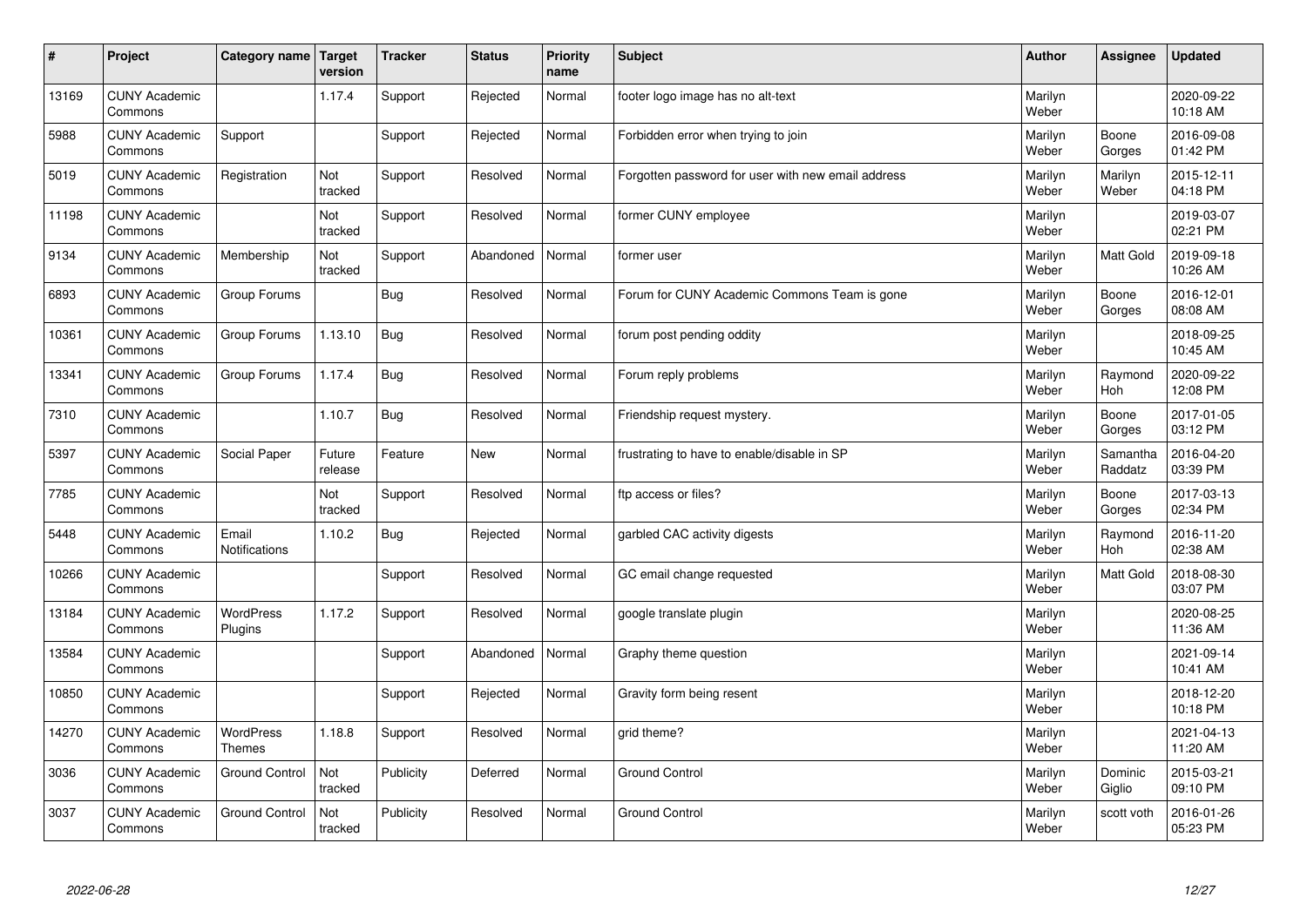| $\vert$ # | Project                         | Category name               | <b>Target</b><br>version | <b>Tracker</b> | <b>Status</b> | <b>Priority</b><br>name | <b>Subject</b>                                                                                        | <b>Author</b>    | <b>Assignee</b>  | <b>Updated</b>         |
|-----------|---------------------------------|-----------------------------|--------------------------|----------------|---------------|-------------------------|-------------------------------------------------------------------------------------------------------|------------------|------------------|------------------------|
| 3038      | <b>CUNY Academic</b><br>Commons | <b>Ground Control</b>       | Not<br>tracked           | Publicity      | Resolved      | Normal                  | <b>Ground Control</b>                                                                                 | Marilyn<br>Weber | <b>Matt Gold</b> | 2016-01-26<br>05:10 PM |
| 3039      | <b>CUNY Academic</b><br>Commons | <b>Ground Control</b>       | Not<br>tracked           | Publicity      | Resolved      | Normal                  | <b>Ground Control</b>                                                                                 | Marilyn<br>Weber | Sarah<br>Morgano | 2016-01-26<br>05:19 PM |
| 3040      | <b>CUNY Academic</b><br>Commons | <b>Ground Control</b>       | Not<br>tracked           | Publicity      | Resolved      | Normal                  | <b>Ground Control</b>                                                                                 | Marilyn<br>Weber | Micki<br>Kaufman | 2016-01-26<br>05:16 PM |
| 3041      | <b>CUNY Academic</b><br>Commons | <b>Ground Control</b>       | Not<br>tracked           | Publicity      | Resolved      | Normal                  | <b>Ground Control</b>                                                                                 | Marilyn<br>Weber | Chris Stein      | 2016-01-26<br>04:52 PM |
| 3035      | <b>CUNY Academic</b><br>Commons | <b>Ground Control</b>       | Not<br>tracked           | Publicity      | Deferred      | Normal                  | <b>Ground Control article</b>                                                                         | Marilyn<br>Weber | Marilyn<br>Weber | 2015-03-21<br>08:54 PM |
| 11567     | <b>CUNY Academic</b><br>Commons | <b>Group Files</b>          | 1.15.4                   | <b>Bug</b>     | Resolved      | Normal                  | Group files pagination doesn't work properly in folders                                               | Marilyn<br>Weber | Boone<br>Gorges  | 2019-06-25<br>04:22 PM |
| 6313      | <b>CUNY Academic</b><br>Commons | Groups (misc)               |                          | Bug            | Duplicate     | Normal                  | group member no longer in group, can't rejoin.                                                        | Marilyn<br>Weber |                  | 2016-10-14<br>09:27 PM |
| 12487     | <b>CUNY Academic</b><br>Commons | Group Forums                | 1.16.7                   | Bug            | Resolved      | Normal                  | group posting problems?                                                                               | Marilyn<br>Weber | Raymond<br>Hoh   | 2020-03-10<br>11:40 AM |
| 2777      | <b>CUNY Academic</b><br>Commons | WordPress<br>(misc)         | Not<br>tracked           | Bug            | Resolved      | Normal                  | Hero slide access                                                                                     | Marilyn<br>Weber | Boone<br>Gorges  | 2013-09-07<br>12:26 PM |
| 11233     | <b>CUNY Academic</b><br>Commons |                             | 1.14.9                   | Support        | Resolved      | Normal                  | Hotiar?                                                                                               | Marilyn<br>Weber |                  | 2019-03-26<br>12:10 PM |
| 6851      | <b>CUNY Academic</b><br>Commons | Redmine                     | Not<br>tracked           | Support        | Resolved      | Normal                  | How do I help users join Redmine?                                                                     | Marilyn<br>Weber | Matt Gold        | 2016-11-28<br>10:16 AM |
| 11964     | <b>CUNY Academic</b><br>Commons | Layout                      | 1.15.12                  | Bug            | Resolved      | Normal                  | https://commons.gc.cuny.edu/create/ not displaying correctly in Edge                                  | Marilyn<br>Weber | Raymond<br>Hoh   | 2019-10-22<br>11:54 AM |
| 11650     | <b>CUNY Academic</b><br>Commons |                             | Not<br>tracked           | Support        | Resolved      | Normal                  | https://commons.gc.cuny.edu/groups/introduction-to-literary-studies-eng<br>ish-252-at-hunter-college/ | Marilyn<br>Weber |                  | 2019-07-18<br>02:28 PM |
| 11922     | <b>CUNY Academic</b><br>Commons | Membership                  | Not<br>tracked           | Support        | Resolved      | Normal                  | https://commons.gc.cuny.edu/members/cunyhealthequity/                                                 | Marilyn<br>Weber |                  | 2019-10-02<br>04:05 PM |
| 11896     | <b>CUNY Academic</b><br>Commons |                             | Not<br>tracked           | Support        | Resolved      | Normal                  | https://thenurseswritingproject.commons.gc.cuny.edu                                                   | Marilyn<br>Weber |                  | 2019-09-24<br>08:09 AM |
| 9604      | <b>CUNY Academic</b><br>Commons |                             | Not<br>tracked           | Support        | Resolved      | Normal                  | l (Marilyn) can only log into cdev as teststudent                                                     | Marilyn<br>Weber |                  | 2018-04-21<br>10:20 AM |
| 13012     | <b>CUNY Academic</b><br>Commons | <b>WordPress</b><br>(misc)  |                          | Support        | Rejected      | Normal                  | icon image associated with the teaching template's Creative Commons<br>License                        | Marilyn<br>Weber | Raymond<br>Hoh   | 2020-08-25<br>10:56 AM |
| 8529      | <b>CUNY Academic</b><br>Commons |                             | Not<br>tracked           | Support        | Resolved      | Normal                  | Iframe regiest?                                                                                       | Marilyn<br>Weber |                  | 2017-08-16<br>04:40 PM |
| 7668      | <b>CUNY Academic</b><br>Commons | <b>WordPress</b><br>Plugins |                          | Support        | Rejected      | Normal                  | Iframes question                                                                                      | Marilyn<br>Weber |                  | 2017-04-11<br>09:29 PM |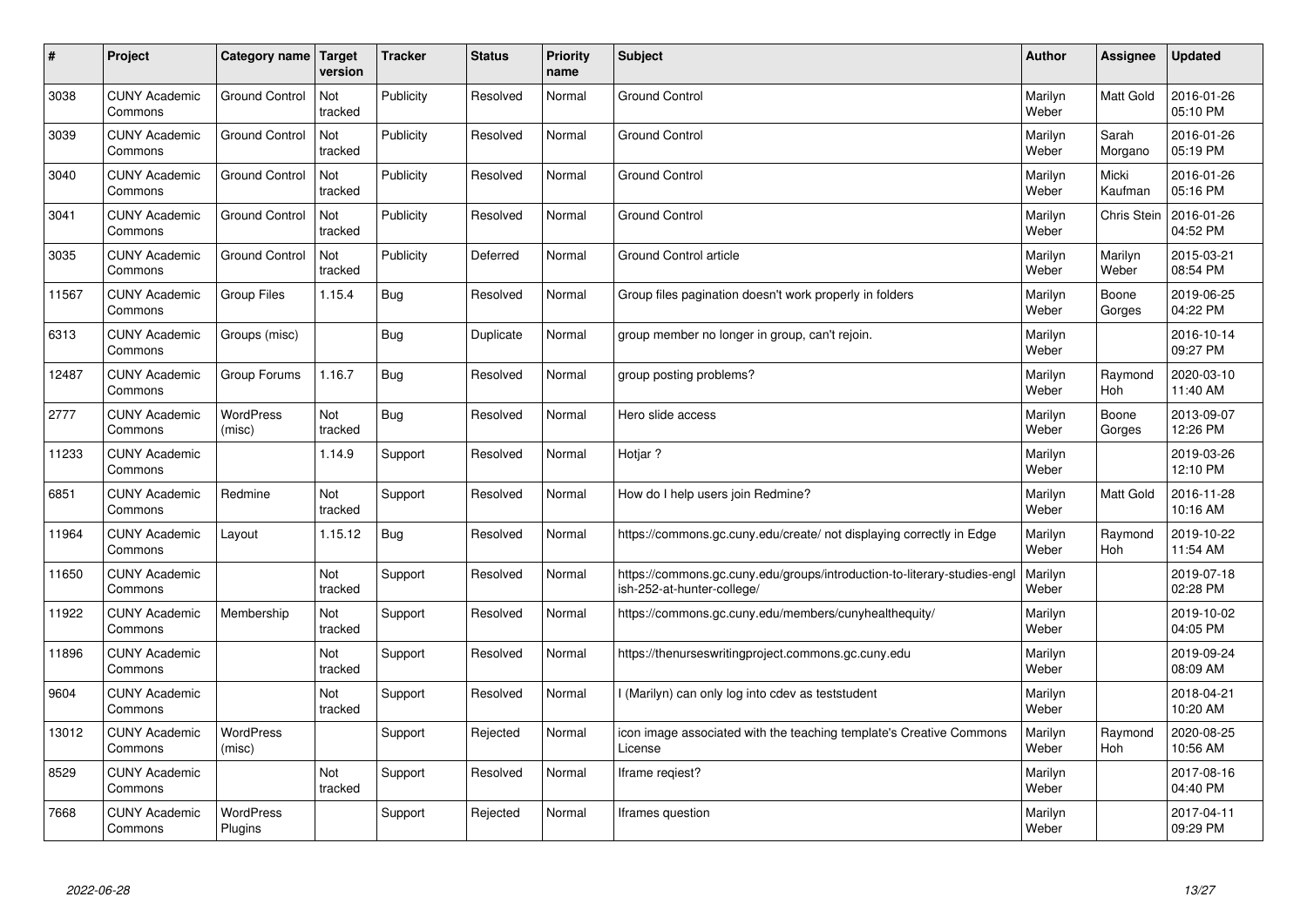| #     | Project                         | Category name   Target            | version        | <b>Tracker</b> | <b>Status</b>                       | <b>Priority</b><br>name | <b>Subject</b>                                                              | <b>Author</b>    | Assignee        | <b>Updated</b>         |
|-------|---------------------------------|-----------------------------------|----------------|----------------|-------------------------------------|-------------------------|-----------------------------------------------------------------------------|------------------|-----------------|------------------------|
| 14625 | <b>CUNY Academic</b><br>Commons |                                   | Not<br>tracked | Support        | Rejected                            | Normal                  | image won't appear in slideshow.                                            | Marilyn<br>Weber |                 | 2021-07-27<br>10:33 AM |
| 16291 | <b>CUNY Academic</b><br>Commons | Site cloning                      | 2.0.2          | Support        | Staged for<br>Production<br>Release | Normal                  | Images coming up blank in Media Library                                     | Marilyn<br>Weber | Raymond<br>Hoh  | 2022-06-23<br>08:28 PM |
| 11912 | <b>CUNY Academic</b><br>Commons |                                   |                | Support        | Resolved                            | Normal                  | influence search results?                                                   | Marilyn<br>Weber |                 | 2020-02-11<br>10:51 AM |
| 5059  | <b>CUNY Academic</b><br>Commons |                                   | Not<br>tracked | <b>Bug</b>     | Resolved                            | Normal                  | Instagram embed?                                                            | Marilyn<br>Weber |                 | 2016-01-26<br>12:05 AM |
| 7460  | <b>CUNY Academic</b><br>Commons | <b>WordPress</b><br><b>Themes</b> | 1.10.8         | Support        | Resolved                            | Normal                  | install Independent Publisher theme?                                        | Marilyn<br>Weber | Boone<br>Gorges | 2017-01-21<br>09:34 PM |
| 6860  | <b>CUNY Academic</b><br>Commons | User<br>Onboarding                | 1.12           | <b>Bug</b>     | Resolved                            | Normal                  | Invitation to join a group is appearing as an invitiation to join the site! | Marilyn<br>Weber | Boone<br>Gorges | 2017-10-30<br>10:03 AM |
| 13596 | <b>CUNY Academic</b><br>Commons |                                   |                | Support        | Abandoned                           | Normal                  | invited as Author but show as Contributor                                   | Marilyn<br>Weber |                 | 2021-09-14<br>10:41 AM |
| 13826 | <b>CUNY Academic</b><br>Commons |                                   |                | Support        | Resolved                            | Normal                  | January 14th                                                                | Marilyn<br>Weber |                 | 2021-01-26<br>04:26 PM |
| 10537 | <b>CUNY Academic</b><br>Commons |                                   | Not<br>tracked | <b>Bug</b>     | Resolved                            | Normal                  | jpegs not showing                                                           | Marilyn<br>Weber |                 | 2018-10-23<br>10:51 AM |
| 15266 | <b>CUNY Academic</b><br>Commons |                                   |                | Support        | Resolved                            | Normal                  | Just an appreciation                                                        | Marilyn<br>Weber |                 | 2022-02-07<br>10:42 AM |
| 7349  | <b>CUNY Academic</b><br>Commons | Membership                        | Not<br>tracked | <b>Bug</b>     | Resolved                            | Normal                  | <b>LACUNY Institute website</b>                                             | Marilyn<br>Weber | Boone<br>Gorges | 2017-01-11<br>04:26 PM |
| 14242 | <b>CUNY Academic</b><br>Commons |                                   |                | Support        | Resolved                            | Normal                  | LAILAC site missing content                                                 | Marilyn<br>Weber |                 | 2021-03-27<br>08:40 AM |
| 13185 | <b>CUNY Academic</b><br>Commons | <b>WordPress</b><br><b>Themes</b> | 1.17.2         | Support        | Resolved                            | Normal                  | Less theme?                                                                 | Marilyn<br>Weber |                 | 2020-08-25<br>11:26 AM |
| 14304 | <b>CUNY Academic</b><br>Commons | Group Library                     | 1.18.8         | <b>Bug</b>     | Resolved                            | Normal                  | Library items change folders when adding subsequent items in new<br>folders | Marilyn<br>Weber | Boone<br>Gorges | 2021-04-13<br>11:21 AM |
| 13288 | <b>CUNY Academic</b><br>Commons |                                   |                | Support        | Abandoned                           | Normal                  | log in problems on iPhone 6                                                 | Marilyn<br>Weber |                 | 2020-10-27<br>10:26 AM |
| 14411 | <b>CUNY Academic</b><br>Commons | <b>WordPress</b><br><b>Themes</b> | 1.18.10        | <b>Bug</b>     | Resolved                            | Normal                  | logo problems                                                               | Marilyn<br>Weber |                 | 2021-05-03<br>04:37 PM |
| 14885 | <b>CUNY Academic</b><br>Commons | WordPress<br>Plugins              | 1.18.22        | <b>Bug</b>     | Resolved                            | Normal                  | Long Loading Times -- Wordpress Admin Site                                  | Marilyn<br>Weber | Raymond<br>Hoh  | 2021-10-26<br>12:28 PM |
| 15610 | <b>CUNY Academic</b><br>Commons | WordPress<br>Plugins              | Not<br>tracked | Support        | Rejected                            | Normal                  | Loops & Logic plugin                                                        | Marilyn<br>Weber | Raymond<br>Hoh  | 2022-03-19<br>11:16 AM |
| 10059 | <b>CUNY Academic</b><br>Commons | <b>WordPress</b><br><b>Themes</b> | Not<br>tracked | Support        | Resolved                            | Normal                  | Magazine Premium theme for new site                                         | Marilyn<br>Weber |                 | 2020-02-17<br>03:39 PM |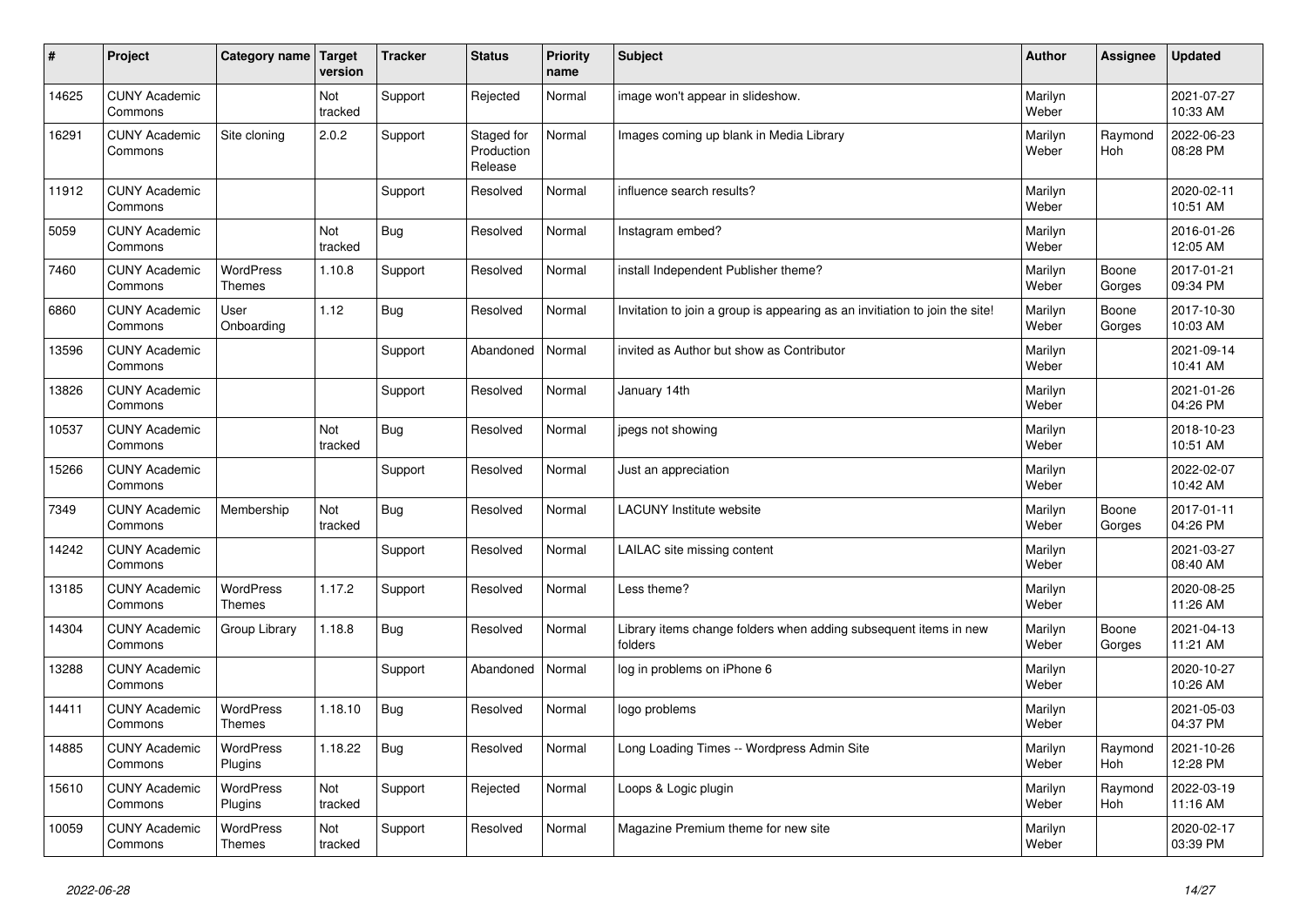| $\sharp$ | Project                         | Category name   Target     | version        | <b>Tracker</b> | <b>Status</b> | <b>Priority</b><br>name | <b>Subject</b>                             | <b>Author</b>    | Assignee        | <b>Updated</b>         |
|----------|---------------------------------|----------------------------|----------------|----------------|---------------|-------------------------|--------------------------------------------|------------------|-----------------|------------------------|
| 14973    | <b>CUNY Academic</b><br>Commons |                            |                | Support        | Resolved      | Normal                  | <b>Mail Poet</b>                           | Marilyn<br>Weber |                 | 2021-12-06<br>10:20 AM |
| 14972    | <b>CUNY Academic</b><br>Commons |                            |                | Support        | Rejected      | Normal                  | Mailchimp plugin                           | Marilyn<br>Weber |                 | 2021-11-17<br>02:13 PM |
| 13918    | <b>CUNY Academic</b><br>Commons |                            | Not<br>tracked | Support        | Rejected      | Normal                  | MailPoet Newsletters Premium plugin        | Marilyn<br>Weber |                 | 2021-02-09<br>11:01 AM |
| 5684     | <b>CUNY Academic</b><br>Commons | Group Files                | Not<br>tracked | Bug            | Resolved      | Normal                  | Making Group files appear as Blog entries  | Marilyn<br>Weber | Boone<br>Gorges | 2017-11-20<br>03:28 PM |
| 13699    | <b>CUNY Academic</b><br>Commons |                            | Not<br>tracked | Support        | Resolved      | Normal                  | Martin Segal Center site down              | Marilyn<br>Weber | Raymond<br>Hoh  | 2020-12-22<br>03:03 PM |
| 4013     | <b>CUNY Academic</b><br>Commons |                            |                | <b>Bug</b>     | Duplicate     | Normal                  | Math question?                             | Marilyn<br>Weber |                 | 2015-04-22<br>04:05 PM |
| 8873     | <b>CUNY Academic</b><br>Commons |                            | Not<br>tracked | Support        | Resolved      | Normal                  | maximum file upload size?                  | Marilyn<br>Weber |                 | 2017-10-30<br>11:23 AM |
| 12137    | <b>CUNY Academic</b><br>Commons | WordPress<br><b>Themes</b> | Not<br>tracked | Support        | Resolved      | Normal                  | media player problem                       | Marilyn<br>Weber |                 | 2019-12-12<br>08:52 PM |
| 8638     | <b>CUNY Academic</b><br>Commons | Group Blogs                | 1.11.11        | <b>Bug</b>     | Resolved      | Normal                  | members not syncing from group to site     | Marilyn<br>Weber |                 | 2017-09-01<br>03:50 PM |
| 5753     | <b>CUNY Academic</b><br>Commons | <b>WordPress</b><br>(misc) | Not<br>tracked | Support        | Resolved      | Normal                  | merging blogs and groups                   | Marilyn<br>Weber | Boone<br>Gorges | 2016-08-29<br>03:09 PM |
| 8259     | <b>CUNY Academic</b><br>Commons |                            | Not<br>tracked | <b>Bug</b>     | Resolved      | Normal                  | missing dashboard                          | Marilyn<br>Weber |                 | 2017-11-15<br>01:28 PM |
| 14734    | <b>CUNY Academic</b><br>Commons | WordPress<br><b>Themes</b> | 1.18.18        | Support        | Resolved      | Normal                  | missing section of Sujatha Fernandes' site | Marilyn<br>Weber | Raymond<br>Hoh  | 2021-09-06<br>04:15 PM |
| 7836     | <b>CUNY Academic</b><br>Commons | Social Paper               | Not<br>tracked | Support        | Resolved      | Normal                  | missing Social Paper                       | Marilyn<br>Weber |                 | 2017-11-15<br>01:31 PM |
| 11609    | <b>CUNY Academic</b><br>Commons |                            | 1.15.5         | Support        | Resolved      | Normal                  | Mixed Content flag                         | Marilyn<br>Weber |                 | 2019-06-27<br>06:54 PM |
| 9163     | <b>CUNY Academic</b><br>Commons | Layout                     | 1.12.8         | Support        | Resolved      | Normal                  | Mobile responsiveness issues               | Marilyn<br>Weber | Raymond<br>Hoh  | 2018-02-13<br>10:49 AM |
| 13827    | <b>CUNY Academic</b><br>Commons | Group Forums               | 1.18.3         | Bug            | Resolved      | Normal                  | more forum post problems                   | Marilyn<br>Weber | Raymond<br>Hoh  | 2021-01-22<br>08:19 PM |
| 8721     | <b>CUNY Academic</b><br>Commons | WordPress<br>Plugins       | 1.11.13        | <b>Bug</b>     | Resolved      | Normal                  | more problems with Events calendar         | Marilyn<br>Weber |                 | 2017-09-21<br>10:35 AM |
| 11907    | <b>CUNY Academic</b><br>Commons | Public Portfolio           | 1.15.13        | Support        | Resolved      | Normal                  | more publications problems (in profile)    | Marilyn<br>Weber |                 | 2019-11-04<br>11:16 AM |
| 13138    | <b>CUNY Academic</b><br>Commons | Group Library              | Not<br>tracked | Support        | Resolved      | Normal                  | moving Library contents for Steve Brier    | Marilyn<br>Weber |                 | 2020-08-03<br>04:00 PM |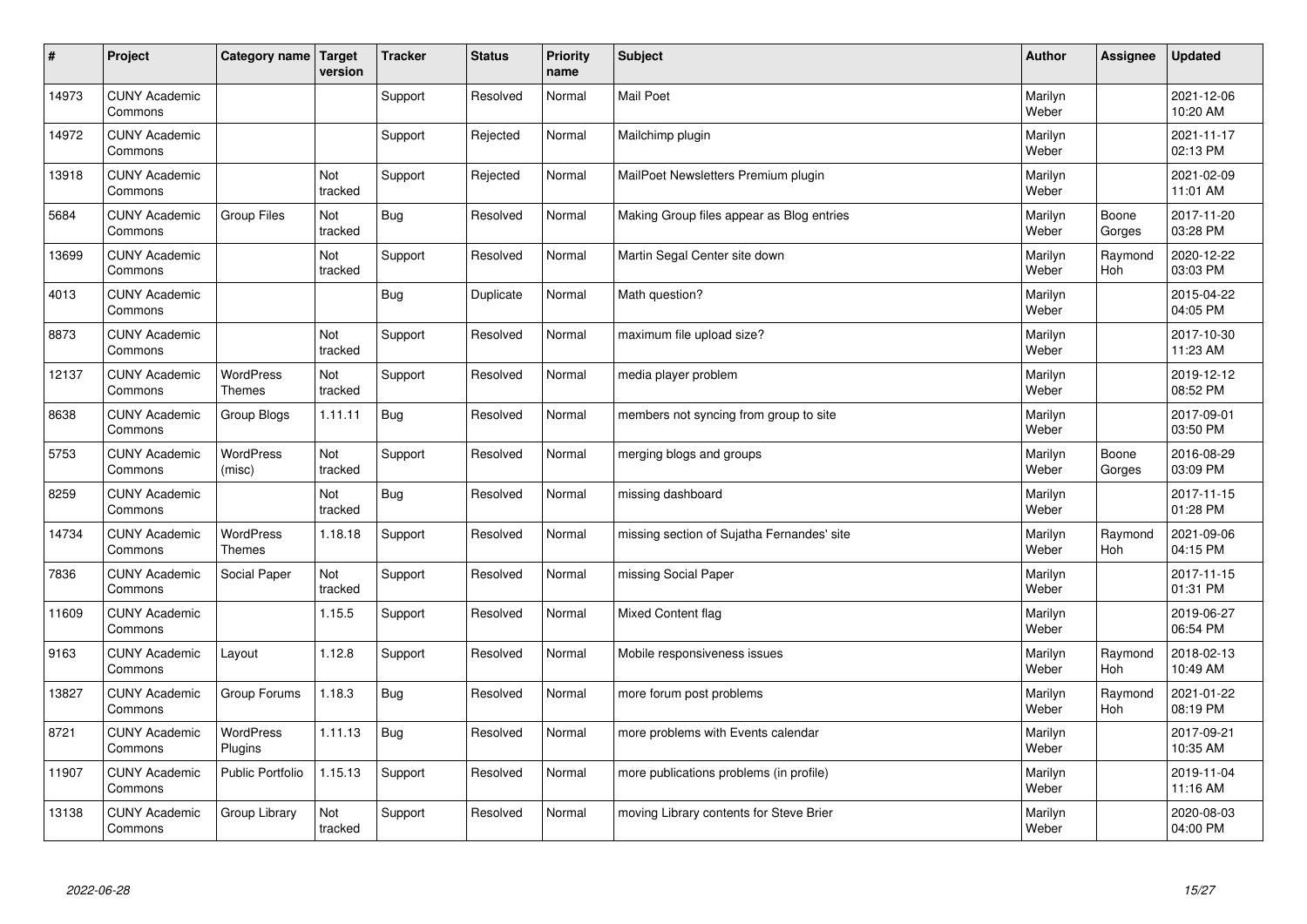| #     | Project                         | Category name              | Target<br>version | <b>Tracker</b> | <b>Status</b>        | <b>Priority</b><br>name | <b>Subject</b>                                                                          | <b>Author</b>    | Assignee        | Updated                |
|-------|---------------------------------|----------------------------|-------------------|----------------|----------------------|-------------------------|-----------------------------------------------------------------------------------------|------------------|-----------------|------------------------|
| 9223  | <b>CUNY Academic</b><br>Commons |                            | Not<br>tracked    | Support        | Resolved             | Normal                  | moving wordpress sites                                                                  | Marilyn<br>Weber |                 | 2018-02-18<br>08:44 PM |
| 7607  | <b>CUNY Academic</b><br>Commons | <b>WordPress</b><br>(misc) | Not<br>tracked    | Feature        | Resolved             | Normal                  | mp4 files                                                                               | Marilyn<br>Weber |                 | 2017-02-15<br>07:37 PM |
| 12176 | <b>CUNY Academic</b><br>Commons |                            | Not<br>tracked    | Support        | Resolved             | Normal                  | Mp4s?                                                                                   | Marilyn<br>Weber |                 | 2019-12-05<br>11:04 AM |
| 6338  | <b>CUNY Academic</b><br>Commons |                            |                   | <b>Bug</b>     | Rejected             | Normal                  | Multiple email notifications for each blog post                                         | Marilyn<br>Weber | Boone<br>Gorges | 2016-10-18<br>08:45 PM |
| 10239 | <b>CUNY Academic</b><br>Commons |                            | Not<br>tracked    | Support        | Resolved             | Normal                  | musicroombooking.commons.gc.cuny.edu                                                    | Marilyn<br>Weber |                 | 2018-08-29<br>03:06 PM |
| 12960 | <b>CUNY Academic</b><br>Commons |                            | 1.16.14           | Support        | Resolved             | Normal                  | mutiple plugin in requests                                                              | Marilyn<br>Weber | Boone<br>Gorges | 2020-06-23<br>10:53 AM |
| 5834  | <b>CUNY Academic</b><br>Commons |                            |                   | Bug            | Resolved             | Normal                  | My access to cdev                                                                       | Marilyn<br>Weber | Boone<br>Gorges | 2016-07-25<br>03:12 PM |
| 12156 | <b>CUNY Academic</b><br>Commons | Blogs<br>(BuddyPress)      | Not<br>tracked    | Support        | Resolved             | Normal                  | My Sites list (Commons Profile or Sites directory) doesn't match toolbar<br>dropdown    | Marilyn<br>Weber |                 | 2019-12-11<br>10:20 AM |
| 13783 | <b>CUNY Academic</b><br>Commons |                            | 1.18.2            | Support        | Resolved             | Normal                  | new CUNY OneSearch url                                                                  | Marilyn<br>Weber |                 | 2021-01-14<br>04:53 PM |
| 11031 | <b>CUNY Academic</b><br>Commons |                            | Not<br>tracked    | Support        | Resolved             | Normal                  | new group with seemingly old topics                                                     | Marilyn<br>Weber |                 | 2019-02-11<br>12:17 PM |
| 8661  | <b>CUNY Academic</b><br>Commons | Group Blogs                | Not<br>tracked    | <b>Bug</b>     | Resolved             | Normal                  | new group, old site, can't link?                                                        | Marilyn<br>Weber |                 | 2017-11-15<br>01:26 PM |
| 15169 | <b>CUNY Academic</b><br>Commons |                            | 2.0.2             | Support        | Reporter<br>Feedback | Normal                  | new Prelude website zipfiles for custom theme and other files.                          | Marilyn<br>Weber |                 | 2022-06-14<br>11:36 AM |
| 13134 | <b>CUNY Academic</b><br>Commons | Site cloning               | 1.17.1            | Support        | Resolved             | Normal                  | New site (a clone) point to old dashboard                                               | Marilyn<br>Weber |                 | 2020-08-12<br>03:22 PM |
| 6899  | <b>CUNY Academic</b><br>Commons | Account<br>settings        | Not<br>tracked    | Support        | Resolved             | Normal                  | New user has misspelled her own name                                                    | Marilyn<br>Weber | Boone<br>Gorges | 2016-12-01<br>05:10 PM |
| 4577  | <b>CUNY Academic</b><br>Commons | Registration               | Not<br>tracked    | <b>Bug</b>     | Resolved             | Normal                  | New users are not getting their email verification                                      | Marilyn<br>Weber | Boone<br>Gorges | 2016-01-26<br>03:30 PM |
| 10571 | <b>CUNY Academic</b><br>Commons |                            | Not<br>tracked    | Support        | Abandoned            | Normal                  | newsletter queue problem                                                                | Marilyn<br>Weber |                 | 2018-12-10<br>03:58 PM |
| 8131  | <b>CUNY Academic</b><br>Commons | WordPress<br>Plugins       | 1.11              | <b>Bug</b>     | Resolved             | Normal                  | Newsletters plug-in                                                                     | Marilyn<br>Weber | Boone<br>Gorges | 2017-05-11<br>09:42 PM |
| 5177  | <b>CUNY Academic</b><br>Commons | Toolbar                    | 1.9.6             | <b>Bug</b>     | Resolved             | Normal                  | No "My Papers" tab                                                                      | Marilyn<br>Weber | Raymond<br>Hoh  | 2016-01-29<br>08:37 AM |
| 15211 | <b>CUNY Academic</b><br>Commons | Blogs<br>(BuddyPress)      | 1.19.2            | Support        | Resolved             | Normal                  | No good error reporting for already-used domain name when creating a<br>site in Firefox | Marilyn<br>Weber | Boone<br>Gorges | 2022-01-25<br>11:33 AM |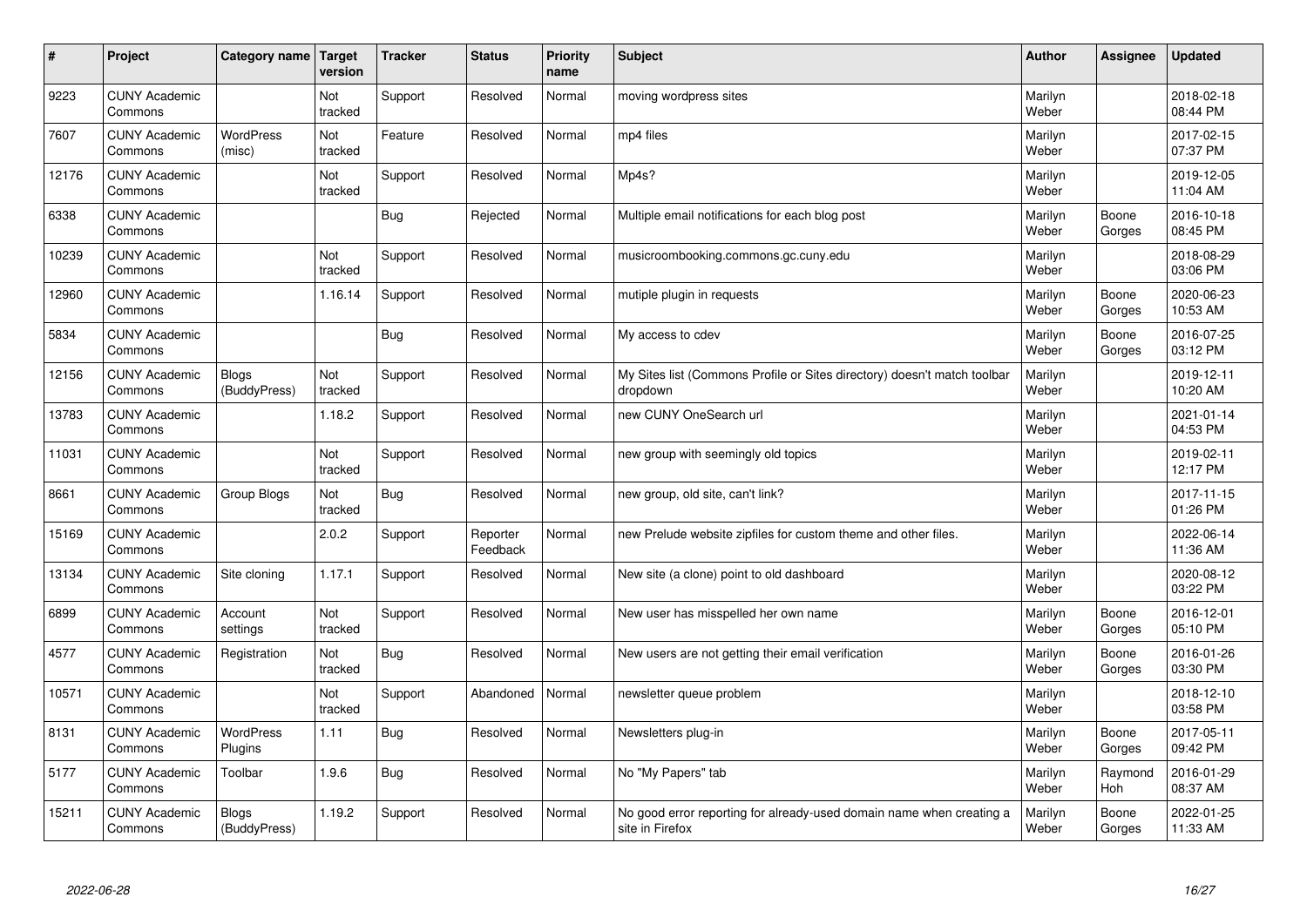| #     | Project                         | Category name   Target            | version        | <b>Tracker</b> | <b>Status</b>        | <b>Priority</b><br>name | <b>Subject</b>                                      | <b>Author</b>    | Assignee         | <b>Updated</b>         |
|-------|---------------------------------|-----------------------------------|----------------|----------------|----------------------|-------------------------|-----------------------------------------------------|------------------|------------------|------------------------|
| 6818  | <b>CUNY Academic</b><br>Commons | Email<br><b>Notifications</b>     | 1.10.3         | Support        | Resolved             | Normal                  | No more email notifications?                        | Marilyn<br>Weber |                  | 2016-11-22<br>02:51 PM |
| 11088 | <b>CUNY Academic</b><br>Commons | Group Blogs                       | Not<br>tracked | Bug            | Resolved             | Normal                  | no notification for comments                        | Marilyn<br>Weber |                  | 2019-02-15<br>03:30 PM |
| 6575  | <b>CUNY Academic</b><br>Commons | Groups (misc)                     |                | Bug            | Rejected             | Normal                  | No papers link for the group "social paper"         | Marilyn<br>Weber |                  | 2016-11-02<br>10:39 PM |
| 15045 | <b>CUNY Academic</b><br>Commons |                                   |                | Support        | <b>New</b>           | Normal                  | no result for KCeL in the search box on the commons | Marilyn<br>Weber |                  | 2021-12-10<br>11:29 AM |
| 7613  | <b>CUNY Academic</b><br>Commons | Registration                      | Not<br>tracked | Support        | Resolved             | Normal                  | non-matriculated students                           | Marilyn<br>Weber | Boone<br>Gorges  | 2017-11-15<br>11:03 AM |
| 15654 | <b>CUNY Academic</b><br>Commons | WordPress<br>Plugins              | 1.19.6         | Support        | Resolved             | Normal                  | Numerous Copies of Events showing up                | Marilyn<br>Weber | Boone<br>Gorges  | 2022-03-22<br>11:30 AM |
| 13441 | <b>CUNY Academic</b><br>Commons |                                   | 1.17.5         | Support        | Resolved             | Normal                  | ongoing user problems with daily digests            | Marilyn<br>Weber |                  | 2020-10-13<br>10:02 AM |
| 3592  | <b>CUNY Academic</b><br>Commons | <b>WordPress</b><br>(Permissions) | Not<br>tracked | Publicity      | Resolved             | Normal                  | Oops - Announcing 1.6!                              | Marilyn<br>Weber | Boone<br>Gorges  | 2014-10-22<br>03:03 PM |
| 14012 | <b>CUNY Academic</b><br>Commons | <b>WordPress</b><br>Plugins       | 1.18.5         | Support        | Resolved             | Normal                  | Open External Links in a New Window plugin?         | Marilyn<br>Weber | Boone<br>Gorges  | 2021-03-02<br>02:07 PM |
| 11002 | <b>CUNY Academic</b><br>Commons |                                   | Not<br>tracked | Support        | Resolved             | Normal                  | open link in a new tab not working                  | Marilyn<br>Weber |                  | 2019-06-03<br>07:57 PM |
| 12427 | <b>CUNY Academic</b><br>Commons |                                   | Not<br>tracked | Support        | Resolved             | Normal                  | organizing PDF on a site?                           | Marilyn<br>Weber | scott voth       | 2020-03-10<br>11:11 AM |
| 7619  | <b>CUNY Academic</b><br>Commons | Membership                        | Not<br>tracked | Support        | Resolved             | Normal                  | outside users for a site that isn't a class?        | Marilyn<br>Weber | Matt Gold        | 2017-11-15<br>06:18 PM |
| 11908 | <b>CUNY Academic</b><br>Commons | Spam/Spam<br>Prevention           | 1.17.7         | Support        | Resolved             | Normal                  | overeager spam filter                               | Marilyn<br>Weber | Raymond<br>Hoh   | 2020-11-05<br>04:36 PM |
| 14074 | <b>CUNY Academic</b><br>Commons | WordPress<br>(misc)               | Not<br>tracked | Support        | Reporter<br>Feedback | Normal                  | page password protection problem                    | Marilyn<br>Weber |                  | 2021-03-02<br>11:03 AM |
| 9330  | <b>CUNY Academic</b><br>Commons | <b>WordPress</b><br>Plugins       | 1.12.10        | <b>Bug</b>     | Resolved             | Normal                  | part 2 of problems with the Leaflet plug -in        | Marilyn<br>Weber |                  | 2018-03-04<br>05:58 PM |
| 6815  | <b>CUNY Academic</b><br>Commons | Password<br>Reset                 | Not<br>tracked | Support        | Resolved             | Normal                  | password reset requested                            | Marilyn<br>Weber | <b>Matt Gold</b> | 2016-11-22<br>10:30 AM |
| 14448 | <b>CUNY Academic</b><br>Commons | Password<br>Reset                 | Not<br>tracked | Bug            | Rejected             | Normal                  | password reset weirdness                            | Marilyn<br>Weber | Raymond<br>Hoh   | 2021-05-12<br>01:34 PM |
| 13768 | <b>CUNY Academic</b><br>Commons | Domain<br>Mapping                 | Not<br>tracked | <b>Bug</b>     | Resolved             | Normal                  | patricksweeney.commons.gc.cuny.edu down             | Marilyn<br>Weber | Raymond<br>Hoh   | 2021-01-12<br>10:47 AM |
| 8607  | <b>CUNY Academic</b><br>Commons |                                   | Not<br>tracked | Support        | <b>New</b>           | Normal                  | Paypal?                                             | Marilyn<br>Weber | <b>Matt Gold</b> | 2018-05-15<br>01:37 PM |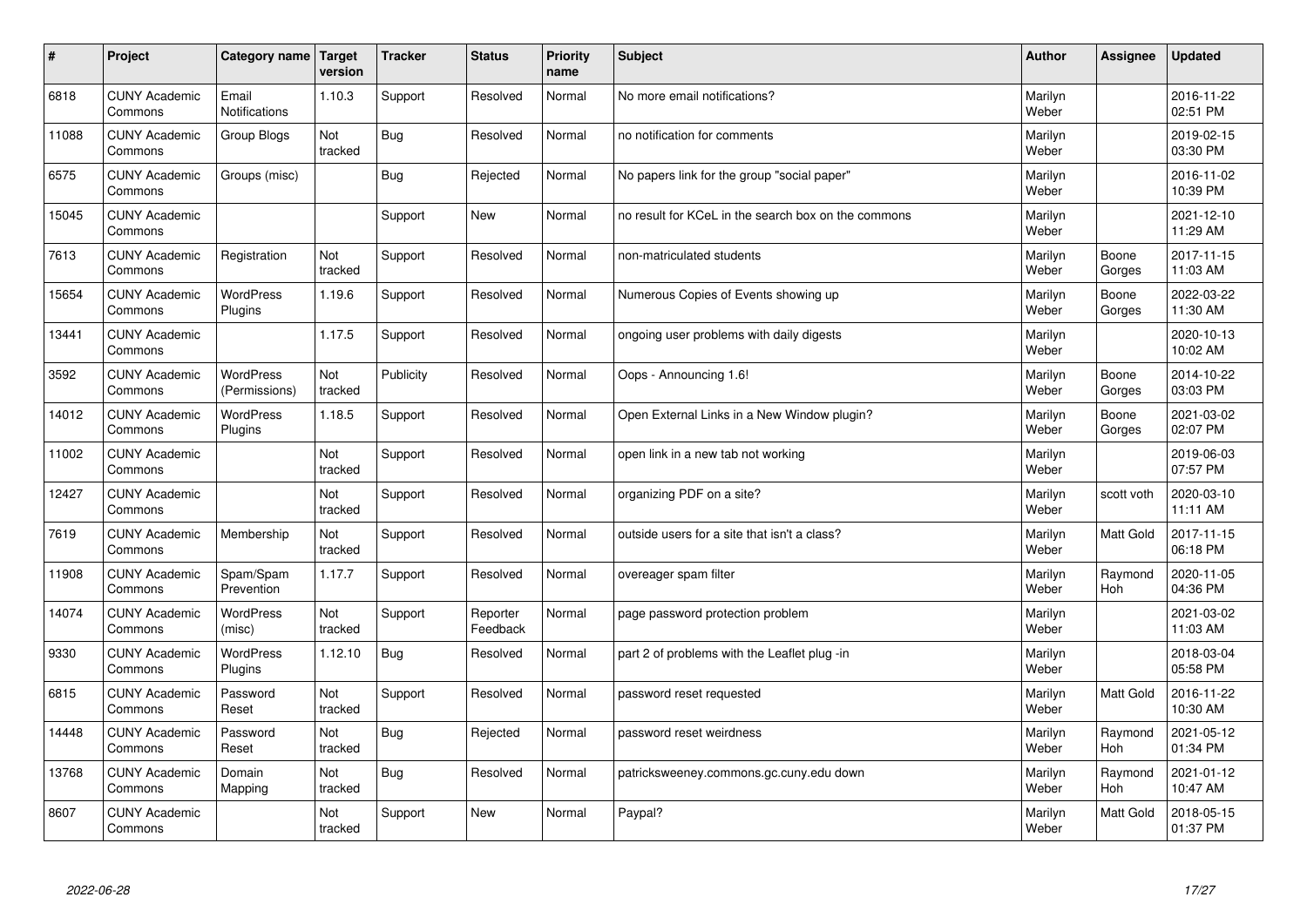| $\sharp$ | Project                         | Category name   Target            | version        | <b>Tracker</b> | <b>Status</b>        | <b>Priority</b><br>name | <b>Subject</b>                                             | <b>Author</b>    | Assignee          | <b>Updated</b>         |
|----------|---------------------------------|-----------------------------------|----------------|----------------|----------------------|-------------------------|------------------------------------------------------------|------------------|-------------------|------------------------|
| 10986    | <b>CUNY Academic</b><br>Commons |                                   | Not<br>tracked | Support        | Resolved             | Normal                  | PDF embedder provoking error                               | Marilyn<br>Weber |                   | 2019-03-29<br>04:28 PM |
| 14016    | <b>CUNY Academic</b><br>Commons |                                   |                | Support        | Rejected             | Normal                  | PDFs not downloading                                       | Marilyn<br>Weber |                   | 2021-02-22<br>11:00 AM |
| 12302    | <b>CUNY Academic</b><br>Commons | <b>WordPress</b><br><b>Themes</b> | 1.16.4         | Support        | Resolved             | Normal                  | Pictorio theme request                                     | Marilyn<br>Weber | Raymond<br>Hoh    | 2020-01-28<br>11:44 AM |
| 11210    | <b>CUNY Academic</b><br>Commons | Membership                        | Not<br>tracked | Support        | Resolved             | Normal                  | Please change the email                                    | Marilyn<br>Weber |                   | 2019-03-11<br>04:16 PM |
| 8429     | <b>CUNY Academic</b><br>Commons | Membership                        | Not<br>tracked | Support        | Resolved             | Normal                  | Please make me an admin of https://arc.commons.gc.cuny.edu | Marilyn<br>Weber | Boone<br>Gorges   | 2017-07-24<br>03:33 PM |
| 11977    | <b>CUNY Academic</b><br>Commons |                                   | Not<br>tracked | Support        | Resolved             | Normal                  | please remove me from many sites                           | Marilyn<br>Weber |                   | 2019-11-21<br>01:05 PM |
| 9965     | <b>CUNY Academic</b><br>Commons | <b>WordPress</b><br>Plugins       | 1.13.4         | Support        | Resolved             | Normal                  | plug-in request for OneTone Companion                      | Marilyn<br>Weber | Raymond<br>Hoh    | 2018-06-26<br>12:00 PM |
| 5522     | <b>CUNY Academic</b><br>Commons | WordPress<br>Plugins              | 1.9.15         | Feature        | Resolved             | Normal                  | plugin request                                             | Marilyn<br>Weber | Boone<br>Gorges   | 2016-05-09<br>10:36 AM |
| 5657     | <b>CUNY Academic</b><br>Commons | WordPress<br>Plugins              | 1.9.18         | Feature        | Resolved             | Normal                  | Plugin Request - Instagram Feed WD                         | Marilyn<br>Weber | Boone<br>Gorges   | 2016-06-08<br>12:36 PM |
| 9026     | <b>CUNY Academic</b><br>Commons | WordPress<br>Plugins              | 1.12.6         | Support        | Resolved             | Normal                  | plugin request from Carlos Guevara                         | Marilyn<br>Weber |                   | 2018-01-03<br>09:33 AM |
| 8908     | <b>CUNY Academic</b><br>Commons | <b>WordPress</b><br>Plugins       | 1.12.2         | Support        | Resolved             | Normal                  | Plugin request from Steve Brier                            | Marilyn<br>Weber |                   | 2017-11-27<br>11:39 AM |
| 5345     | <b>CUNY Academic</b><br>Commons | Social Paper                      | 1.9.17         | Feature        | Rejected             | Normal                  | Plus symbol problem in SP                                  | Marilyn<br>Weber | Christian<br>Wach | 2016-05-27<br>04:26 AM |
| 5346     | <b>CUNY Academic</b><br>Commons | Toolbar                           | 1.9.11         | Bug            | Resolved             | Normal                  | possible dynamic HTML code bug?                            | Marilyn<br>Weber | Boone<br>Gorges   | 2016-03-22<br>10:53 AM |
| 9587     | <b>CUNY Academic</b><br>Commons |                                   |                | Support        | Rejected             | Normal                  | possible request for the "PDF Poster" plugin               | Marilyn<br>Weber |                   | 2018-04-24<br>10:52 AM |
| 8195     | <b>CUNY Academic</b><br>Commons |                                   |                | Support        | Rejected             | Normal                  | possible to make the Profile pic semi-hidden?              | Marilyn<br>Weber |                   | 2017-05-24<br>11:00 PM |
| 13016    | <b>CUNY Academic</b><br>Commons | Shortcodes and<br>embeds          | 1.16.15        | Support        | Resolved             | Normal                  | possible to run code examples, like in Jupyter Notebooks?  | Marilyn<br>Weber |                   | 2020-07-16<br>11:52 AM |
| 12205    | <b>CUNY Academic</b><br>Commons |                                   |                | Support        | Rejected             | Normal                  | possible update to the 2019 theme?                         | Marilyn<br>Weber |                   | 2020-01-14<br>12:08 PM |
| 11771    | <b>CUNY Academic</b><br>Commons |                                   | Not<br>tracked | Support        | Reporter<br>Feedback | Normal                  | post displays in sections                                  | Marilyn<br>Weber |                   | 2019-08-20<br>10:34 AM |
| 14148    | <b>CUNY Academic</b><br>Commons |                                   |                | Support        | Abandoned            | Normal                  | post notification problem                                  | Marilyn<br>Weber |                   | 2021-09-14<br>10:43 AM |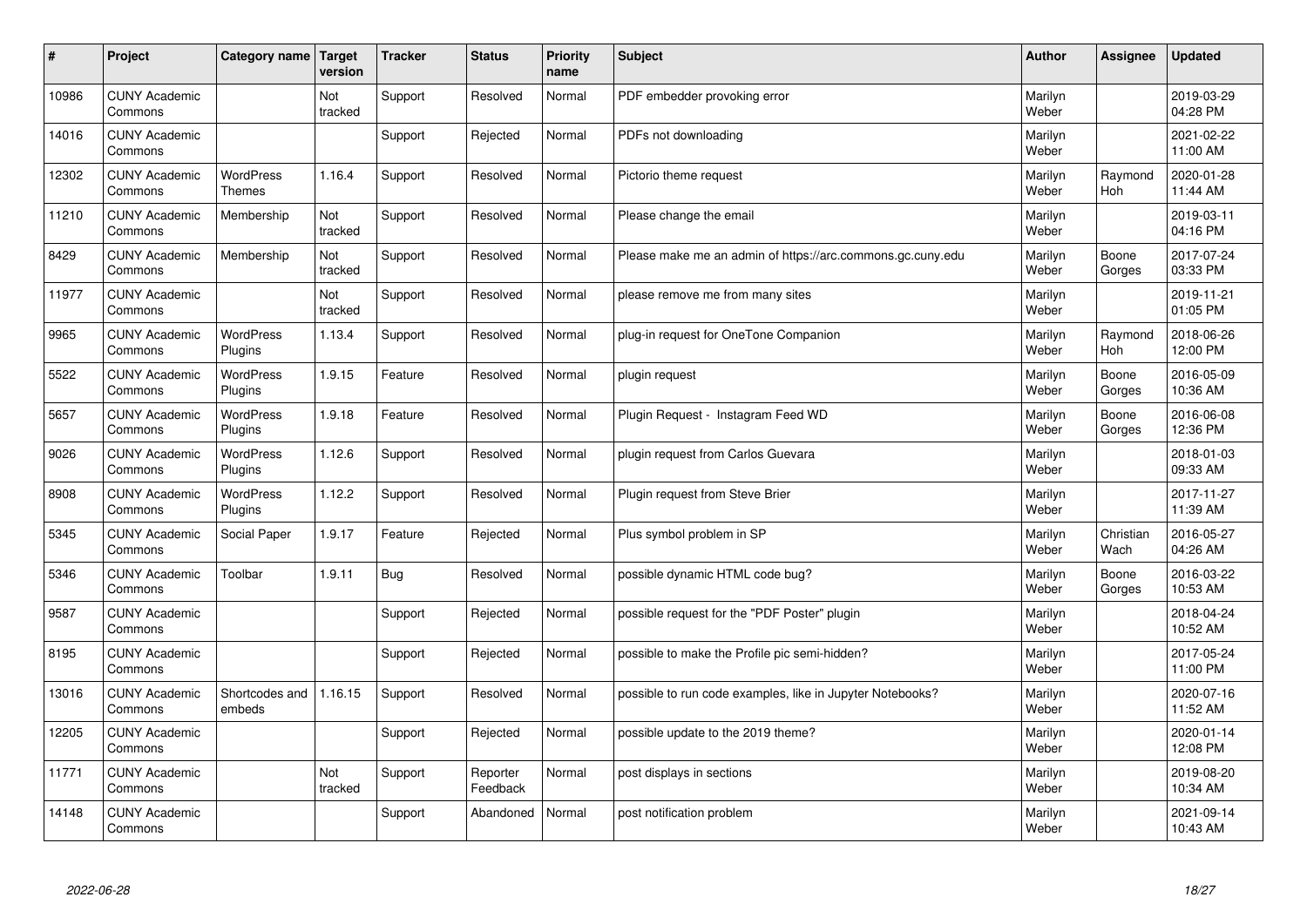| $\sharp$ | Project                         | Category name               | Target<br>version | <b>Tracker</b> | <b>Status</b>        | <b>Priority</b><br>name | <b>Subject</b>                                                | <b>Author</b>    | Assignee              | Updated                |
|----------|---------------------------------|-----------------------------|-------------------|----------------|----------------------|-------------------------|---------------------------------------------------------------|------------------|-----------------------|------------------------|
| 9500     | <b>CUNY Academic</b><br>Commons | <b>WordPress</b><br>Plugins | 1.12.12           | Support        | Resolved             | Normal                  | PowerPoint in the media library?                              | Marilyn<br>Weber | Raymond<br><b>Hoh</b> | 2018-04-12<br>02:28 PM |
| 14378    | <b>CUNY Academic</b><br>Commons |                             | Not<br>tracked    | Support        | Resolved             | Normal                  | <b>PPTX</b> files unfetchable                                 | Marilyn<br>Weber |                       | 2021-05-11<br>11:25 AM |
| 14900    | <b>CUNY Academic</b><br>Commons |                             | Not<br>tracked    | Support        | Reporter<br>Feedback | Normal                  | previous theme?                                               | Marilyn<br>Weber |                       | 2021-10-25<br>10:31 AM |
| 13286    | <b>CUNY Academic</b><br>Commons |                             | Not<br>tracked    | Support        | <b>New</b>           | Normal                  | problem connecting with WordPress app                         | Marilyn<br>Weber | Raymond<br>Hoh        | 2020-09-08<br>11:16 AM |
| 5184     | <b>CUNY Academic</b><br>Commons | Social Paper                |                   | Bug            | Rejected             | Normal                  | Problem linking SP to a group                                 | Marilyn<br>Weber | Boone<br>Gorges       | 2016-02-21<br>12:27 PM |
| 13378    | <b>CUNY Academic</b><br>Commons |                             | 1.17.5            | Bug            | Resolved             | Normal                  | problem on one of my sites                                    | Marilyn<br>Weber |                       | 2020-09-24<br>05:27 PM |
| 9154     | <b>CUNY Academic</b><br>Commons | Events                      | 1.12.8            | Bug            | Resolved             | Normal                  | problem with group calendar                                   | Marilyn<br>Weber | Raymond<br><b>Hoh</b> | 2018-02-13<br>10:49 AM |
| 13091    | <b>CUNY Academic</b><br>Commons |                             | 1.17.0            | Support        | Resolved             | Normal                  | problem with latex (math equations)                           | Marilyn<br>Weber |                       | 2020-07-28<br>11:09 AM |
| 11866    | <b>CUNY Academic</b><br>Commons | WordPress<br><b>Themes</b>  | 1.15.10           | Support        | Resolved             | Normal                  | problem with project widget and the 'skills' to generate tags | Marilyn<br>Weber | Raymond<br>Hoh        | 2019-09-19<br>03:20 PM |
| 9725     | <b>CUNY Academic</b><br>Commons |                             | Not<br>tracked    | Support        | Resolved             | Normal                  | problems with deleting a site                                 | Marilyn<br>Weber |                       | 2018-05-07<br>10:24 PM |
| 11205    | <b>CUNY Academic</b><br>Commons | <b>WordPress</b><br>Plugins | Not<br>tracked    | Support        | Resolved             | Normal                  | problems with Google calendar                                 | Marilyn<br>Weber | Raymond<br>Hoh        | 2019-03-11<br>02:17 PM |
| 9518     | <b>CUNY Academic</b><br>Commons |                             | Not<br>tracked    | Support        | Rejected             | Normal                  | problems with site on Internet Explorer                       | Marilyn<br>Weber | Raymond<br>Hoh        | 2019-03-11<br>11:18 PM |
| 10606    | <b>CUNY Academic</b><br>Commons | cdev.gc.cuny.ed<br>u.       | Not<br>tracked    | Support        | Resolved             | Normal                  | problems with testing environment                             | Marilyn<br>Weber |                       | 2018-11-02<br>10:27 AM |
| 9192     | <b>CUNY Academic</b><br>Commons | WordPress<br>Plugins        | 1.12.8            | <b>Bug</b>     | Resolved             | Normal                  | problems with the Leaflet plug -in                            | Marilyn<br>Weber | Boone<br>Gorges       | 2018-02-13<br>11:07 AM |
| 5667     | <b>CUNY Academic</b><br>Commons | <b>Public Portfolio</b>     | 1.9.18            | Bug            | Resolved             | Normal                  | publication section on my public portfolio won't update       | Marilyn<br>Weber | Boone<br>Gorges       | 2016-06-12<br>10:19 AM |
| 9885     | <b>CUNY Academic</b><br>Commons |                             |                   | Support        | Rejected             | Normal                  | Publications field problem                                    | Marilyn<br>Weber |                       | 2018-06-06<br>01:18 PM |
| 5969     | <b>CUNY Academic</b><br>Commons | Registration                | 1.9.27            | Bug            | Resolved             | Normal                  | Queens students unable to join                                | Marilyn<br>Weber | Boone<br>Gorges       | 2016-09-04<br>09:41 PM |
| 8882     | <b>CUNY Academic</b><br>Commons |                             | Not<br>tracked    | Support        | Resolved             | Normal                  | question about search engines                                 | Marilyn<br>Weber |                       | 2017-11-01<br>03:26 PM |
| 4496     | <b>CUNY Academic</b><br>Commons | cuny.is                     | 1.8.9             | <b>Bug</b>     | Resolved             | Normal                  | Quick links broken?                                           | Marilyn<br>Weber | Boone<br>Gorges       | 2015-08-28<br>10:39 AM |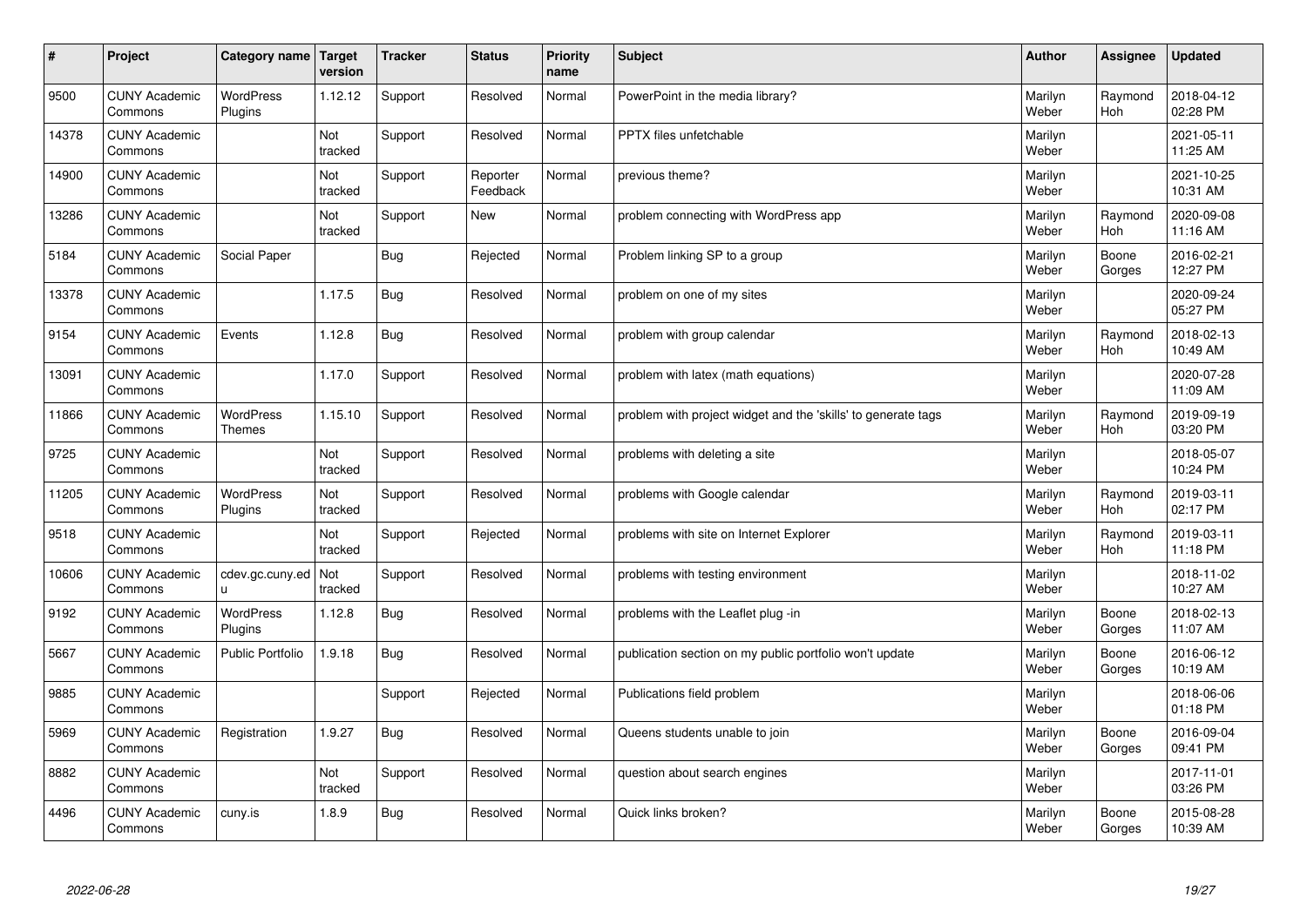| $\sharp$ | Project                         | Category name                | Target<br>version | <b>Tracker</b> | <b>Status</b>        | <b>Priority</b><br>name | <b>Subject</b>                                                  | <b>Author</b>    | Assignee        | <b>Updated</b>         |
|----------|---------------------------------|------------------------------|-------------------|----------------|----------------------|-------------------------|-----------------------------------------------------------------|------------------|-----------------|------------------------|
| 9949     | <b>CUNY Academic</b><br>Commons |                              | 1.13.4            | Support        | Resolved             | Normal                  | raise storage space limit?                                      | Marilyn<br>Weber | Boone<br>Gorges | 2018-06-26<br>12:00 PM |
| 14813    | <b>CUNY Academic</b><br>Commons |                              | Not<br>tracked    | Support        | Resolved             | Normal                  | raise the file size limit                                       | Marilyn<br>Weber |                 | 2021-09-30<br>12:02 PM |
| 9062     | <b>CUNY Academic</b><br>Commons |                              | Not<br>tracked    | <b>Bug</b>     | Resolved             | Normal                  | re-add me as admin of https://commons.gc.cuny.edu/              | Marilyn<br>Weber |                 | 2018-01-08<br>12:03 PM |
| 10035    | <b>CUNY Academic</b><br>Commons |                              | Not<br>tracked    | <b>Bug</b>     | Resolved             | Normal                  | Reconnecting user to site                                       | Marilyn<br>Weber |                 | 2018-07-23<br>11:55 AM |
| 8726     | <b>CUNY Academic</b><br>Commons |                              |                   | Support        | Resolved             | Normal                  | Redirect problem                                                | Marilyn<br>Weber |                 | 2017-09-21<br>12:14 PM |
| 5072     | <b>CUNY Academic</b><br>Commons |                              |                   | Feature        | Duplicate            | Normal                  | redirect shortcode handler                                      | Marilyn<br>Weber | Boone<br>Gorges | 2016-01-07<br>12:34 PM |
| 8906     | <b>CUNY Academic</b><br>Commons | Redmine                      | Not<br>tracked    | Support        | Resolved             | Normal                  | Redmine access?                                                 | Marilyn<br>Weber | Matt Gold       | 2017-11-13<br>06:02 PM |
| 9889     | <b>CUNY Academic</b><br>Commons |                              | Not<br>tracked    | Support        | Resolved             | Normal                  | remove comments from activity feed?                             | Marilyn<br>Weber |                 | 2018-12-10<br>03:53 PM |
| 16110    | <b>CUNY Academic</b><br>Commons |                              |                   | Support        | Reporter<br>Feedback | Normal                  | remove Creative Commons license from pages?                     | Marilyn<br>Weber | Raymond<br>Hoh  | 2022-05-17<br>06:11 PM |
| 9780     | <b>CUNY Academic</b><br>Commons |                              | Not<br>tracked    | Support        | Resolved             | Normal                  | remove the phone number on this profile?                        | Marilyn<br>Weber |                 | 2018-05-15<br>10:35 AM |
| 10387    | <b>CUNY Academic</b><br>Commons | Membership                   | Not<br>tracked    | Support        | Resolved             | Normal                  | remove user page                                                | Marilyn<br>Weber |                 | 2018-09-28<br>02:26 PM |
| 6656     | <b>CUNY Academic</b><br>Commons | Support                      | Not<br>tracked    | Support        | Resolved             | Normal                  | Remove user profile                                             | Marilyn<br>Weber | Matt Gold       | 2016-11-10<br>02:18 PM |
| 11006    | <b>CUNY Academic</b><br>Commons | Groups (misc)                | 1.14.6            | Support        | Resolved             | Normal                  | removing members from a group isn't working                     | Marilyn<br>Weber |                 | 2019-01-24<br>03:18 PM |
| 8289     | <b>CUNY Academic</b><br>Commons |                              | Not<br>tracked    | Support        | Resolved             | Normal                  | removing my access to sites                                     | Marilyn<br>Weber | Luke<br>Waltzer | 2017-06-19<br>12:40 PM |
| 8978     | <b>CUNY Academic</b><br>Commons | Groups (misc)                | Not<br>tracked    | Support        | Resolved             | Normal                  | removing old groups                                             | Marilyn<br>Weber |                 | 2018-12-10<br>03:52 PM |
| 5799     | <b>CUNY Academic</b><br>Commons | <b>Blogs</b><br>(BuddyPress) | Not<br>tracked    | Feature        | Resolved             | Normal                  | removing one's own access to sites?                             | Marilyn<br>Weber | Boone<br>Gorges | 2016-07-26<br>01:55 PM |
| 14369    | <b>CUNY Academic</b><br>Commons | WordPress -<br>Media         | Not<br>tracked    | Support        | Resolved             | Normal                  | renewed problem with ppsx files                                 | Marilyn<br>Weber |                 | 2021-04-27<br>12:44 PM |
| 9541     | <b>CUNY Academic</b><br>Commons | <b>WordPress</b><br>(misc)   | Not<br>tracked    | Support        | Resolved             | Normal                  | repeating header banner                                         | Marilyn<br>Weber | Raymond<br>Hoh  | 2018-04-06<br>12:33 PM |
| 5282     | <b>CUNY Academic</b><br>Commons | Social Paper                 | Future<br>release | Bug            | <b>New</b>           | Normal                  | Replying via email directs to paper but not individual comment. | Marilyn<br>Weber | Raymond<br>Hoh  | 2016-03-02<br>01:48 PM |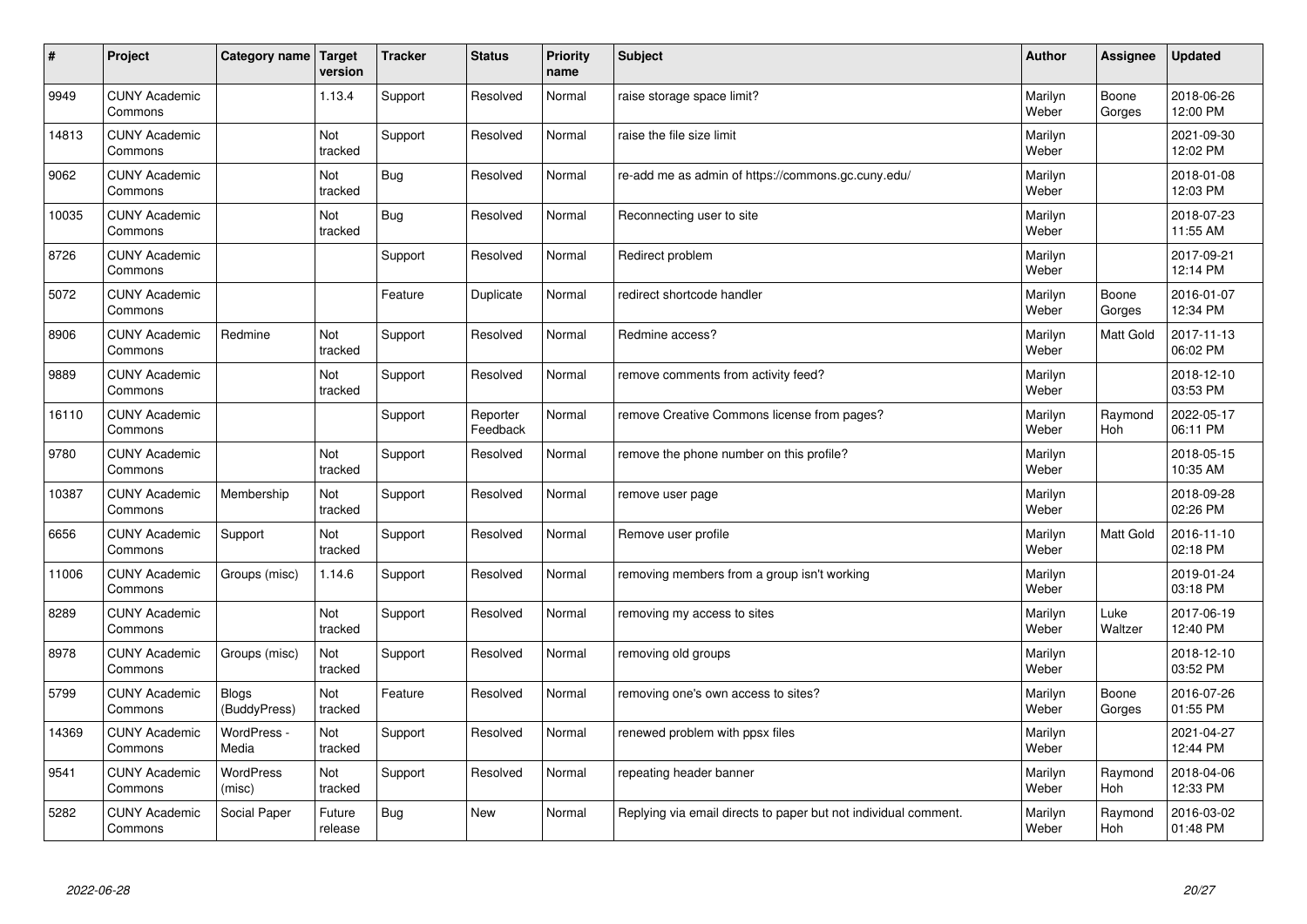| #     | Project                         | Category name   Target      | version        | <b>Tracker</b> | <b>Status</b>        | <b>Priority</b><br>name | <b>Subject</b>                                                  | <b>Author</b>    | Assignee         | <b>Updated</b>         |
|-------|---------------------------------|-----------------------------|----------------|----------------|----------------------|-------------------------|-----------------------------------------------------------------|------------------|------------------|------------------------|
| 12334 | <b>CUNY Academic</b><br>Commons |                             |                | Support        | Resolved             | Normal                  | request for a Redmine account                                   | Marilyn<br>Weber | <b>Matt Gold</b> | 2020-01-30<br>12:01 PM |
| 12999 | <b>CUNY Academic</b><br>Commons |                             | 1.18.1         | Support        | Resolved             | Normal                  | request for Dentist theme                                       | Marilyn<br>Weber | Boone<br>Gorges  | 2020-12-22<br>03:31 PM |
| 11516 | <b>CUNY Academic</b><br>Commons | Membership                  | Not<br>tracked | Support        | Resolved             | Normal                  | request for email change                                        | Marilyn<br>Weber |                  | 2019-06-04<br>01:48 PM |
| 8446  | <b>CUNY Academic</b><br>Commons | <b>WordPress</b><br>Plugins | 1.11.14        | Support        | Resolved             | Normal                  | request for multiple accordion menu plugins                     | Marilyn<br>Weber |                  | 2018-05-07<br>09:57 PM |
| 16099 | <b>CUNY Academic</b><br>Commons |                             |                | Support        | Reporter<br>Feedback | Normal                  | request for Newsletter Glue                                     | Marilyn<br>Weber |                  | 2022-05-13<br>12:14 PM |
| 12676 | <b>CUNY Academic</b><br>Commons | <b>WordPress</b><br>Plugins | 1.16.10        | Support        | Resolved             | Normal                  | request for Require Post Category plug-in                       | Marilyn<br>Weber |                  | 2020-04-28<br>11:03 AM |
| 8379  | <b>CUNY Academic</b><br>Commons |                             | Not<br>tracked | Support        | Resolved             | Normal                  | request for site build help                                     | Marilyn<br>Weber |                  | 2017-07-01<br>10:48 AM |
| 5302  | <b>CUNY Academic</b><br>Commons | WordPress<br>Plugins        | 1.9.10         | Feature        | Resolved             | Normal                  | request for WP Gallery Custom Links plug-in                     | Marilyn<br>Weber | Boone<br>Gorges  | 2016-03-11<br>09:20 PM |
| 9087  | <b>CUNY Academic</b><br>Commons | <b>WordPress</b><br>Plugins | 1.12.7         | Support        | Resolved             | Normal                  | request for WP Social Sharing                                   | Marilyn<br>Weber |                  | 2018-01-23<br>11:17 AM |
| 10910 | <b>CUNY Academic</b><br>Commons | Membership                  | Not<br>tracked | Support        | Resolved             | Normal                  | request to be an admin to a prof's site                         | Marilyn<br>Weber |                  | 2019-01-04<br>10:45 AM |
| 12777 | <b>CUNY Academic</b><br>Commons |                             | 1.16.14        | Support        | Resolved             | Normal                  | request to include custom javascript into a Commons-hosted site | Marilyn<br>Weber |                  | 2020-06-16<br>04:03 PM |
| 10240 | <b>CUNY Academic</b><br>Commons | <b>WordPress</b><br>Plugins | 1.13.8         | Support        | Resolved             | Normal                  | require-featured-image plug-in request                          | Marilyn<br>Weber |                  | 2018-08-29<br>05:15 PM |
| 3466  | <b>CUNY Academic</b><br>Commons | Membership                  | 1.6.16         | Feature        | Resolved             | Normal                  | restricting undergrad registration                              | Marilyn<br>Weber | Boone<br>Gorges  | 2014-09-18<br>12:02 AM |
| 10820 | <b>CUNY Academic</b><br>Commons |                             | Not<br>tracked | Support        | Resolved             | Normal                  | retrieve deleted pages/posts                                    | Marilyn<br>Weber |                  | 2018-12-13<br>06:33 PM |
| 10298 | <b>CUNY Academic</b><br>Commons |                             | Not<br>tracked | Support        | Resolved             | Normal                  | RSS feed to itunes problem                                      | Marilyn<br>Weber |                  | 2018-12-10<br>03:57 PM |
| 6025  | <b>CUNY Academic</b><br>Commons | Search                      | Not<br>tracked | Bug            | Resolved             | Normal                  | Search function not working                                     | Marilyn<br>Weber | Boone<br>Gorges  | 2016-10-12<br>09:41 AM |
| 15269 | <b>CUNY Academic</b><br>Commons | Redmine                     | Not<br>tracked | Support        | Resolved             | Normal                  | Segal Theater sites                                             | Marilyn<br>Weber |                  | 2022-02-07<br>04:11 PM |
| 13521 | <b>CUNY Academic</b><br>Commons | Onboarding                  | 1.17.7         | Support        | Resolved             | Normal                  | sent invitations page                                           | Marilyn<br>Weber | Raymond<br>Hoh   | 2020-11-10<br>10:31 AM |
| 9684  | <b>CUNY Academic</b><br>Commons |                             |                | Support        | Rejected             | Normal                  | SEO cleanup for newlaborforum.cuny.edu                          | Marilyn<br>Weber |                  | 2018-04-30<br>10:29 AM |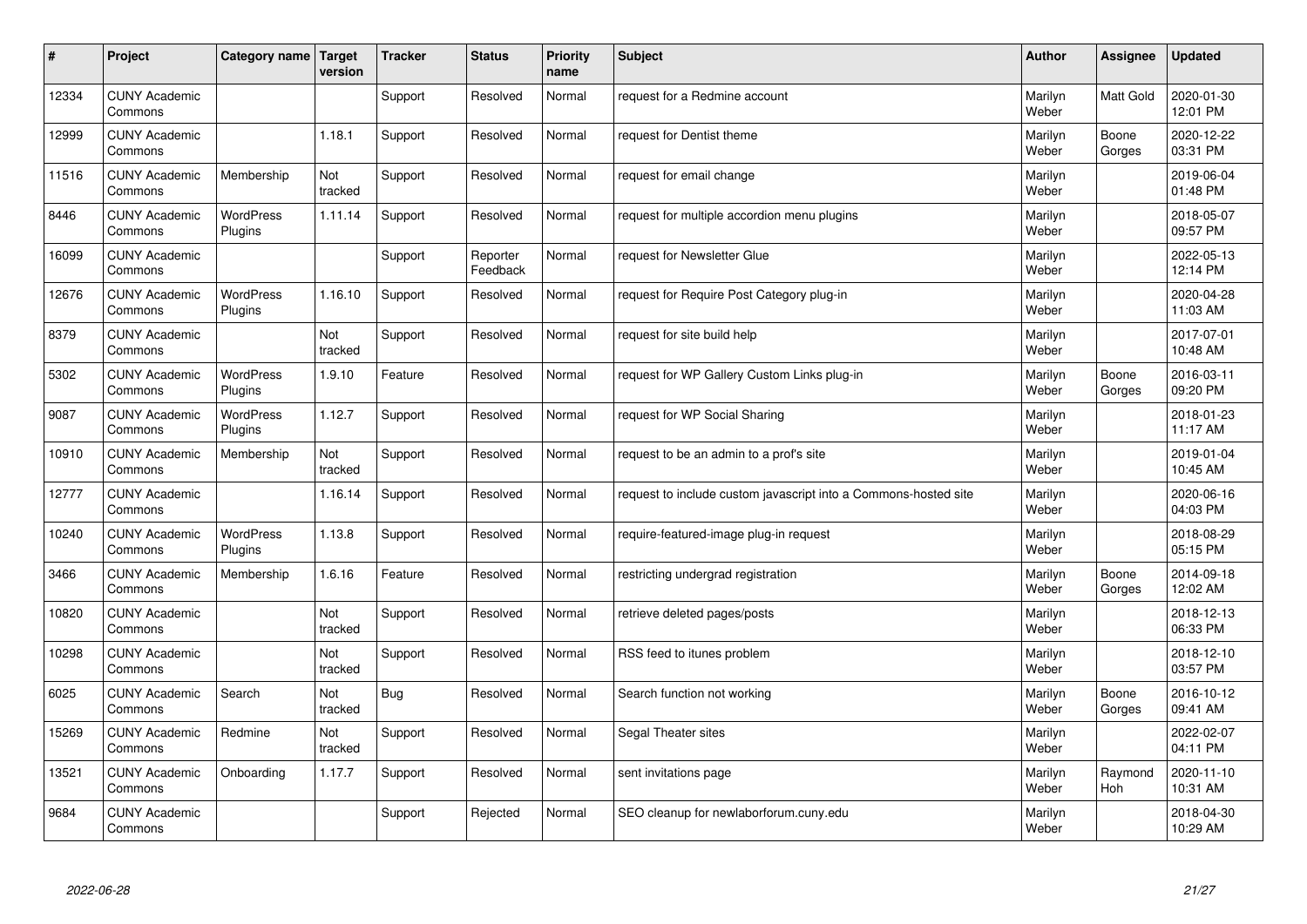| #     | Project                         | Category name   Target       | version           | <b>Tracker</b> | <b>Status</b>        | Priority<br>name | <b>Subject</b>                                                                             | <b>Author</b>    | <b>Assignee</b> | <b>Updated</b>         |
|-------|---------------------------------|------------------------------|-------------------|----------------|----------------------|------------------|--------------------------------------------------------------------------------------------|------------------|-----------------|------------------------|
| 14265 | <b>CUNY Academic</b><br>Commons | <b>WordPress</b><br>Plugins  | 1.18.10           | Support        | Resolved             | Normal           | separate the tag cloud in the blog sidebar                                                 | Marilyn<br>Weber | Boone<br>Gorges | 2021-05-12<br>05:19 PM |
| 14534 | <b>CUNY Academic</b><br>Commons | <b>WordPress</b><br>Plugins  | 1.18.12           | Support        | Resolved             | Normal           | Share This Image plugin?                                                                   | Marilyn<br>Weber |                 | 2021-06-08<br>11:50 AM |
| 3029  | <b>CUNY Academic</b><br>Commons | cuny.is                      | Not<br>tracked    | Support        | Resolved             | Normal           | shortlink request                                                                          | Marilyn<br>Weber | Boone<br>Gorges | 2014-02-12<br>10:03 AM |
| 3001  | <b>CUNY Academic</b><br>Commons | WordPress<br>(misc)          | Not<br>tracked    | Support        | Resolved             | Normal           | shortlink requested                                                                        | Marilyn<br>Weber | Boone<br>Gorges | 2014-01-30<br>01:26 PM |
| 11267 | <b>CUNY Academic</b><br>Commons |                              |                   | Support        | Rejected             | Normal           | signing up with a nonCUNY signup code from the Register page                               | Marilyn<br>Weber |                 | 2019-03-26<br>03:00 PM |
| 12190 | <b>CUNY Academic</b><br>Commons | <b>Blogs</b><br>(BuddyPress) | Not<br>tracked    | Support        | Resolved             | Normal           | Site avatar in directory is not what user expects                                          | Marilyn<br>Weber |                 | 2019-12-12<br>08:51 PM |
| 11017 | <b>CUNY Academic</b><br>Commons |                              | Not<br>tracked    | Support        | Resolved             | Normal           | site didn't save?                                                                          | Marilyn<br>Weber |                 | 2019-01-25<br>03:47 PM |
| 12360 | <b>CUNY Academic</b><br>Commons | WordPress<br><b>Themes</b>   | Not<br>tracked    | Bug            | Reporter<br>Feedback | Normal           | site just says "DANTE We are currently in maintenance mode, please<br>check back shortly." | Marilyn<br>Weber |                 | 2020-02-04<br>12:13 PM |
| 7767  | <b>CUNY Academic</b><br>Commons |                              | Not<br>tracked    | <b>Bug</b>     | Resolved             | Normal           | Site loading problems                                                                      | Marilyn<br>Weber |                 | 2017-03-21<br>09:57 PM |
| 11865 | <b>CUNY Academic</b><br>Commons | Onboarding                   | 1.15.10           | <b>Bug</b>     | Resolved             | Normal           | Site name not appearing in "Membership" lists of Invitation modal                          | Marilyn<br>Weber | Boone<br>Gorges | 2019-09-24<br>11:09 AM |
| 13160 | <b>CUNY Academic</b><br>Commons |                              |                   | Support        | Rejected             | Normal           | site not working on iphone                                                                 | Marilyn<br>Weber |                 | 2020-08-25<br>10:58 AM |
| 9033  | <b>CUNY Academic</b><br>Commons |                              |                   | Support        | Rejected             | Normal           | Site search terms                                                                          | Marilyn<br>Weber |                 | 2017-12-22<br>01:10 PM |
| 10810 | <b>CUNY Academic</b><br>Commons | <b>WordPress</b><br>(misc)   | 1.14.2            | <b>Bug</b>     | Resolved             | Normal           | Sites set as public are becoming private                                                   | Marilyn<br>Weber |                 | 2018-12-11<br>10:15 AM |
| 15816 | <b>CUNY Academic</b><br>Commons |                              | Not<br>tracked    | Support        | New                  | Normal           | slow loading at SPS                                                                        | Marilyn<br>Weber |                 | 2022-04-05<br>01:26 PM |
| 7700  | <b>CUNY Academic</b><br>Commons |                              | Not<br>tracked    | Support        | Abandoned            | Normal           | slow loading Page on site                                                                  | Marilyn<br>Weber | Boone<br>Gorges | 2017-11-15<br>11:02 AM |
| 14075 | <b>CUNY Academic</b><br>Commons | WordPress<br>Plugins         | Not<br>tracked    | Bug            | Resolved             | Normal           | sludigitalportfolios.commons.gc.cuny.edu                                                   | Marilyn<br>Weber | Boone<br>Gorges | 2021-03-01<br>10:46 AM |
| 13710 | <b>CUNY Academic</b><br>Commons |                              | Not<br>tracked    | Support        | Resolved             | Normal           | small change to Hosting Partner Handbook                                                   | Marilyn<br>Weber |                 | 2020-12-16<br>04:29 PM |
| 14019 | <b>CUNY Academic</b><br>Commons | <b>WordPress</b><br>Plugins  | 1.18.5            | <b>Bug</b>     | Resolved             | Normal           | smorales.commons.gc.cuny.edu                                                               | Marilyn<br>Weber | Boone<br>Gorges | 2021-02-23<br>11:06 AM |
| 5205  | <b>CUNY Academic</b><br>Commons | Social Paper                 | Future<br>release | Feature        | <b>New</b>           | Normal           | Social Paper folders                                                                       | Marilyn<br>Weber |                 | 2016-02-11<br>10:24 PM |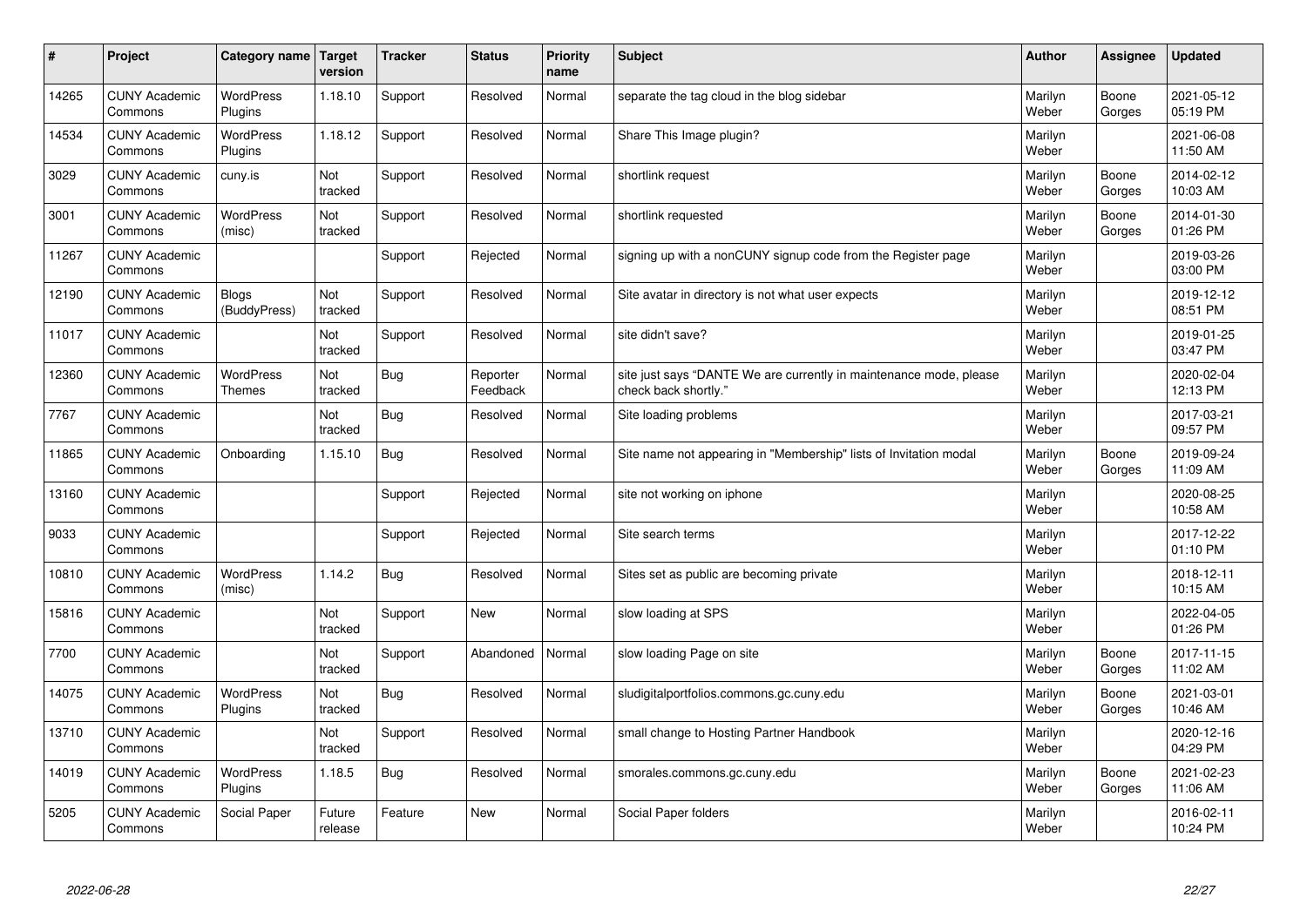| $\#$  | Project                         | Category name                     | Target<br>version | <b>Tracker</b> | <b>Status</b> | <b>Priority</b><br>name | <b>Subject</b>                                                       | <b>Author</b>    | Assignee        | <b>Updated</b>         |
|-------|---------------------------------|-----------------------------------|-------------------|----------------|---------------|-------------------------|----------------------------------------------------------------------|------------------|-----------------|------------------------|
| 8893  | <b>CUNY Academic</b><br>Commons | Social Paper                      | 1.12.1            | Support        | Resolved      | Normal                  | Social paper won't connect to group?                                 | Marilyn<br>Weber |                 | 2017-12-11<br>01:16 PM |
| 9275  | <b>CUNY Academic</b><br>Commons |                                   |                   | Support        | Rejected      | Normal                  | soft chalk page?                                                     | Marilyn<br>Weber | Boone<br>Gorges | 2018-04-09<br>10:37 AM |
| 11448 | <b>CUNY Academic</b><br>Commons | <b>BuddyPress</b><br>(misc)       | 1.15.1            | Support        | Resolved      | Normal                  | sole administrator listed on sites is not an admin at all?           | Marilyn<br>Weber | Raymond<br>Hoh  | 2019-05-14<br>11:15 AM |
| 12986 | <b>CUNY Academic</b><br>Commons |                                   |                   | Support        | Rejected      | Normal                  | Someone is trying to create accounts using random CUNY entity emails | Marilyn<br>Weber |                 | 2020-07-02<br>09:47 PM |
| 8553  | <b>CUNY Academic</b><br>Commons |                                   | Not<br>tracked    | Support        | Resolved      | Normal                  | storage limits?                                                      | Marilyn<br>Weber |                 | 2017-08-18<br>04:36 PM |
| 11294 | <b>CUNY Academic</b><br>Commons | Account<br>settings               | Not<br>tracked    | Support        | Resolved      | Normal                  | student emgail change                                                | Marilyn<br>Weber | Matt Gold       | 2019-04-07<br>09:11 PM |
| 11029 | <b>CUNY Academic</b><br>Commons | Authentication                    | 1.14.9            | Support        | Resolved      | Normal                  | Sujatha Fernandes cannot edit her site                               | Marilyn<br>Weber | Raymond<br>Hoh  | 2019-03-26<br>12:10 PM |
| 13116 | <b>CUNY Academic</b><br>Commons | ZenDesk                           | 1.17.1            | Support        | Resolved      | Normal                  | support/send us a message link obscured                              | Marilyn<br>Weber | Raymond<br>Hoh  | 2020-07-29<br>09:33 PM |
| 11961 | <b>CUNY Academic</b><br>Commons | Membership                        | Not<br>tracked    | Support        | Resolved      | Normal                  | switch email for student user                                        | Marilyn<br>Weber |                 | 2019-10-09<br>01:56 PM |
| 5621  | <b>CUNY Academic</b><br>Commons | <b>WordPress</b><br>Plugins       | 1.9.17            | Feature        | Resolved      | Normal                  | Taxonomy plugin request                                              | Marilyn<br>Weber | Boone<br>Gorges | 2016-06-01<br>11:28 PM |
| 9726  | <b>CUNY Academic</b><br>Commons | <b>WordPress</b><br>Plugins       | Not<br>tracked    | Support        | Abandoned     | Normal                  | technical error on Contact page                                      | Marilyn<br>Weber |                 | 2018-12-10<br>03:53 PM |
| 7328  | <b>CUNY Academic</b><br>Commons | <b>WordPress</b><br>Plugins       | Not<br>tracked    | <b>Bug</b>     | Resolved      | Normal                  | technical issue with the Events Manager plugin                       | Marilyn<br>Weber | Raymond<br>Hoh  | 2017-11-15<br>06:19 PM |
| 7685  | <b>CUNY Academic</b><br>Commons | Password<br>Reset                 | Not<br>tracked    | Support        | Resolved      | Normal                  | temporary password                                                   | Marilyn<br>Weber | Boone<br>Gorges | 2017-02-15<br>07:36 PM |
| 3136  | <b>CUNY Academic</b><br>Commons | WordPress<br>Plugins              |                   | <b>Bug</b>     | Rejected      | Normal                  | The Easy Rotator                                                     | Marilyn<br>Weber | Boone<br>Gorges | 2014-04-01<br>10:26 PM |
| 8941  | <b>CUNY Academic</b><br>Commons | WordPress<br><b>Themes</b>        | 1.13.1            | Support        | Resolved      | Normal                  | Theme request: ColorNews                                             | Marilyn<br>Weber |                 | 2018-05-08<br>10:42 AM |
| 4965  | <b>CUNY Academic</b><br>Commons | <b>WordPress</b><br><b>Themes</b> | Not<br>tracked    | Feature        | Resolved      | Normal                  | Theme requested                                                      | Marilyn<br>Weber | Boone<br>Gorges | 2016-02-24<br>09:46 PM |
| 13738 | <b>CUNY Academic</b><br>Commons |                                   | 1.18.1            | Support        | Resolved      | Normal                  | theme requests from a non-CUY person                                 | Marilyn<br>Weber |                 | 2020-12-23<br>11:34 AM |
| 13512 | <b>CUNY Academic</b><br>Commons | <b>WordPress</b><br><b>Themes</b> | 1.17.7            | Support        | Resolved      | Normal                  | theme update                                                         | Marilyn<br>Weber |                 | 2020-11-16<br>04:46 PM |
| 7770  | <b>CUNY Academic</b><br>Commons | <b>WordPress</b><br>Plugins       | Not<br>tracked    | Bug            | Abandoned     | Normal                  | Timeline.js problem                                                  | Marilyn<br>Weber |                 | 2017-11-15<br>01:43 PM |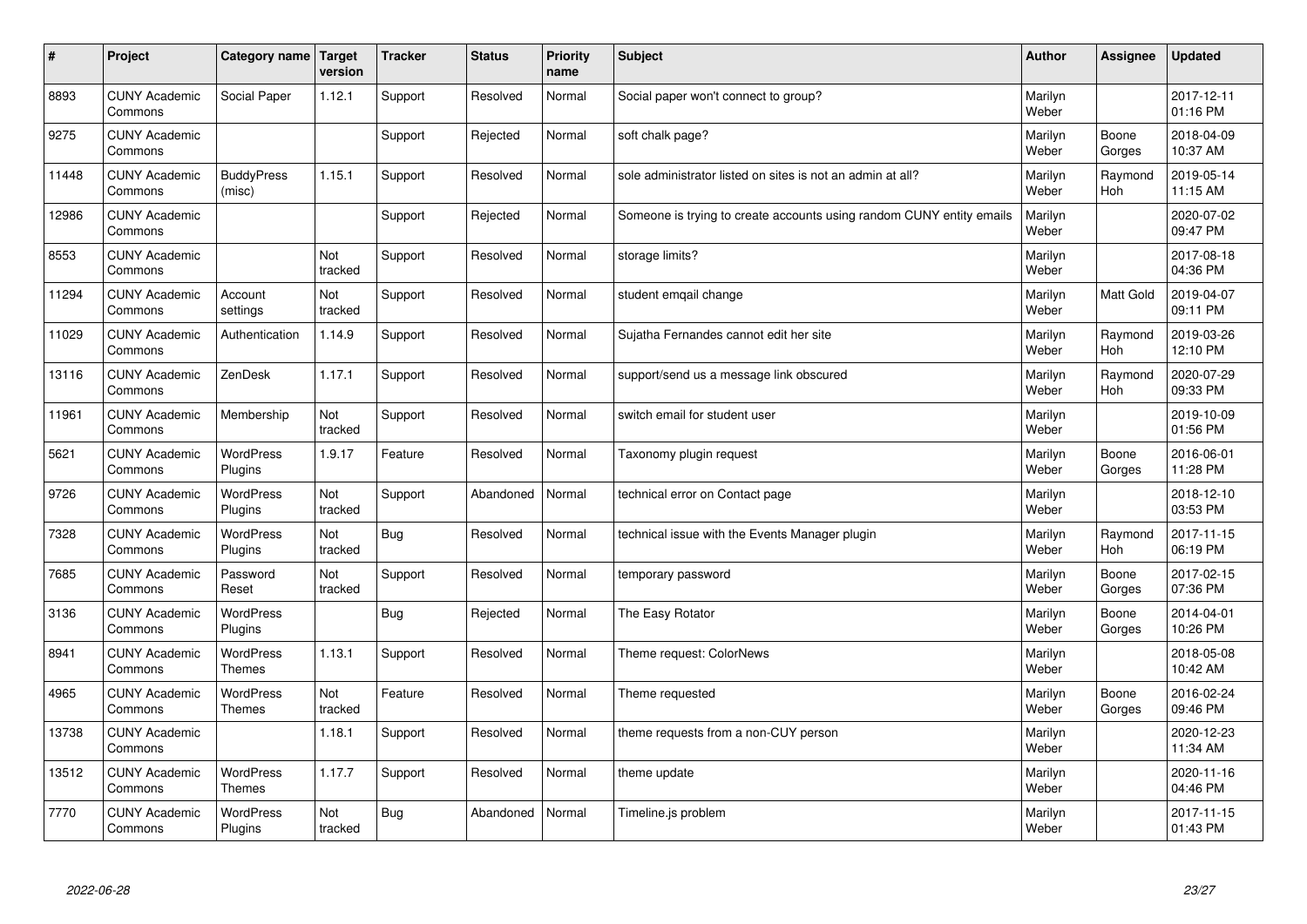| $\sharp$ | Project                         | Category name                     | Target<br>version | <b>Tracker</b> | <b>Status</b> | <b>Priority</b><br>name | <b>Subject</b>                                        | <b>Author</b>    | Assignee              | <b>Updated</b>         |
|----------|---------------------------------|-----------------------------------|-------------------|----------------|---------------|-------------------------|-------------------------------------------------------|------------------|-----------------------|------------------------|
| 9499     | <b>CUNY Academic</b><br>Commons | <b>WordPress</b><br>(misc)        | Not<br>tracked    | Support        | Resolved      | Normal                  | tiny question - preventing dates on posts?            | Marilyn<br>Weber | Raymond<br><b>Hoh</b> | 2018-04-04<br>03:55 PM |
| 5629     | <b>CUNY Academic</b><br>Commons | <b>Public Portfolio</b>           | 1.10.4            | Support        | Resolved      | Normal                  | Title field in profile can't be edited                | Marilyn<br>Weber |                       | 2016-12-13<br>11:19 AM |
| 9130     | <b>CUNY Academic</b><br>Commons | Homepage<br>Slides                | Not<br>tracked    | <b>Bug</b>     | Resolved      | Normal                  | too many redirects                                    | Marilyn<br>Weber |                       | 2018-01-29<br>10:27 AM |
| 10407    | <b>CUNY Academic</b><br>Commons |                                   | Not<br>tracked    | Support        | Resolved      | Normal                  | toolbar problem                                       | Marilyn<br>Weber | Boone<br>Gorges       | 2018-10-23<br>10:52 AM |
| 11647    | <b>CUNY Academic</b><br>Commons |                                   | 1.15.6            | Support        | Resolved      | Normal                  | <b>Tribulant Newsletters update</b>                   | Marilyn<br>Weber |                       | 2019-07-18<br>02:27 PM |
| 12905    | <b>CUNY Academic</b><br>Commons |                                   | 1.16.14           | Support        | Resolved      | Normal                  | trouble embedding a flipbook from Flipsnack           | Marilyn<br>Weber | Boone<br>Gorges       | 2020-06-23<br>10:53 AM |
| 12861    | <b>CUNY Academic</b><br>Commons |                                   |                   | Support        | Resolved      | Normal                  | trouble with YouTube                                  | Marilyn<br>Weber | Raymond<br>Hoh        | 2020-06-09<br>11:16 AM |
| 5436     | <b>CUNY Academic</b><br>Commons |                                   | Not<br>tracked    | Bug            | Resolved      | Normal                  | Trying to change email settings for                   | Marilyn<br>Weber | Boone<br>Gorges       | 2016-04-21<br>10:12 PM |
| 3197     | <b>CUNY Academic</b><br>Commons | Groups (misc)                     | 1.6.4             | Bug            | Resolved      | Normal                  | trying to set up a hidden group blog with no RSS feed | Marilyn<br>Weber | Boone<br>Gorges       | 2014-05-21<br>09:39 PM |
| 3071     | <b>CUNY Academic</b><br>Commons | WordPress<br><b>Themes</b>        | 1.5.22            | <b>Bug</b>     | Resolved      | Normal                  | Twenty Fourteen theme differences                     | Marilyn<br>Weber | Boone<br>Gorges       | 2014-04-01<br>08:18 PM |
| 14911    | <b>CUNY Academic</b><br>Commons | WordPress<br><b>Themes</b>        | Not<br>tracked    | Support        | New           | Normal                  | Twentytwentyone theme                                 | Marilyn<br>Weber |                       | 2021-10-28<br>10:37 AM |
| 10133    | <b>CUNY Academic</b><br>Commons | <b>WordPress</b><br>(misc)        | Not<br>tracked    | Support        | Resolved      | Normal                  | two Commons sites to be migrated elsewhere            | Marilyn<br>Weber |                       | 2018-12-10<br>03:54 PM |
| 10838    | <b>CUNY Academic</b><br>Commons |                                   | 1.15.3            | Support        | Rejected      | Normal                  | two plugin/theme requests from a digital fellow       | Marilyn<br>Weber |                       | 2019-06-11<br>10:31 AM |
| 12165    | <b>CUNY Academic</b><br>Commons | <b>BuddyPress</b><br>(misc)       | Not<br>tracked    | Support        | Resolved      | Normal                  | two reports of Profile problems                       | Marilyn<br>Weber | Boone<br>Gorges       | 2019-12-04<br>05:06 PM |
| 4012     | <b>CUNY Academic</b><br>Commons |                                   | 1.7.20            | <b>Bug</b>     | Resolved      | Normal                  | Two users reporting same Forbidden 403 error message. | Marilyn<br>Weber |                       | 2015-05-01<br>08:13 PM |
| 8768     | <b>CUNY Academic</b><br>Commons |                                   | Not<br>tracked    | Support        | Resolved      | Normal                  | unsafe redirect?                                      | Marilyn<br>Weber |                       | 2017-10-06<br>12:14 PM |
| 13929    | <b>CUNY Academic</b><br>Commons |                                   | 1.18.4            | Support        | Resolved      | Normal                  | update error message                                  | Marilyn<br>Weber | Boone<br>Gorges       | 2021-02-09<br>11:05 AM |
| 10941    | <b>CUNY Academic</b><br>Commons | Membership                        | Not<br>tracked    | Support        | Resolved      | Normal                  | update user email                                     | Marilyn<br>Weber |                       | 2019-02-13<br>02:24 PM |
| 3116     | <b>CUNY Academic</b><br>Commons | <b>WordPress</b><br>(Permissions) |                   | <b>Bug</b>     | Resolved      | Normal                  | Updating the FAQ page                                 | Marilyn<br>Weber | Boone<br>Gorges       | 2014-04-01<br>10:12 PM |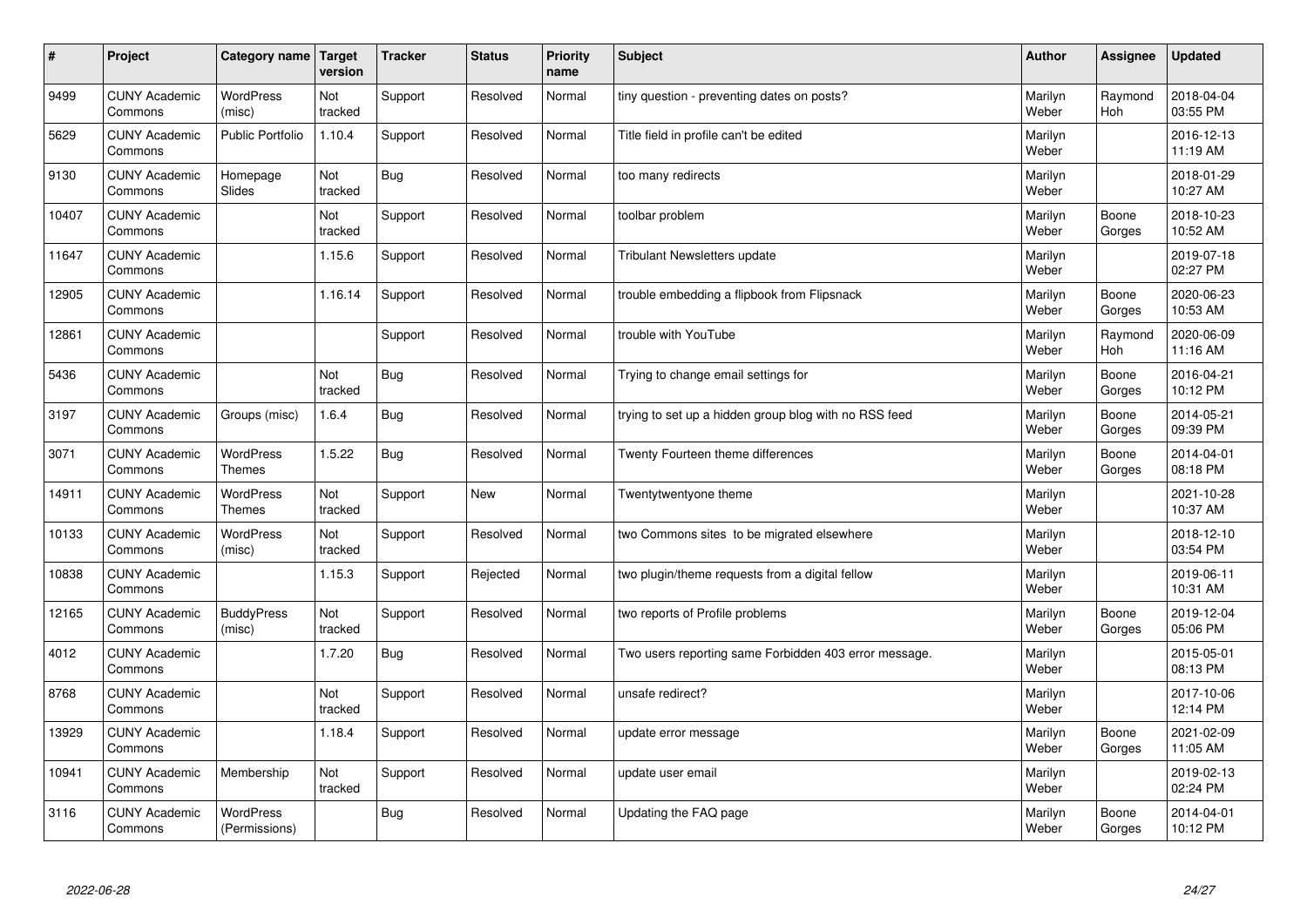| #     | Project                         | Category name                | Target<br>version | <b>Tracker</b> | <b>Status</b>        | <b>Priority</b><br>name | <b>Subject</b>                              | <b>Author</b>    | Assignee         | <b>Updated</b>         |
|-------|---------------------------------|------------------------------|-------------------|----------------|----------------------|-------------------------|---------------------------------------------|------------------|------------------|------------------------|
| 13217 | <b>CUNY Academic</b><br>Commons |                              |                   | Support        | Rejected             | Normal                  | upload recordings of our past webinars?     | Marilyn<br>Weber |                  | 2020-08-25<br>07:56 AM |
| 10101 | <b>CUNY Academic</b><br>Commons |                              | 1.13.7            | Bug            | Resolved             | Normal                  | URL changes within Manage section of groups | Marilyn<br>Weber |                  | 2018-08-03<br>01:54 PM |
| 12350 | <b>CUNY Academic</b><br>Commons | <b>Blogs</b><br>(BuddyPress) | Not<br>tracked    | Support        | Reporter<br>Feedback | Normal                  | URL creation problem                        | Marilyn<br>Weber |                  | 2020-02-03<br>11:27 AM |
| 6812  | <b>CUNY Academic</b><br>Commons |                              | Not<br>tracked    | Support        | Resolved             | Normal                  | User cannot change email                    | Marilyn<br>Weber | Matt Gold        | 2016-12-01<br>06:24 PM |
| 12543 | <b>CUNY Academic</b><br>Commons | <b>Public Portfolio</b>      | Not<br>tracked    | Support        | Resolved             | Normal                  | User cannot find profile edit button        | Marilyn<br>Weber | scott voth       | 2020-03-22<br>02:49 PM |
| 6091  | <b>CUNY Academic</b><br>Commons | Group<br>Invitations         | Not<br>tracked    | <b>Bug</b>     | Resolved             | Normal                  | User cannot re-join a group                 | Marilyn<br>Weber | Boone<br>Gorges  | 2016-09-28<br>01:47 PM |
| 4831  | <b>CUNY Academic</b><br>Commons | <b>Public Portfolio</b>      | 1.9.4             | Bug            | Resolved             | Normal                  | User cannot update profile                  | Marilyn<br>Weber | Boone<br>Gorges  | 2016-01-11<br>10:46 PM |
| 9767  | <b>CUNY Academic</b><br>Commons | Registration                 | Not<br>tracked    | Support        | Resolved             | Normal                  | user deleted account but now needs one      | Marilyn<br>Weber |                  | 2018-05-11<br>02:39 PM |
| 7803  | <b>CUNY Academic</b><br>Commons |                              |                   | Bug            | Resolved             | Normal                  | user email change                           | Marilyn<br>Weber |                  | 2017-03-16<br>11:58 AM |
| 8566  | <b>CUNY Academic</b><br>Commons | Membership                   | Not<br>tracked    | Support        | Resolved             | Normal                  | user email change                           | Marilyn<br>Weber |                  | 2017-11-15<br>01:27 PM |
| 9659  | <b>CUNY Academic</b><br>Commons | Account<br>settings          |                   | Support        | Resolved             | Normal                  | user email change                           | Marilyn<br>Weber | Matt Gold        | 2018-04-24<br>12:08 PM |
| 11003 | <b>CUNY Academic</b><br>Commons |                              | Not<br>tracked    | Support        | Resolved             | Normal                  | user email change                           | Marilyn<br>Weber |                  | 2019-01-24<br>02:50 PM |
| 5772  | <b>CUNY Academic</b><br>Commons | Membership                   | Not<br>tracked    | Support        | Resolved             | Normal                  | User email change and forgotten password    | Marilyn<br>Weber | <b>Matt Gold</b> | 2017-11-15<br>06:18 PM |
| 9996  | <b>CUNY Academic</b><br>Commons | Membership                   | Not<br>tracked    | Support        | Rejected             | Normal                  | user email change request                   | Marilyn<br>Weber |                  | 2018-07-16<br>10:49 AM |
| 10227 | <b>CUNY Academic</b><br>Commons |                              |                   | Support        | Resolved             | Normal                  | user incorrectly entered her email address  | Marilyn<br>Weber | Matt Gold        | 2018-08-26<br>08:55 PM |
| 7724  | <b>CUNY Academic</b><br>Commons |                              | Not<br>tracked    | Support        | Abandoned            | Normal                  | User name confusion                         | Marilyn<br>Weber | Boone<br>Gorges  | 2017-11-15<br>11:12 AM |
| 11211 | <b>CUNY Academic</b><br>Commons | WordPress<br><b>Themes</b>   | 1.14.8            | Support        | Resolved             | Normal                  | user needs to edit the HTML coding          | Marilyn<br>Weber |                  | 2019-03-12<br>11:20 AM |
| 11915 | <b>CUNY Academic</b><br>Commons |                              | Not<br>tracked    | Support        | Resolved             | Normal                  | User not in list                            | Marilyn<br>Weber |                  | 2019-10-28<br>10:13 AM |
| 9779  | <b>CUNY Academic</b><br>Commons | Membership                   | Not<br>tracked    | Support        | Resolved             | Normal                  | user not sure if she is registered.         | Marilyn<br>Weber |                  | 2018-12-10<br>03:53 PM |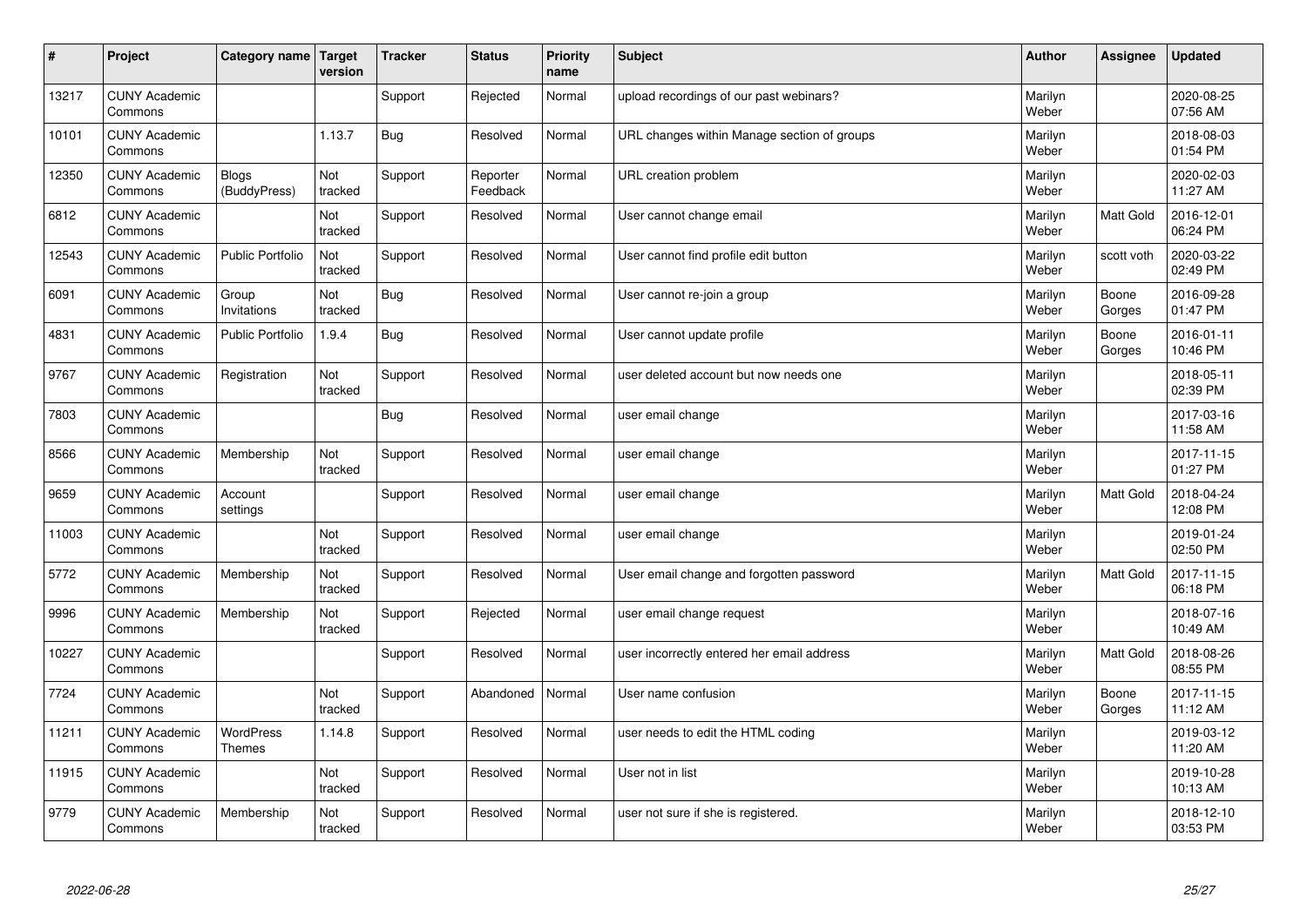| $\sharp$ | Project                         | Category name   Target      | version        | <b>Tracker</b> | <b>Status</b>        | <b>Priority</b><br>name | <b>Subject</b>                                          | <b>Author</b>    | Assignee            | <b>Updated</b>         |
|----------|---------------------------------|-----------------------------|----------------|----------------|----------------------|-------------------------|---------------------------------------------------------|------------------|---------------------|------------------------|
| 14784    | <b>CUNY Academic</b><br>Commons |                             |                | Support        | Reporter<br>Feedback | Normal                  | User report of logo problem when using Customizer theme | Marilyn<br>Weber |                     | 2021-09-17<br>10:25 AM |
| 14718    | <b>CUNY Academic</b><br>Commons |                             | Not<br>tracked | Support        | Resolved             | Normal                  | User wants to recover deleted account                   | Marilyn<br>Weber |                     | 2021-08-30<br>02:46 PM |
| 11127    | <b>CUNY Academic</b><br>Commons | Membership                  | Not<br>tracked | Support        | Resolved             | Normal                  | user with new campus affiliation                        | Marilyn<br>Weber |                     | 2019-02-19<br>02:09 PM |
| 7337     | <b>CUNY Academic</b><br>Commons | Membership                  | Not<br>tracked | Bug            | Resolved             | Normal                  | User with new email                                     | Marilyn<br>Weber |                     | 2017-01-06<br>11:05 AM |
| 7223     | <b>CUNY Academic</b><br>Commons | Membership                  | Not<br>tracked | <b>Bug</b>     | Resolved             | Normal                  | User with two profiles would like to merge them         | Marilyn<br>Weber | Boone<br>Gorges     | 2017-01-10<br>02:07 PM |
| 7771     | <b>CUNY Academic</b><br>Commons | Membership                  | Not<br>tracked | Support        | Resolved             | Normal                  | User would like to be uncoupled from sites              | Marilyn<br>Weber | Boone<br>Gorges     | 2017-03-09<br>12:38 PM |
| 6866     | <b>CUNY Academic</b><br>Commons |                             | Not<br>tracked | Support        | Resolved             | Normal                  | User would like to have her account deleted             | Marilyn<br>Weber | Matt Gold           | 2017-11-15<br>05:49 PM |
| 4102     | <b>CUNY Academic</b><br>Commons | User<br>Experience          | 1.8.1          | Design/UX      | Resolved             | Normal                  | Username rules                                          | Marilyn<br>Weber | Samantha<br>Raddatz | 2015-06-01<br>01:23 PM |
| 10273    | <b>CUNY Academic</b><br>Commons | Registration                | Not<br>tracked | Support        | Reporter<br>Feedback | Normal                  | users combining CF and campus address                   | Marilyn<br>Weber |                     | 2019-09-18<br>10:58 AM |
| 9470     | <b>CUNY Academic</b><br>Commons |                             |                | Bug            | Resolved             | Normal                  | Users not appearing via "Add New"                       | Marilyn<br>Weber |                     | 2018-03-22<br>07:44 PM |
| 15252    | <b>CUNY Academic</b><br>Commons | Layout                      | Not<br>tracked | <b>Bug</b>     | Resolved             | Normal                  | visual glitch with the Segal Center webpage             | Marilyn<br>Weber | Raymond<br>Hoh      | 2022-02-03<br>04:56 PM |
| 14389    | <b>CUNY Academic</b><br>Commons |                             |                | Support        | Abandoned            | Normal                  | WebflowIO?                                              | Marilyn<br>Weber |                     | 2021-09-14<br>10:45 AM |
| 9133     | <b>CUNY Academic</b><br>Commons |                             |                | Support        | Duplicate            | Normal                  | webrecorder.io                                          | Marilyn<br>Weber |                     | 2018-01-29<br>10:34 AM |
| 9131     | <b>CUNY Academic</b><br>Commons |                             |                | Support        | Resolved             | Normal                  | webrecorder.io via Firefox                              | Marilyn<br>Weber |                     | 2018-01-29<br>11:11 AM |
| 15241    | <b>CUNY Academic</b><br>Commons | Onboarding                  | 1.19.3         | Design/UX      | Resolved             | Normal                  | white on gray                                           | Marilyn<br>Weber | Boone<br>Gorges     | 2022-02-08<br>02:38 PM |
| 8098     | <b>CUNY Academic</b><br>Commons | <b>Public Portfolio</b>     | Not<br>tracked | Bug            | Abandoned            | Normal                  | Widget in profile not working                           | Marilyn<br>Weber |                     | 2017-11-15<br>01:28 PM |
| 5176     | <b>CUNY Academic</b><br>Commons | <b>Public Portfolio</b>     | 1.9.6          | Bug            | Resolved             | Normal                  | Widgets in Profile not saving                           | Marilyn<br>Weber | Boone<br>Gorges     | 2016-02-01<br>11:07 AM |
| 11091    | <b>CUNY Academic</b><br>Commons | <b>BuddyPress</b><br>Docs   | 1.14.7         | Support        | Resolved             | Normal                  | word limit for comments on a group doc?                 | Marilyn<br>Weber |                     | 2019-02-26<br>02:04 PM |
| 8308     | <b>CUNY Academic</b><br>Commons | <b>WordPress</b><br>Plugins | Not<br>tracked | Support        | Resolved             | Normal                  | WP Migration plugin                                     | Marilyn<br>Weber |                     | 2017-11-15<br>01:27 PM |